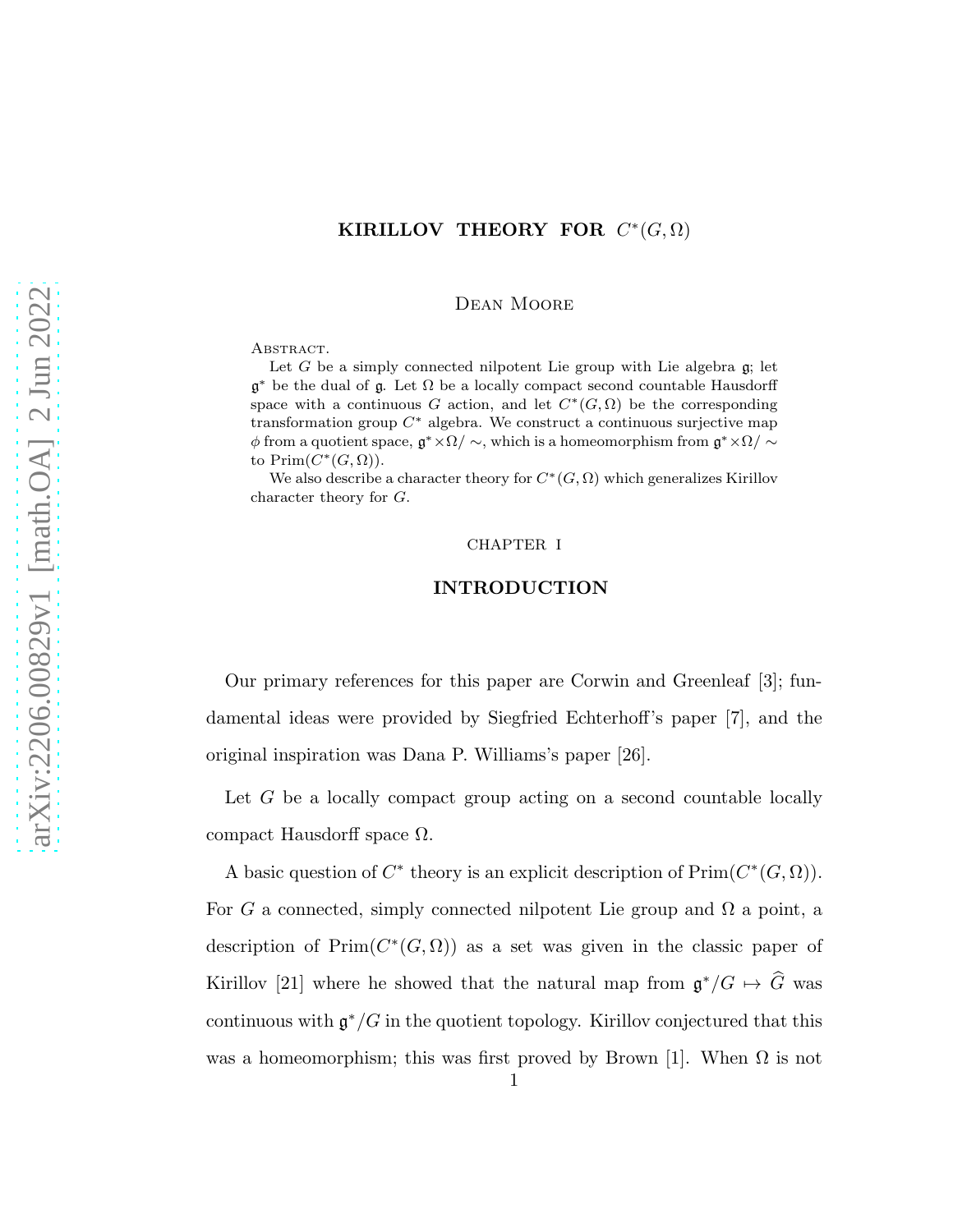a single point, but G is abelian, a complete description of  $\text{Prim}(C^*(G,\Omega)),$ including a natural description of the topology, was provided by Dana P. Williams [26]. In [7], for general  $G$ , Siegfried Echterhoff gave a complete description but required strong hypotheses for the action.

We define a map  $\phi : \mathfrak{g}^* \times \Omega / \sim \rightarrow \mathrm{Prim}(C^*(G,\Omega)),$  and, with a mild restriction upon the action, show that  $\phi$  is a continuous open surjective map when  $\mathfrak{g}^* \times \Omega$  is given the product topology. We further provide a homeomorphism  $\psi$  from a quotient space  $\sim$  of  $\mathfrak{g}^* \times \Omega$  to  $\text{Prim}(C^*(G,\Omega)).$ 

When  $C^*(G, \Omega)$  is Type I, we provide a character theory corresponding to the Kirillov character theory of G.

## SECTIONS

This paper is divided into three sections: Section one consists of preliminary results as well as setting notation. In section two we prove the main results of this paper,

- 1. An explicit parameterization of  $\text{Prim}(C^*(G, \Omega))$ , and,
- 2. a computation of the topology of  $\text{Prim}(C^*(G,\Omega)).$

In section three, we generalize the Kirillov character formula for  $C^*(G,\Omega)$ under stronger hypotheses of the action.

#### CREDITS

This paper constitutes part of the author's doctoral thesis at the the University of Colorado at Boulder, as well as abstraction done later. I would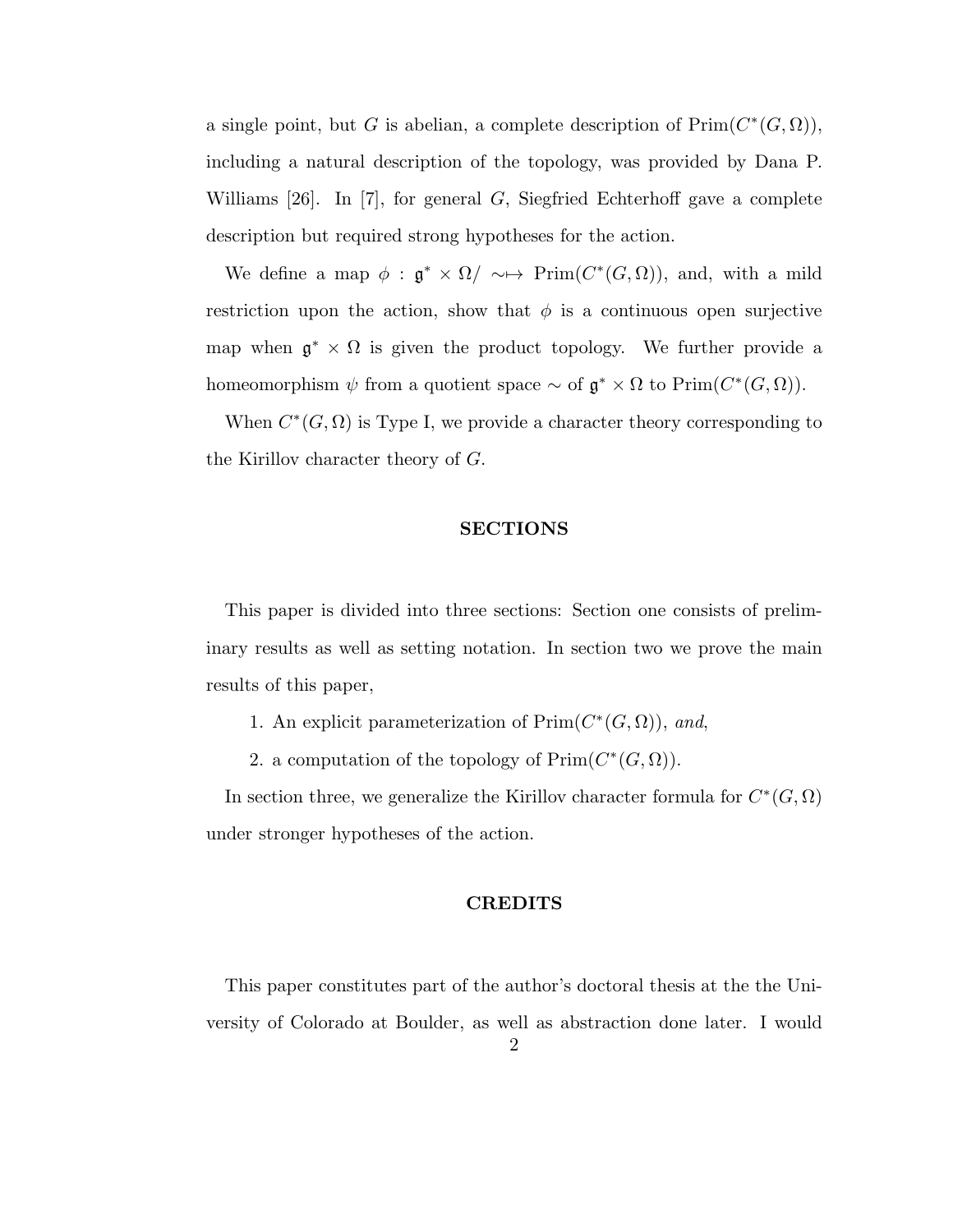like to thank my advisor, Jeff Fox, for his help. I would also like to extend a word of thanks to Larry Baggett, Carla Farsi, Arlan Ramsay, and Marty Walter for helpful discussions. Another word of thanks is extended to Judy Packer, my first doctoral advisor prior to Jeff Fox, for her suggestions and words of encouragement.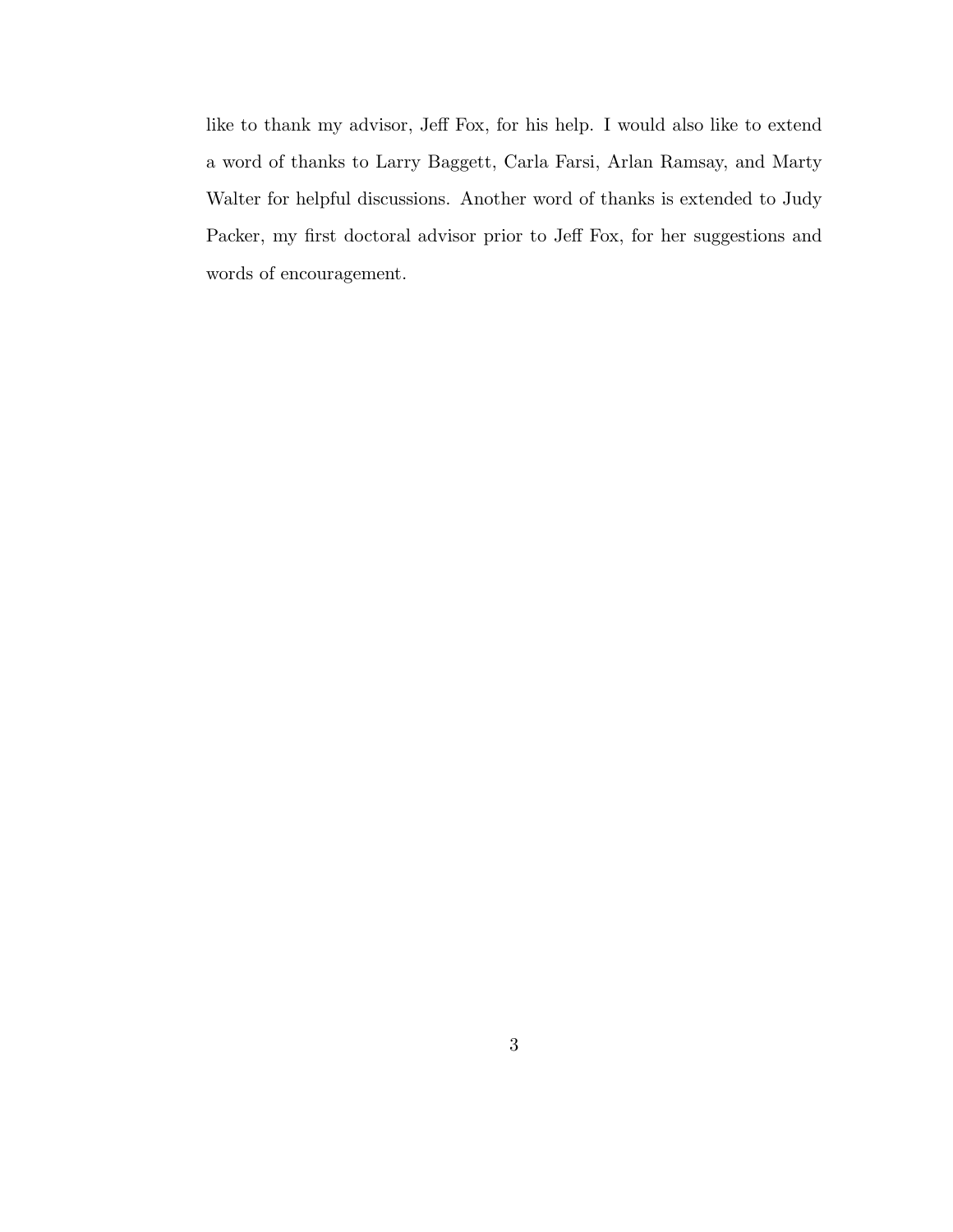Section 1, Preliminaries

Section 1.1

 $C^*$  algebras and representation spaces

## Definition 1.

Denote by  $\Omega/G$  the orbit space with the quotient topology.

For  $\phi \in C_0(\Omega)$ , define  ${}^s\phi$  by  ${}^s\phi(x) = \phi(s^{-1} \cdot x)$ .

Denote by  $\mathcal{K}(G)$  the space of closed subgroups of G, given the relativized compact-open topology of Fell [10].

Let  $\mathcal{Q}(G) = \{ \langle H, T \rangle \mid H \in \mathcal{K}(G) , T \in \text{Rep}(G) \}.$ 

Let  $x \in \Omega$ ; by  $G_x$  we denote the stabilizer of x in G. These are assumed connected.

For  $x \in \Omega$ ,  $f \in \mathfrak{g}^*$ , by  $\mathfrak{p}_x$  we will denote a polarizing subalgebra of  $\mathfrak{g}_x$  for f. Let  $P_x = \exp(\mathfrak{p}_x)$ .

Denote by  $\mathfrak p$  an isotropic subalgebra, not necessarily polarizing. Let  $P =$  $\exp(\mathfrak{p}).$ 

Also:

Define  $\chi_{f,P_x}$  to be the character of  $P_x = \exp(\mathfrak{p}_x)$  given by  $\chi_{f,P_x}(\exp(X)) =$  $e^{i \cdot f(X)}$ .

Let  $\tau_{f,x} = \text{ind}_{P_x}^{G_x}(\chi_{f,P_x})$  be an irreducible representation of  $G_x$ , Let  $\tau'_{f,x} = \text{ind}_{P}^{G_x} be(\chi_{f,P}),$  a representation of  $G_x$ , not in general irreducible. We assume representations non-degenerate.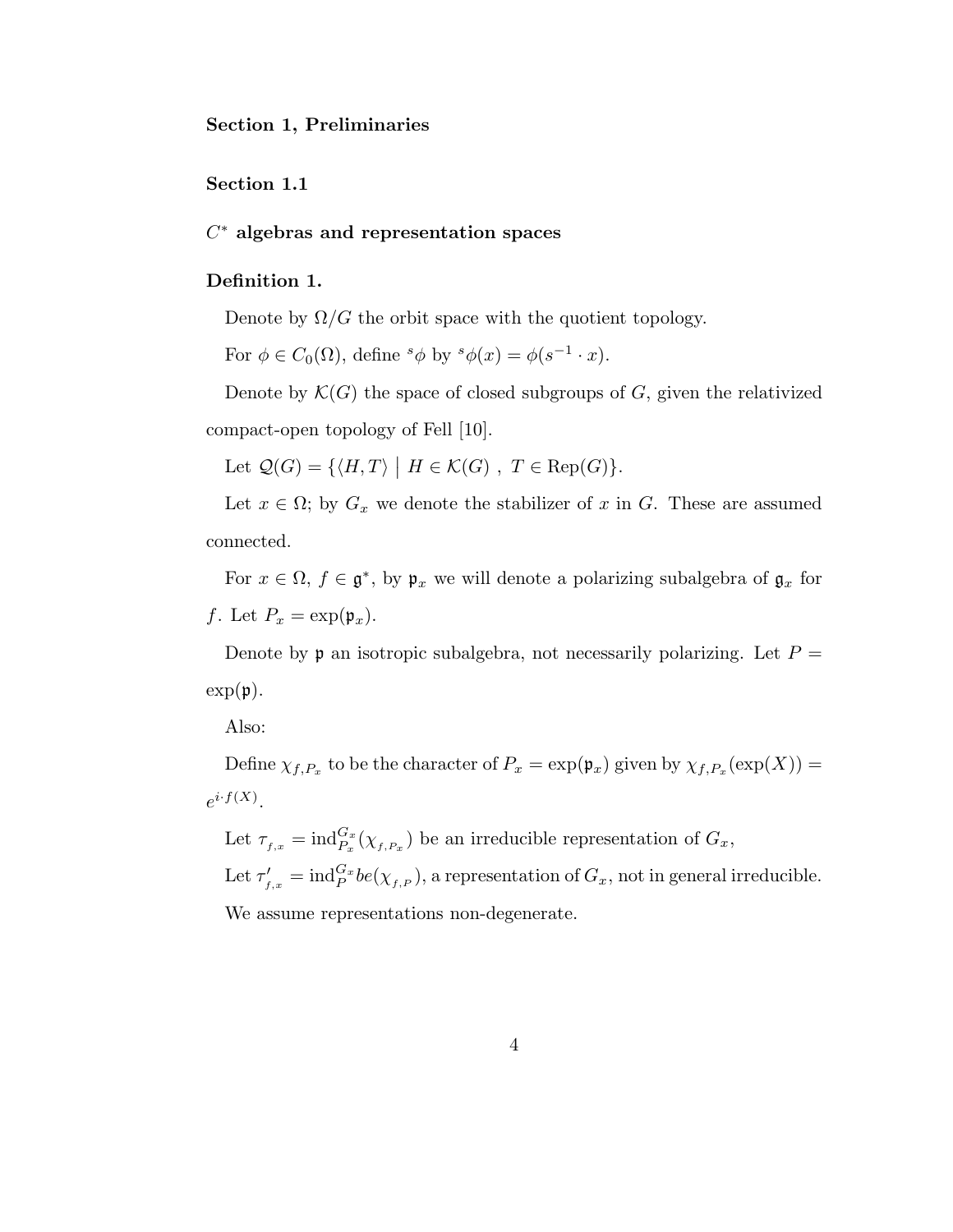**Definition 2.** A covariant representation  $L = (V_L, M_L)$  of  $(G, \Omega)$  on a Hilbert space  $H_L$  consists of a uniformly bounded strongly continuous unitary representation V of G on  $H_L$ , and a norm-decreasing non-degenerate  $*$ preserving representation of  $C_0(\Omega)$ , M on  $H_L$  such that  $V(s)M(\phi)V(s^{-1})=$  $M({}^s\phi).$ 

Let A be a fixed  $C^*$  algebra. We use the hull-kernel topology on  $\hat{A}$ ; see [24], Theorem 5.4.6.

On the set  $\mathcal{I}(A)$  of closed ideals of A we use the topology developed by Dana P. Williams on pg. 338 [26]. This is the topology that has as its subbase the sets  $\{\mathcal{O}_J\}_{J\in\mathcal{I}(A)}$ , where  $\mathcal{O}_J = \{I \in \mathcal{I}(A) \mid I \not\supseteq J\}$ . On Prim(A) this topology restricts to the usual hull-kernel (Jacobson) topology. One can see that this topology is almost Fell's "inner hull kernel" topology; see [10].

**Definition 3.** Let  $\pi$  and  $\rho$  be representations of a locally compact group G.

The representation  $\rho$  is weakly contained in  $\pi$  if every positive definite matrix coefficient  $\langle \rho(\xi), \xi \rangle$  can be approximated uniformly on compacta of G by finite sums of positive definite matrix coefficients  $\langle \pi(x)\xi', \xi' \rangle$ . For  $\rho$ weakly contained in  $\pi$ , we use the notation  $\rho \prec \pi$ . The spectrum of  $\pi$  is the set of all representations weakly contained in  $\pi$ .

Let  $H \subseteq G$  be a closed subgroup, and let  $f_0$  be a non-negative, real-valued function in  $C_c(G)$  that does not vanish at the identity element. For the remainder of this paper, let  $\mu_H$  be the left Haar measure on H defined by

$$
\int_H f_0(t) \mathrm{d}\mu_H(t) = 1.
$$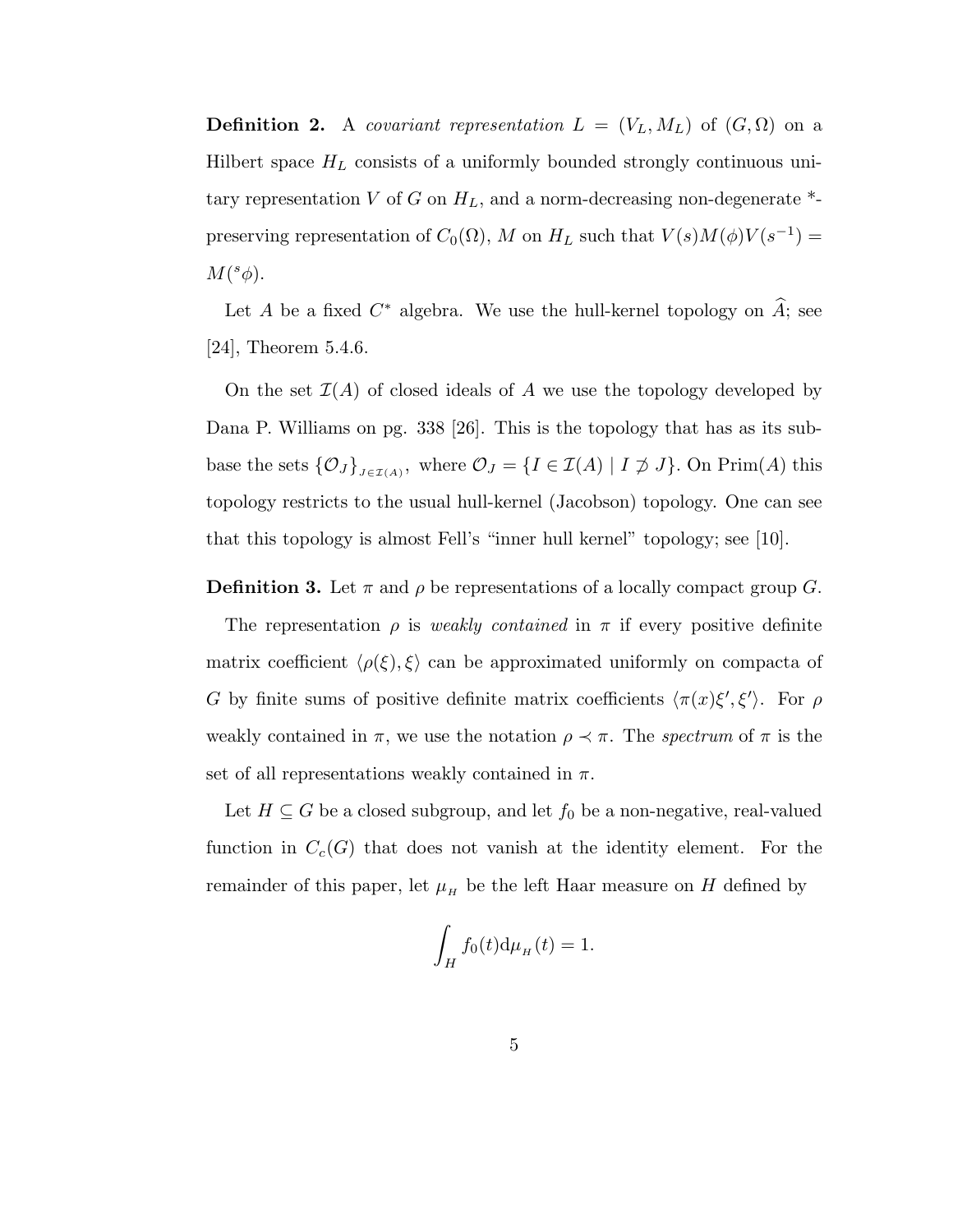Such a choice is referred to as a continuous ("smooth") choice of Haar measures, and has the property that  $H \mapsto \int_H f d\mu_H$  is continuous on  $\mathcal{K}(G)$  for each  $f \in C_c(G)$ ; see the theorem of [15], page 908.

**Lemma 1.** Assume  $\{f_n\}_{n=1}^{\infty} \subseteq C_c(G)$  converges to  $f \in C_c(G)$  in the inductive limit topology and  $H_n \to H$  in  $\mathcal{K}(G)$ . Then

$$
\int_{H_n} f_n d\mu_{H_n} \longrightarrow \int_H f d\mu_H.
$$

Proof.

Follows by an  $\frac{\epsilon}{2}$  argument.  $\Box$ 

**Definition 4.** Now define  $\mathcal{E}(X)$  to be the union of all the spaces  $C(A)$ , where  $A \in \mathcal{K}(S)$ , thus the elements of  $\mathcal{E}(X)$  are complex-valued functions f such that for the domain of f,  $D(f)$ , we have  $D(f) \in \mathcal{K}(S)$ . Identifying a function with its graph we have  $\mathcal{E}(X) \subseteq \mathcal{K}(S)$ . We will always consider the set  $\mathcal{E}(X)$ as being equipped with the (relativized) semicompact-open topology.

**Definition 5.** Let X be an arbitrary locally compact space. Let  $\mathcal{K}(X)$ denote the set of all closed subsets of X, and equip  $\mathcal{K}(X)$  with the topology whose open sets have as basic open neighborhoods

$$
U(C, \mathcal{F}) = \{ F \in \mathcal{K}(X) \mid F \cap C = \emptyset, F \cap O \neq \emptyset \text{ for all } O \in \mathcal{F} \}
$$

where C is a compact subset of X and  $\mathcal F$  is a finite family of open sets of X. This topology is call the *compact-open topology* of  $\mathcal{K}(X)$ . We note  $\mathcal{K}(X)$ equipped with the compact-open topology is a compact Hausdorff space, see [10], Theorem 1.  $\square$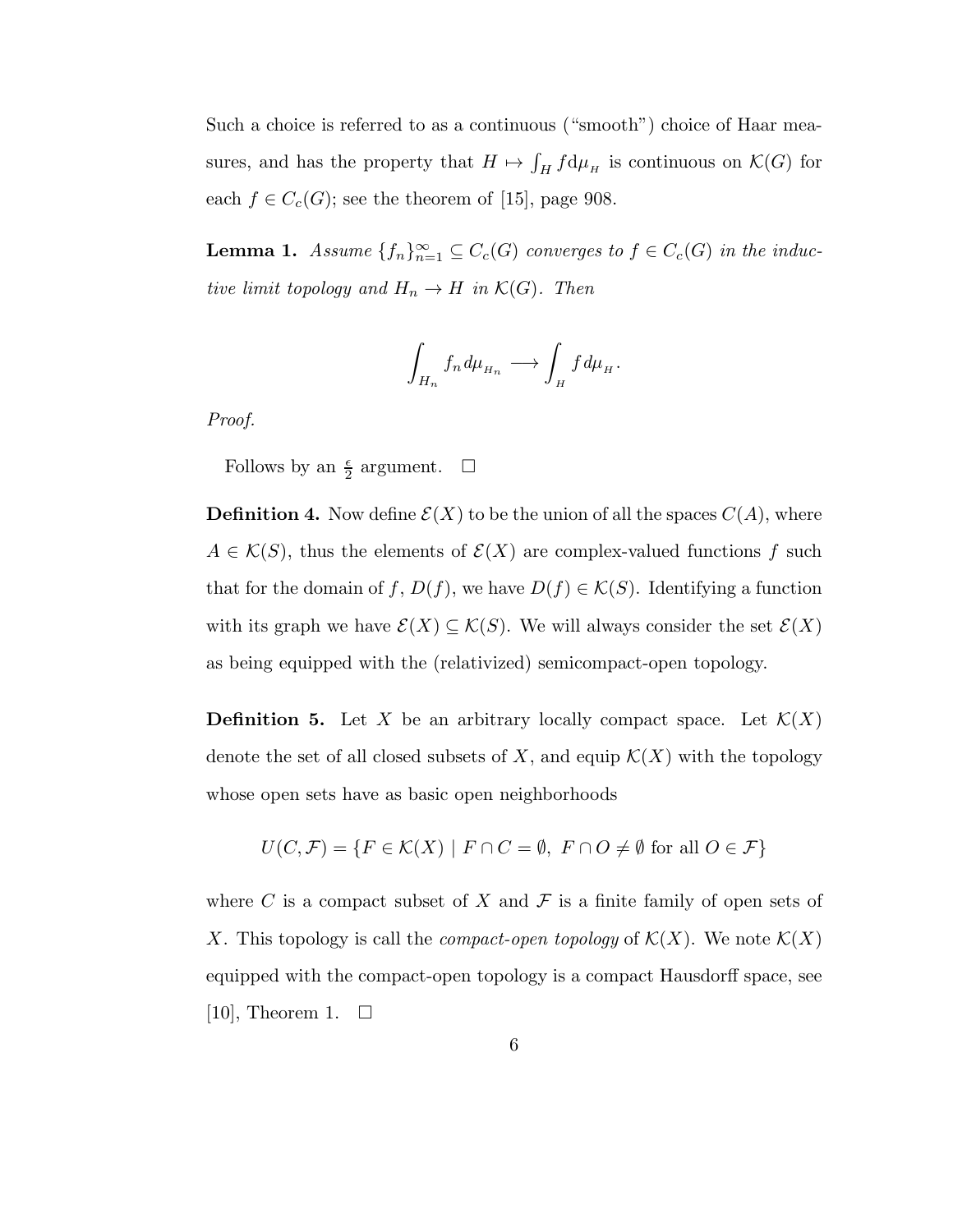**Lemma 2.** Let  $\{\langle K_i, T_i \rangle\}$  be a net of elements of  $\mathcal{Q}(G)$  and  $\langle K, T \rangle$  an element of  $\mathcal{Q}(G)$ . Then  $\langle K_i, T_i \rangle \to \langle K, T \rangle$  if and only if, for each finite sequence  $\phi_1, \cdots, \phi_n$  of functions of positive type on K associated with  $\langle K, T \rangle$ , and each subnet of  $\{K_i, T_i\}$ , there exists

- (1) a subnet  $\{K'^{j}, T'^{j}\}\$  of that subnet, and
- (2) for each j and each  $r = 1, \dots, n$  a finite sum  $\phi_r^j$  of functions of positive type associated with  $\langle K'^{j}, T'^{j} \rangle$  such that  $\phi_r^i \to \phi_r$  in  $\mathcal{E}_s(G)$ for each r.

## Proof.

See [13] Theorem 3.1', page 439.  $\Box$ 

# Section 1.2

## Nilpotent Lie algebras and groups, and their representation spaces

The purpose of this section is to give some basic information that is needed for this paper about nilpotent Lie algebras, groups, and the representation space.

Let G denote a Lie group and  $\mathfrak g$  its Lie algebra.

**Definition 6.** The *adjoint representation*, ad of  $\mathfrak g$  on  $\mathfrak g$  is defined as  $ad_x$ :  $\mathfrak{g} \mapsto \mathrm{GL}(\mathfrak{g})$  by  $\mathrm{ad}_x(y) = [x, y]$ , for all  $y \in \mathfrak{g}$  (here  $[\cdot, \cdot]$  denotes Lie bracket on  $\mathfrak{g}$ ).

**Definition 7.** The Lie algebra  $\mathfrak g$  is said to be *nilpotent* if  $ad_x$  is a nilpotent endomorphism of  $\mathfrak{g}$ , for all  $x \in \mathfrak{g}$ .

The Lie group  $G$  is *nilpotent* if  $\mathfrak g$  is nilpotent.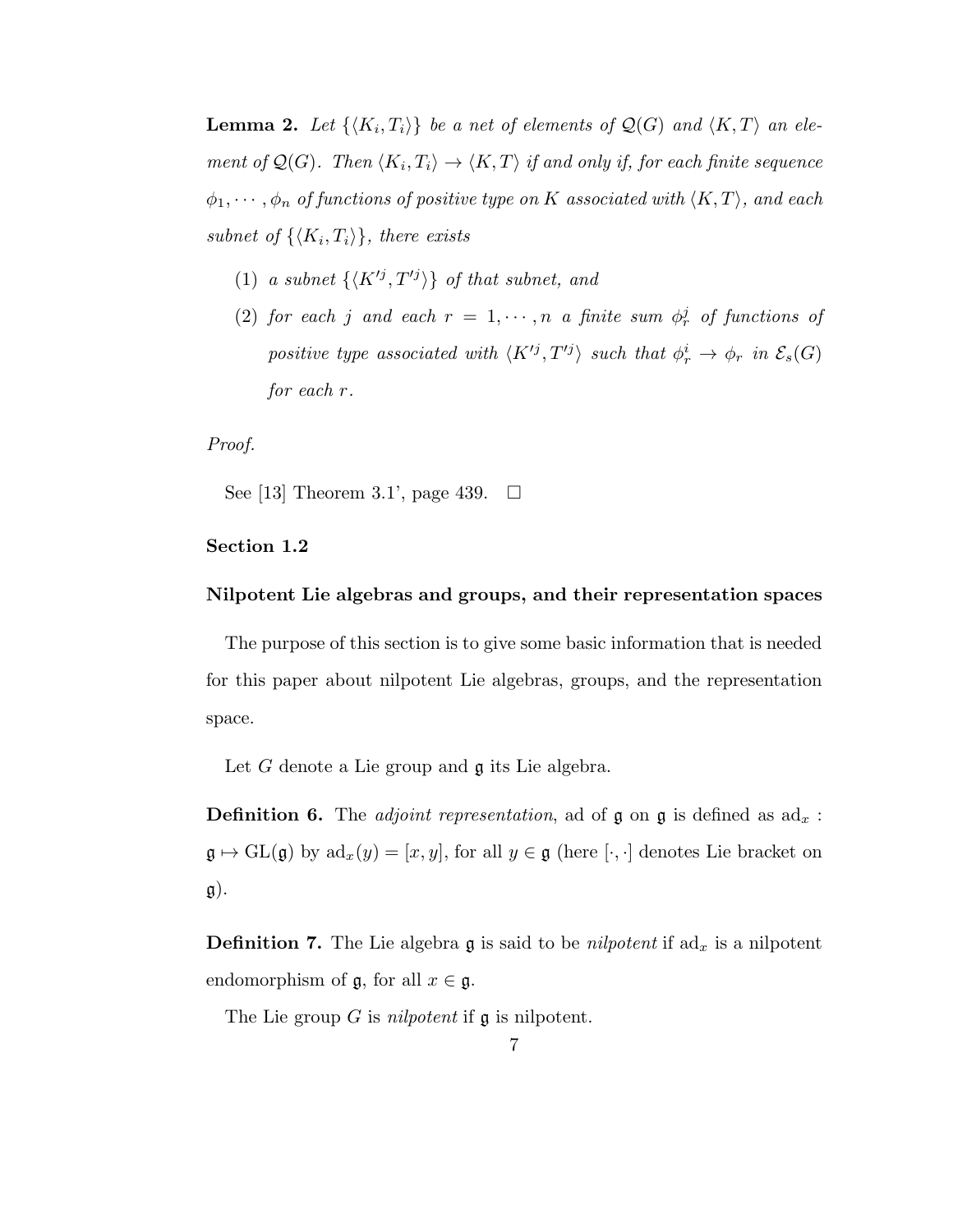Now we briefly describe the representation theory of nilpotent Lie groups that we use. We follow the notation of Corwin and Greenleaf [3] and use it as our main reference.

Let G be a connected, simply-connected nilpotent Lie group. Denote the dual space of  $\mathfrak g$  by  $\mathfrak g^*$ .

G acts on  $\mathfrak{g}^*$  by the *coadjoint map*, Ad<sup>\*</sup>: for  $x \in G$ ,  $Y \in \mathfrak{g}$ , and  $f \in \mathfrak{g}^*$ , define  $(\mathrm{Ad}^*(x)f)(Y) = f(\mathrm{Ad}(x^{-1})Y), Y \in \mathfrak{g}, f \in \mathfrak{g}^*, x \in G.$ 

If  $f \in \mathfrak{g}^*$ . Define the *coadjoint orbit* of f in  $\mathfrak{g}^*$  to be  $\text{Ad}^*(G)f$ .

Let  $f \in \mathfrak{g}^*$ . A subspace  $\mathfrak{p} \subseteq \mathfrak{g}$  is called *isotropic* if  $f|_{\mathfrak{p}} = 0$ . If  $\mathfrak{p}$  is a maximally isotropic subspace of  $\mathfrak g$  which is also a subalgebra, then  $\mathfrak p$  is called a polarization, or a maximal subordinate subalgebra for f.

For any  $X, Y \in \mathfrak{g}$ , we use the Campbell-Baker-Hausdorff formula to form  $\exp(X) * \exp(Y)$ ; see Corwin and Greenleaf [3], pg. 11.

We have the following result, which seems well known:

**Lemma 3.** Let  $\mathfrak{p}$  be a polarizing subalgebra of  $\mathfrak{g}$  for  $f \in \mathfrak{g}^*$ . We may define a one-dimensional representation  $\chi_{f,P}$  of  $P = exp(\mathfrak{p})$  by  $\chi_{f,P}(exp(X)) =$  $e^{i\cdot f(X)}$ .

We may induce the representation  $\chi_{f,P}$  from P to a representation  $\pi_{f,P}$ of G; for details on induced representations, see [22] and [23].

Give  $\mathfrak{g}^*/G$  the quotient topology and  $\widehat{G}$  the hull-kernel topology. By [1] and [21] we have the following important theorem: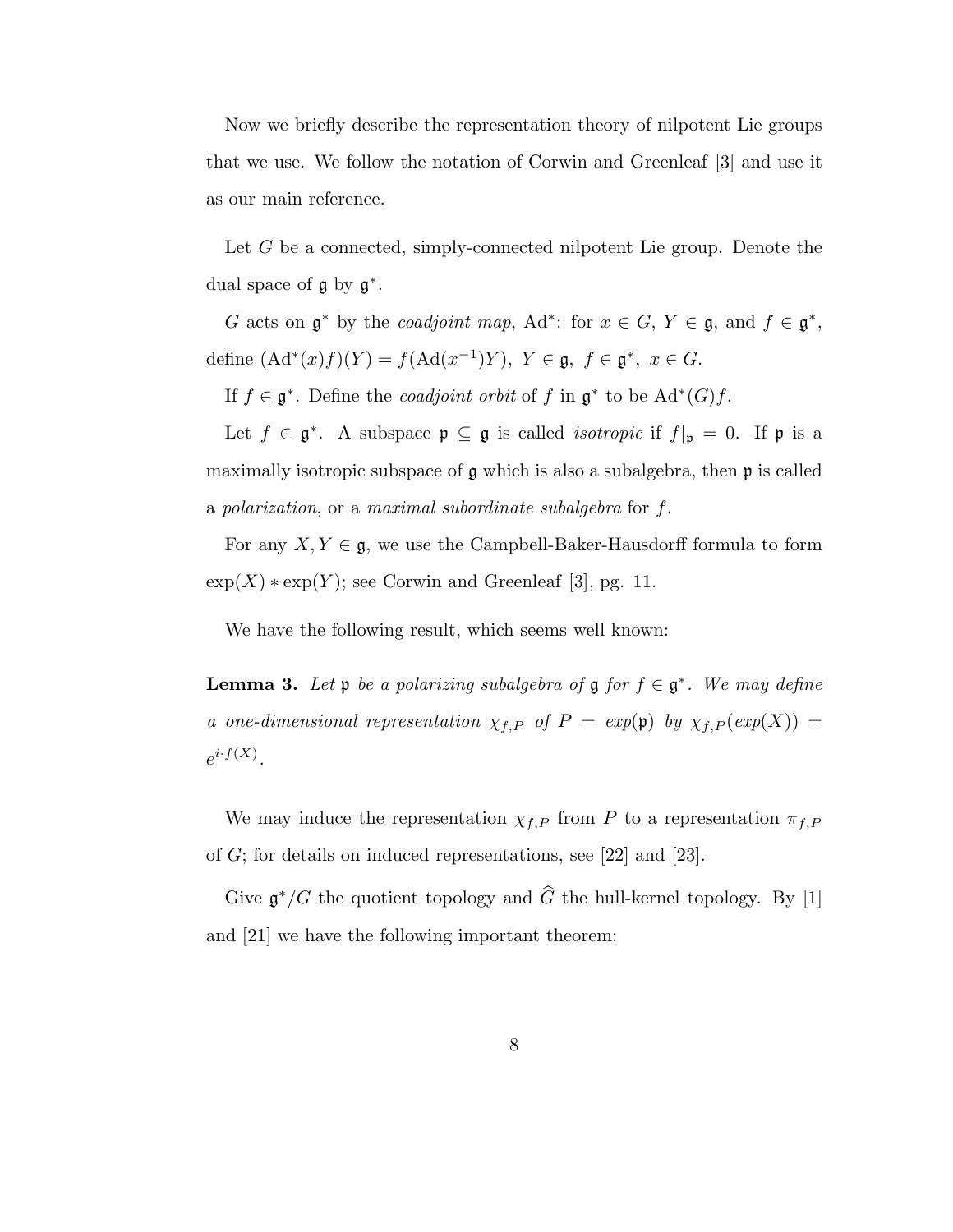## Theorem 1.

- (1) Let  $f \in \mathfrak{g}^*$ , and  $\mathfrak{p}$  be a polarizing subalgebra for f. Let  $\pi_{f,P} = ind_P^G(\chi_{f,P})$ . The representation  $\pi_{f,P}$  is irreducible, and up to equivalence, every irreducible representation of G is obtained this way.
- (1) We have  $\pi_{f,P} \cong \pi_{f',P'} \iff \exists g \in G$  such that  $Ad^*(g)f = f'.$
- (3) The induced map (the Kirillov map)  $\mathfrak{g}^*/Ad^*(G) \mapsto \hat{G}$  is a homeomorphism.

Let  $G$  be a nilpotent Lie group,  $S$  a closed connected subgroup, having Lie algebras **g** and **s**, respectively. Define  $\mathfrak{s}^{\perp}$  to be the set of linear functionals in  $\mathfrak{g}^*$  that are zero on  $\mathfrak{s}$ , i.e.,  $\mathfrak{s}^{\perp} = \{ g \in \mathfrak{g}^* \mid g|_{\mathfrak{s}} = 0 \}.$ 

**Lemma 4.** Let  $G$  be a simply connected nilpotent Lie group,  $S$  a closed connected subgroup; assume  $f \in \mathfrak{g}^*$  satisfies  $f([\mathfrak{s},\mathfrak{s}]) = 0$  so  $\chi_f(\exp(Y)) =$  $e^{i \cdot f(Y)}$  is a one dimensional representation of S. The representation  $W=$  $ind_S^G(\chi_f)$  weakly contains  $\big\{\pi_{_{f'}}\ \in\ \widehat G\ \mid\ f'\ \in\ f+\mathfrak{s}^\perp\big\},\ \ in\ fact,\ Sp(W)\ =$ Fell-closure $(\{\pi_{f'} \in \widehat{G} \mid f' \in f + \mathfrak{s}^{\perp}\}).$ 

Proof.

A proof may be found in in [4], Theorem N.2.5.

Definition 8. Let G a connected, simply connected nilpotent Lie group. By Kirillov,  $[21]$ , the irreducible representations of G are in one-to-one correspondence with  $Ad^*$  orbits in  $\mathfrak{g}^*$ .

If  $W \in \widehat{G}$ , we denote its correspondence orbit by  $\Omega_W$ .

The following result was proven by Joy [19].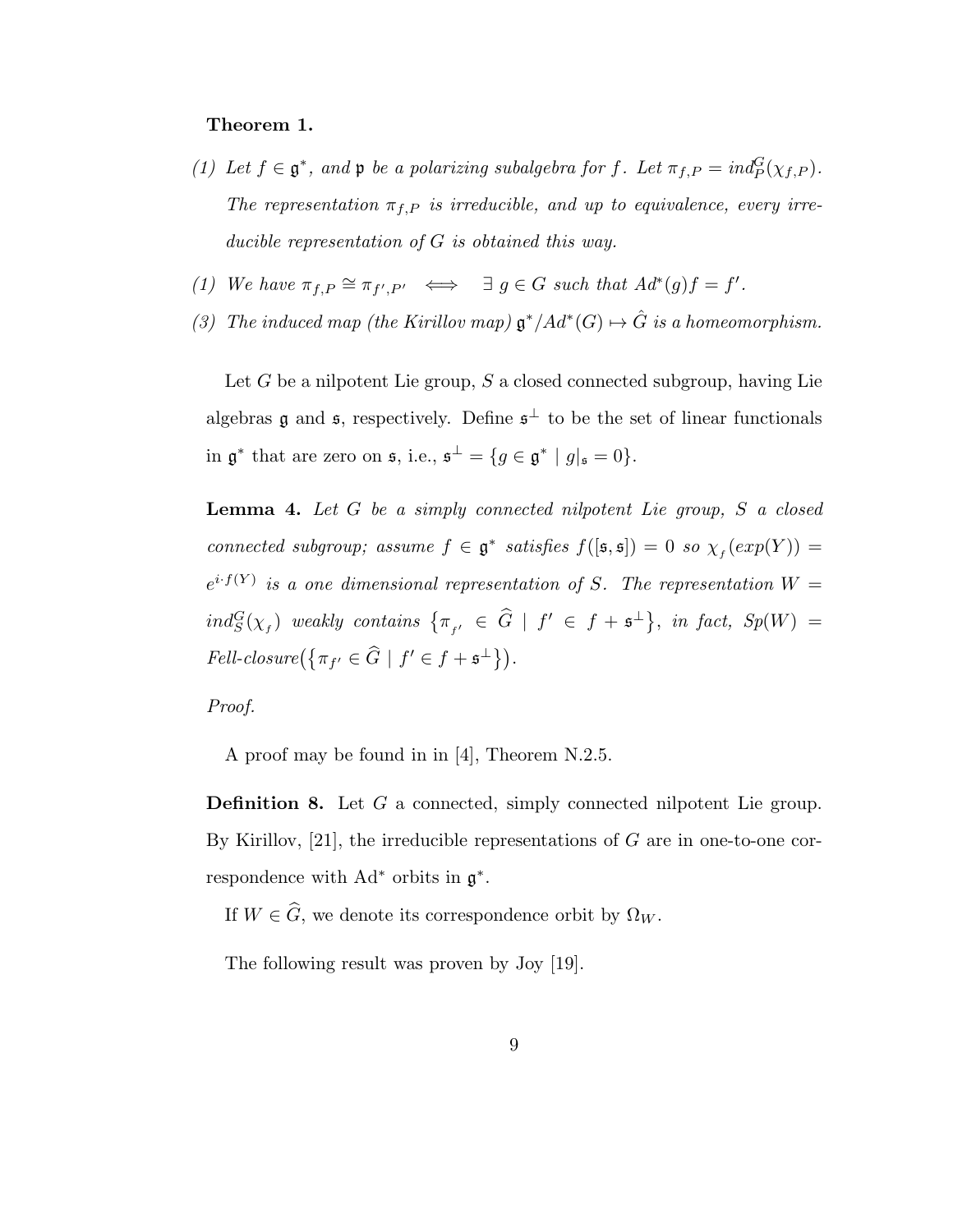**Lemma 5 (Joy's Lemma).** Let G be a real, connected, simply connected nilpotent Lie group. Let  $\langle H_n, S_n \rangle \to \langle H, S \rangle$  in  $\mathcal{Q}(G)$ . If  $f \in \mathfrak{g}^*$  such that  $f|_{\mathfrak{h}} \in \Omega_S$ , then for every sub-sequence of  $\{ \langle H_n, S_n \rangle \}_{n=1}^{\infty}$ , there is a subsequence  $\{\langle H_{n_i}, S_{n_i} \rangle\}_{i=1}^{\infty}$  such that for each i, there exists  $f_i \in \mathfrak{g}^*$  such that  $f_i|_{\mathfrak{h}_{n_i}} \in \Omega_{S_{n_i}}$  and  $f_i \to f$  in  $\mathfrak{g}^*$ .

Proof.

See [19], page 138.  $\Box$ 

Section 1.3

# Induced representations, and ideals of  $C^*(G, \Omega)$

Let G be a group, acting on a locally compact Hausdorff space  $\Omega$ .

Let  $x \in \Omega$  and  $G_x = \{g \in G \mid gx = x\}$  be the stability subgroup of x. Let  $\rho_x : C_0(\Omega) \to \mathbb{C}$  be the representation of  $C_0(\Omega)$  given by evaluation at x; for  $\phi \in C_0(\Omega), \, \rho_x(\phi) = \phi(x).$ 

Let  $\mathfrak{g}_x$  be the Lie algebra of  $G_x$ .

Let  $\tau$  be a representation of  $G_x$  on the Hilbert space  $H_{\tau}$ . The pair  $(\tau, \rho_x)$ forms a covariant pair for  $C^*(G_x, \Omega)$  with the representation of  $C^*(G_x, \Omega)$ defined as follows: for  $v \in H_{\tau}$ ,  $\phi \in C_0(\Omega)$ ,  $x \in \Omega$ ,  $g \in G_x$ , define  $\rho_x(\phi)(v) =$  $\phi(x)\cdot v.$ 

We may induce the representation  $(\tau, \rho_x)$  from  $C^*(G_x, \Omega)$  to  $C^*(G, \Omega)$ . Define the induced representation of  $(\tau, \rho_x)$  to be  $L = (V, \rho_x)$ , where  $V =$  $\text{ind}_{G_x}^G(\tau)$ , and  $\rho_x$  is a representation of  $C_0(\Omega)$  on  $H_V$ , acting by  $\rho_x(\phi)(g)(r) =$  $\psi(r \cdot x) f(r)$ . We use the notation  $L = (V, M) = \text{ind}_{(S, \Omega)}^{(G, \Omega)}(\tau, \rho_x)$ .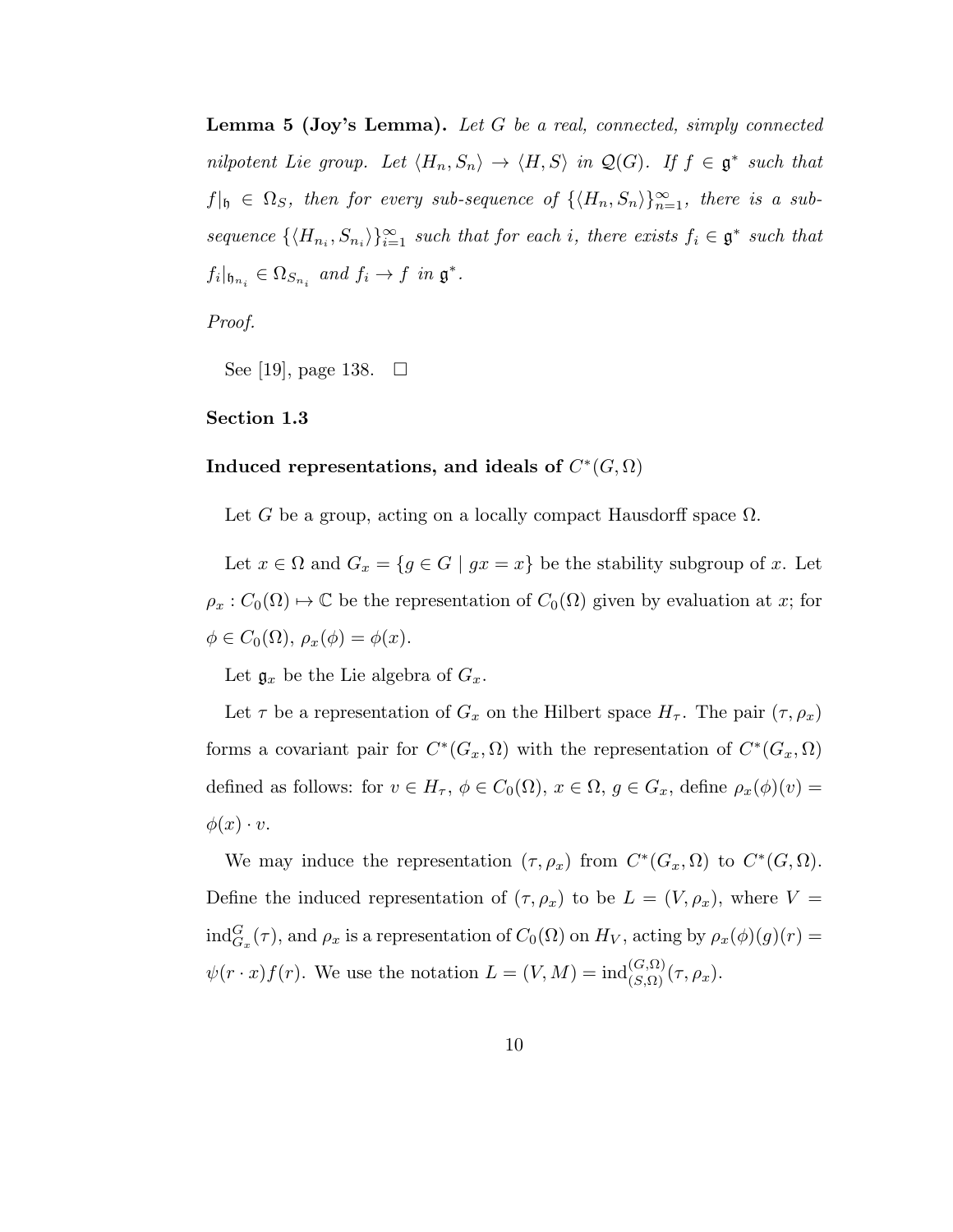We now present a different, equivalent way, to induce representations of  $C^*(G,\Omega).$ 

Assume  $H$  is a closed subgroup of  $G$ .

Assume that we have the  $C^*$  algebra  $C^*(G, \Omega)$ , and that  $\pi$  is a representation of  $C^*(H, \Omega)$  acting on the Hilbert space  $H_{\pi}$ . Let  $\xi$  and  $\eta$  be arbitrary vectors in  $H_{\pi}$ . Define the induced representation,  $L = \text{ind}_{(H,\Omega)}^{(G,\Omega)}(\pi)$  as follows:

Let  $B = C_c(H, \Omega)$ , and define a  $C_c(H, \Omega)$ -valued inner product on  $C_c(G, \Omega)$ as follows:

$$
\langle f, g \rangle_B(t, y) = \int\limits_{s \in G} \overline{f}(s, s \cdot y) g(st, s \cdot y) d\mu_G(s)
$$

Define an inner product on  $C_c(G, \Omega) \otimes H_\pi$  by

$$
\langle f \otimes \xi, g \otimes \eta \rangle_{L} = \langle \pi(\langle g, f \rangle_{B}) \xi, \eta \rangle_{\tau}
$$

Let  $H_L$  be the completion of  $C_c(G, \Omega) \otimes H_{\pi}$ .

The induced representation L of  $h \in C^*(G, \Omega)$  acts on the class of  $f \otimes \xi$ by  $(h * f) \otimes \xi$ ; see [18], page 204, or [26], page 340.

Proposition 1. Let G be a group acting on a locally compact Hausdorff space  $\Omega$ . Fix a point  $x \in \Omega$ . Let  $\tau$  a representation of  $G_x$ , and  $\rho_x$  be a point evaluation of  $\Omega$ . If  $\tau$  is irreducible, then the induced representation  $L =$  $ind_{(G_x,\Omega)}^{(G,\Omega)}(\tau,\rho_x), \text{ of } C^*(G,\Omega), \text{ is an irreducible representation of } C^*(G,\Omega).$ 

Proof.

See [26], Proposition 4.2 on pg. 344.  $\Box$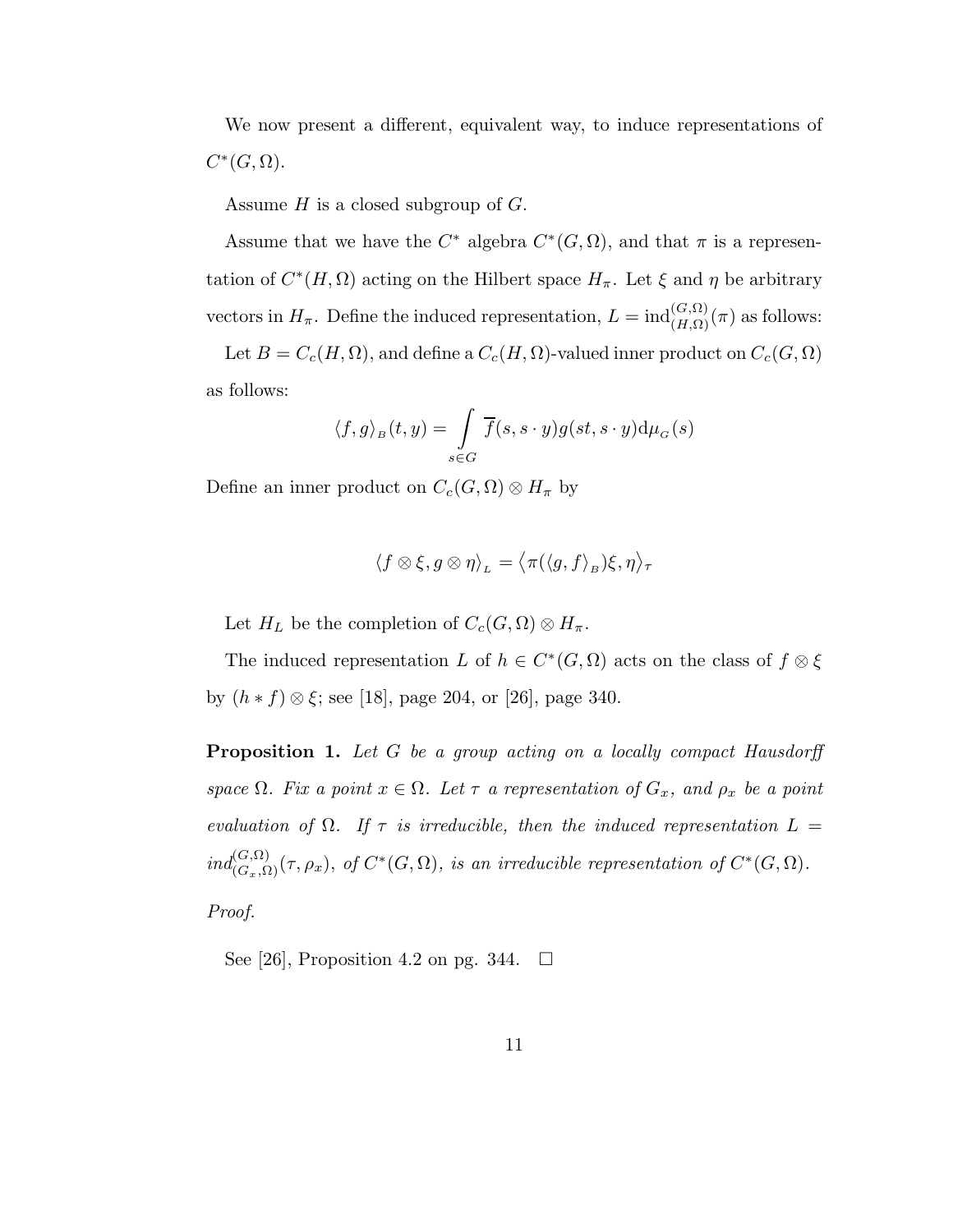**Definition 9.** Let  $L = (V, M)$  be a representation of  $(H, \Omega)$ ,  $s \in G$ . Let  $K =$  $sHs^{-1}$ , and let  $L^s = (V, M)^s = (V^s, M^s)$  be the covariant representation of  $(K, \Omega)$  given by  $V^s(r) = V(s^{-1}rs)$ , and  $M^s(\phi) = M(^s\phi)$ .

The following has second-countability as a hypothesis, true in our case.

**Theorem 2.** If  $S = ind_{(H,\Omega)}^{(G,\Omega)}(V,M)$  and  $T = ind_{(K,\Omega)}^{(G,\Omega)}((W,N)),$  then  $S \cong T$ if and only if for some  $s \in G$ , we have  $T = ind_{(sKs^{-1},\Omega)}^{(G,\Omega)}((V,M)^s)$ .

Proof.

See [15], Theorem 2.1.  $\Box$ 

We shortly prove an important proposition that enables us to separate certain kernels of  $C^*(G, \Omega)$ . Several definitions are needed.

The following equivalence relation  $\sim_1$  was motivated by Dana P. Williams [26], and reduces to his when  $G$  is abelian.

**Definition 10.** Define an equivalence relation  $\sim_1$  on  $\mathfrak{g}^* \times \Omega$  as follows:  $(f, x) \sim_1 (f', x')$  when:

- (1) There exists  $s \in G$  such that  $x' = s \cdot x$ .
- (2) For some  $h \in \mathfrak{g}_{x'}^{\perp}$ , we have  $\mathrm{Ad}^*(s)f = f' + h$ .

We write  $\mathcal{O}_{(f,x)}$  for the equivalence class of the functional-point pair  $(f,x)$ . Now we define a second quotient space  $\sim$  on  $\mathfrak{g}^* \times \Omega$  by  $\mathcal{O}_{(f,x)} \sim \mathcal{O}_{(h,y)} \iff$  $\overline{\mathcal{O}_{(f,x)}} = \overline{\mathcal{O}_{(h,y)}}$ . This is denoted  $\mathfrak{g}^* \times \Omega / \sim$ .

To verify the above is an equivalence relation is a simple exercise.

Let  $(V, M)$  be a covariant pair for  $(G, \Omega)$ . If M is given by  $\rho_x$ , a point evaluation of a point  $x \in \Omega$ , then for  $\phi \in C_0(\Omega)$  we have  $\rho_x(\phi)(r) = \phi(r \cdot x)$ .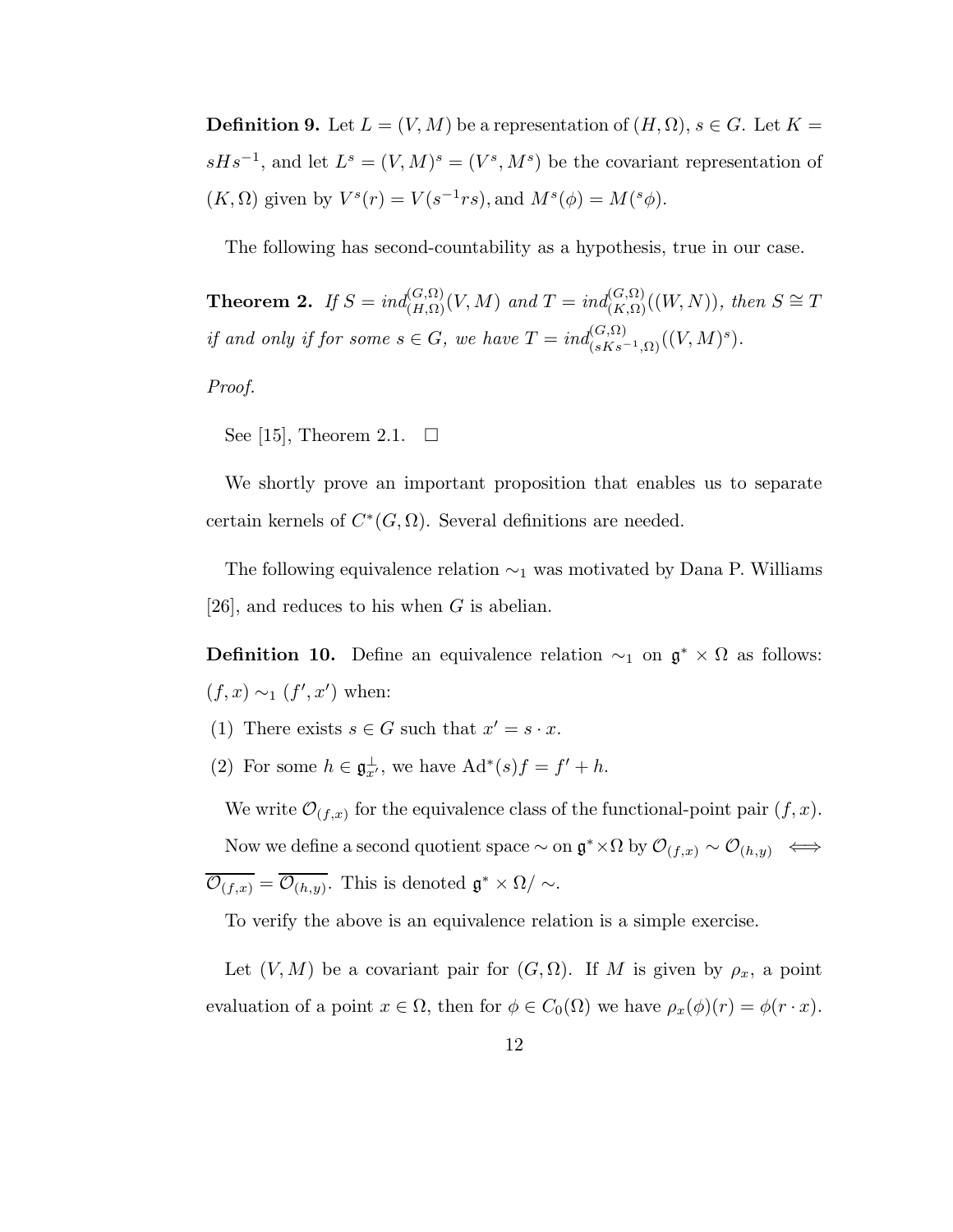Proposition 2 which follows Lemma 6 does not depend upon G being a nilpotent Lie group. It has been proven by Takesaki ([25], Theorem 7.2) when our orbit space  $\Omega/G$  has a  $T_0$  topology. It was proven in generality by Phil Green [18], pg. 210 Proposition 11, Part (ii). We present a different proof for our case.

As  $\Omega$  is assumed separable, it is metrizable by [20], page 146 and Theorem 16, page 125. Hence  $\Omega$  is  $T_4$ , and the Tietze Extension Theorem may be applied to  $\Omega$ ; this is needed to prove the next lemma.

**Lemma 6.** Let  $x \in \Omega$ ,  $G_x =$  the stabilizer of x in G. Let  $C \subseteq G/G_x$ be compact in  $G/G_x$ . If  $f \in C_c(G/G_x)$  is supported on C, we may find a sequence of continuous functions  $\{f_n\}_{n=1}^{\infty} \subseteq C_0(\Omega)$  with

$$
f_n(y) \to \begin{cases} f(s) \text{ when } y = s \cdot x, & y \in C \cdot x \\ 0 & y \notin C \cdot x. \end{cases}
$$

Proof.

We comment on the conclusion of this lemma. The function h on  $\Omega$  defined by

$$
h(y) = \begin{cases} f(s) \text{ when } y = s \cdot x, & y \in C \cdot x \\ 0 & y \notin C \cdot x \end{cases}
$$

is not, in general, a continuous function on  $\Omega$ , However, we may find a sequence of continuous functions limiting on  $h$ , so  $h$  will be Borel.

The set  $C \cdot x$  is closed and compact in  $\Omega$  by sequential arguments. Now simply define  $f'$  on  $C \cdot x$  by  $f'(s \cdot x) = f(s)$ . Assume that  $\{y_n\}_{n=1}^{\infty} \subseteq C \cdot x$ , and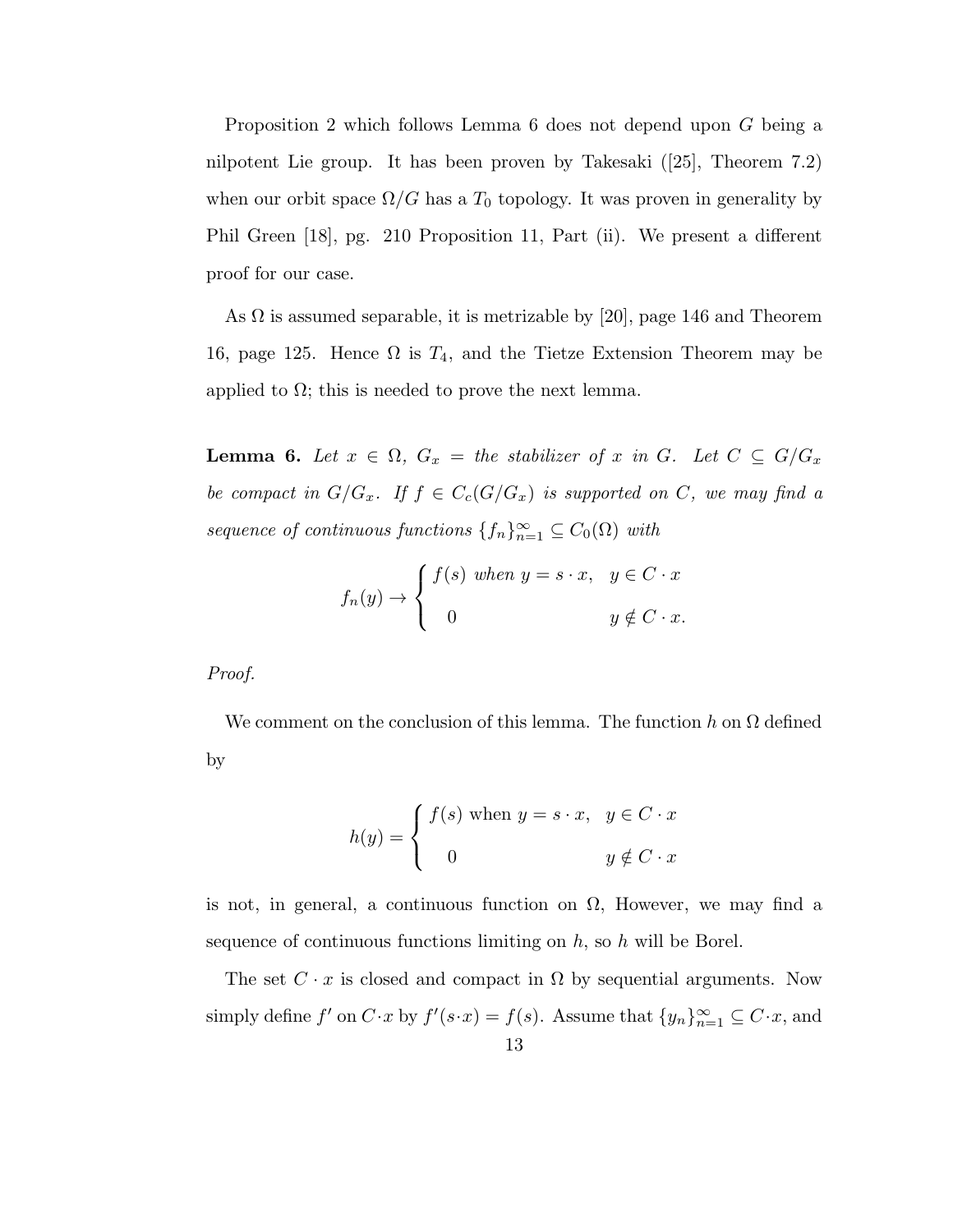$y_n \to y \in C \cdot x$ . We need show that  $f'(y_n) \to f'(y)$ . Assume that we have a collection  $\{ \{g_n\}_{n=1}^{\infty}, g \} \subseteq C$  and  $y_n = g_n \cdot x$  and  $y = g \cdot x$ , we may easily find such as C is compact in G and  $C \cdot x$  is compact in  $\Omega$ . As C is compact, we may assume that  $g_n \to g'$ , and as  $g' \cdot x = g \cdot x$ , and  $\Omega$  is Hausdorff, we have  $g' = g$ . As f is continuous on C, we have that f' is continuous on  $C \cdot x$ is clear by brute force. We now employ the Tietze Extension Theorem to extend to all  $\Omega$ .

Now we note that  $C \cdot x$  may not contain an open set. We find a sequence  ${C_n}_{n=1}^{\infty}$  of nested compact neighborhoods with  $\cap_{n=1}^{\infty} C_n = C \cdot x$ . For each n, we use Urysohn's Lemma to find a continuous function  $g_n$  which is 1 on  $C \cdot x$  and 0 on the closure of  $\widetilde{C_n \cdot x}$ . We set  $f_n = g_n f'$  and we are done.  $\Box$ 

**Proposition 2.** Let x be any fixed point in  $\Omega$ ,  $\tau_1$  and  $\tau_2$  be two representations of  $G_x$  such that  $(\tau_1, \rho_x)$  and  $(\tau_2, \rho_x)$  do not have the same kernel as representations of  $C^*(G_x, \Omega)$ . Defining  $L_1 = ind_{(G_x, \Omega)}^{(G, \Omega)}(\tau_1, \rho_x)$  and  $L_2 = \text{ind}_{(G_x, \Omega)}^{(G, \Omega)}(\tau_2, \rho_x),$  we have  $\text{ker}(L_1) \neq \text{ker}(L_2)$ .

## Proof.

We first define a new  $C^*$  algebra, that being  $C^*(G, G/G_x)$ . We observe that our orbit space  $(G/G_x)/G$  for  $C^*(G, G/G_x)$  is a  $T_0$  space; it consists of one point. Hence  $C^*(G, G/G_x)$  is Type I, and we have a canonical homeomorphism between  $C^*(\widehat{G, G/G_x})$  and  $\text{Prim}(C^*(G, G/G_x)).$ 

We identify the point  $x \in \Omega$  with  $x' = e \in G/G_x$  in the new orbit space. We further observe that  $G_{x'} = G_x$  is clear. We use the same representations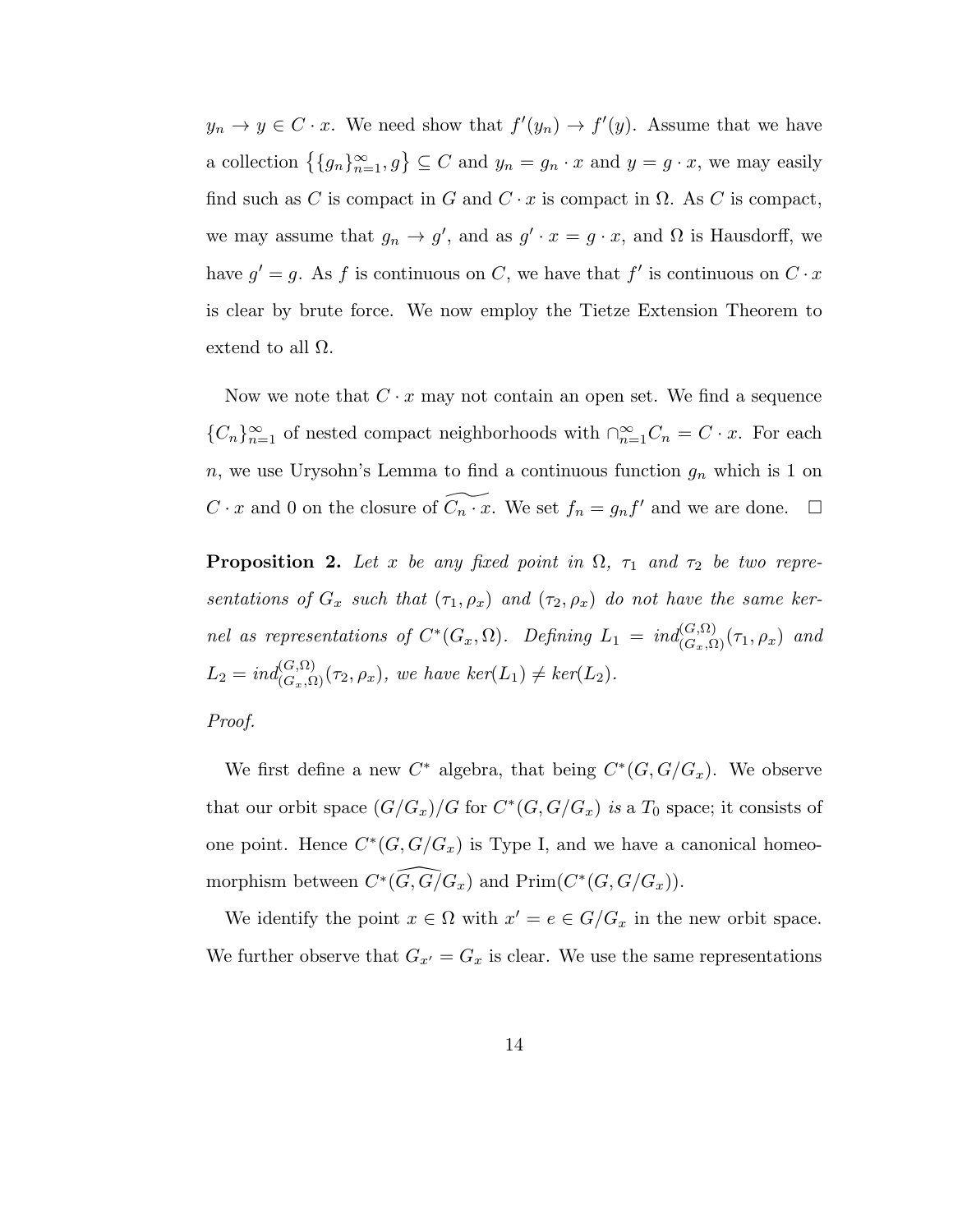$\tau_1$  and  $\tau_2$  of  $G_{x'}$ . Now define

$$
L'_1 = \text{ind}_{(G_{x'},\Omega)}^{(G,\Omega)}(\tau_1, \rho_{x'})
$$
  
and  

$$
L'_2 = \text{ind}_{(G_{x'},\Omega)}^{(G,\Omega)}(\tau_2, \rho_{x'}),
$$

two irreducible representations of  $C^*(G, G/G_x)$ , and that these have different kernels is clear by the above comments and the fact that our orbit space is now  $T_0$ .

Throughout we assume that  $\xi_i$  and  $\eta_i$   $(i = 1, 2)$  are vectors in the space of  $\tau_i$  (*i* = 1, 2). The representation  $(\tau_i, \rho_{x'})$  of  $C^*(G_{x'}, G/G_{x'})$  we will refer to as  $\pi_i$ .

Now, as  $\ker(L'_1) \neq \ker(L'_2)$ , we may find an  $h' \in C^*(G, G/G_{x'})$  with  $h' \in$  $\ker(L'_1)$  and  $h' \notin \ker(L'_2)$ . So we may assume that for all elementary tensors  $f' \otimes \xi_1$  that  $L'_1(h')(f' \otimes \xi_1) = h' * f' \otimes \xi_1 = 0$  (or more properly, the class of zero), and that for some elementary tensor  $f' \otimes \xi_2$  that  $L_2(h')(f' \otimes \xi_2) \neq 0$ . We may further assume that  $f'$  is in the dense subset of continuous functions with compact support having the form

$$
f'(s,y) = \sum_{i=1}^{l} f'_{1,i}(s) f'_{2,i}(y).
$$

We may assume that each  $f'_{1,i}$  in the last displayed formula is a continuous function of compact support on  $G$ , and  $f'_{2,i}$  is a continuous function of compact support on  $G/G_x$  for each i, and  $f'$  and its component functions are collectively supported on  $C_1 \times C_2$ , where  $C_1$  is a compact set in G and  $C_2$  is a compact set in  $G/G_x$ .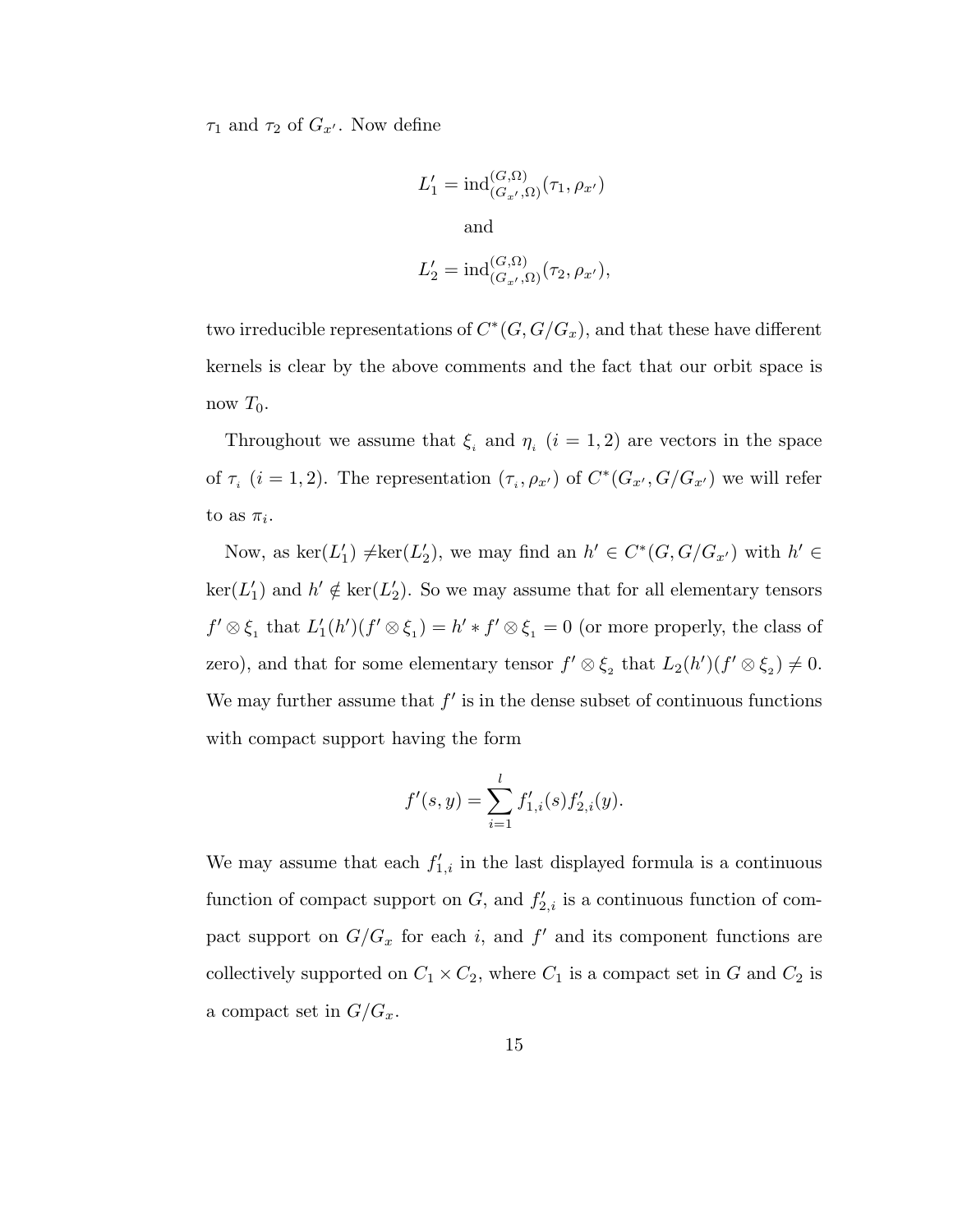We will refer to all inner products of the  $C^*$  algebra  $C^*(G, G/G_x)$  as  $\langle \cdot \rangle_i'$ to avoid confusion later on.

Re-iterating, we may assume by a scaling argument that

$$
\langle h' * f' \otimes \xi_1, f' \otimes \xi_1 \rangle_1' = 0,
$$
  
and  

$$
\langle h' * f' \otimes \xi_2, f' \otimes \xi_2 \rangle_2' = 1,
$$

Now assume that  $\{h'_n\}_{n=1}^{\infty} \subseteq C_c(G, G/G_x)$  and  $h'_n \to h'$  in the topology of  $C^*(G, G/G_x)$ , and each  $h'_n$  has the form

$$
h'_n(s, y) = \sum_{i=1}^{N_n} \phi'_{n,i}(s) \psi'_{n,i}(y),
$$

and each is supported on a set  $C_1^n \times C_2^n$ , each  $C_1^n$  a compact set in G and each  $C_2^n$  a compact set in  $G/G_x$ .

We here note that  $h'_n * f'$  (each n) is a continuous function of compact support; this is proven on pages 32-33 of [8].

We have

$$
\langle h'_n * f' \otimes \xi_1, f' \otimes \xi_1 \rangle'_1 \to 0
$$
  

$$
\langle h'_n * f' \otimes \xi_2, f' \otimes \xi_2 \rangle'_2 \to 1,
$$

and more explicitly, when we "untwist" the formulas we have

$$
\langle h'_n * f' \otimes \xi_i, f' \otimes \xi_i \rangle_i' = \langle \pi_i(\langle f', (h'_n * f') \rangle_{B_i}') \xi_i, \xi_i \rangle_i' =
$$
  

$$
\langle \pi_i \left( \left( \gamma_{G_x}(t) \int \limits_{s \in G} \overline{f'}(s, s \cdot y) (h'_n * f')(st, s \cdot y) d\mu_G(s) \right) (t, y) \right) \xi_i, \xi_i \rangle_i' =
$$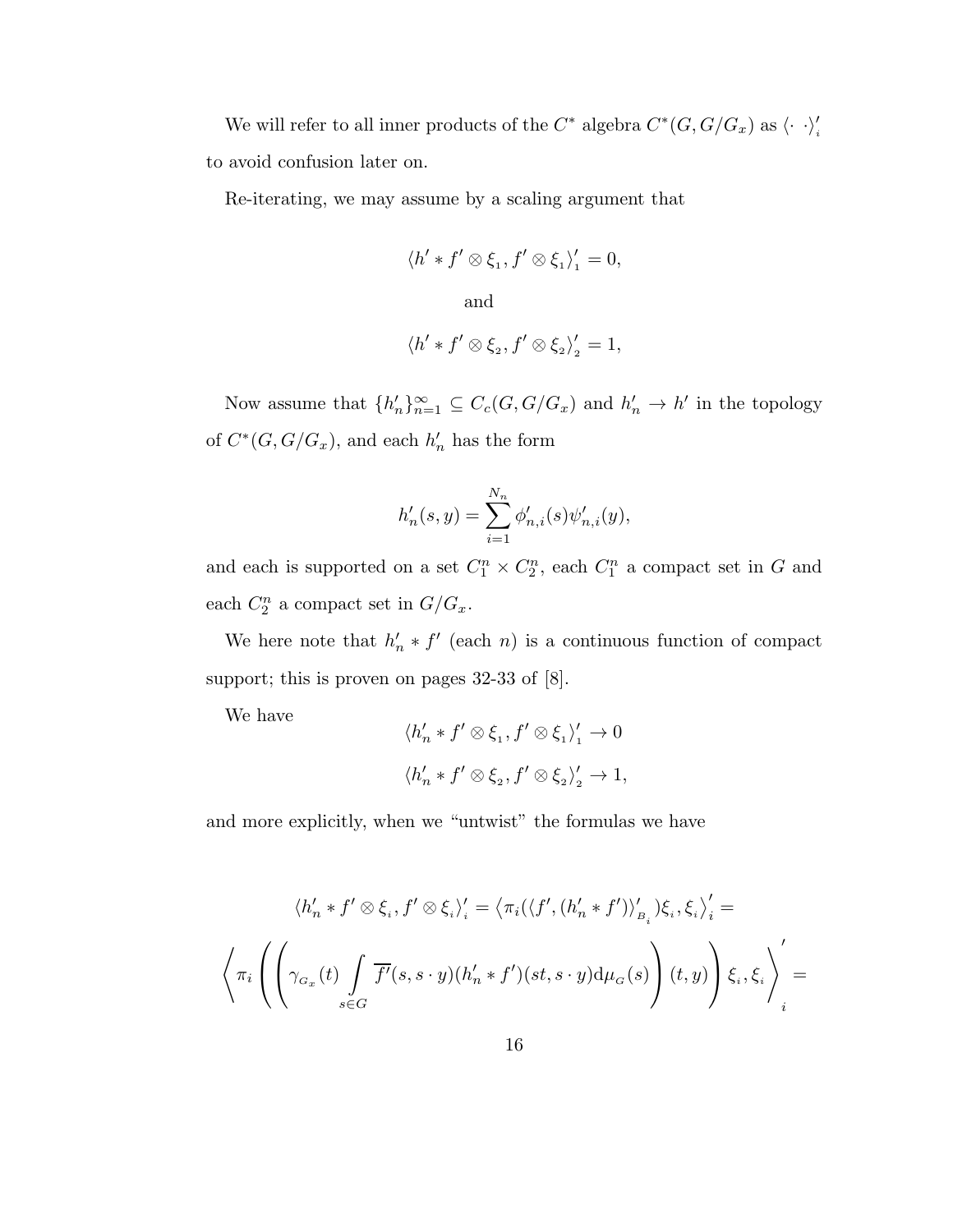$$
\int_{r \in G_x} \left( \gamma_{G_x}(r) \int_{s \in G} \overline{f'}(s, s \cdot x') \right. \\
(h'_n * f')(sr, s \cdot x') d\mu_G(s) \Big) \langle \tau_i(r) \xi_i, \xi_i \rangle'_i d\mu_{G_x}(r) \underset{n \to \infty}{\longrightarrow} \\
\to \begin{cases} 0 & i = 1 \\ 1 & i = 2. \end{cases}
$$

Now we return to  $C^*(G, \Omega)$ . All inner products in this  $C^*$  algebra we refer to by  $\langle \cdot \cdot \rangle_i$  (no ''s so as to distinguish from those in  $C^*(G, G/G_x)$ ).

Again, we have the hypothesis that  $\tau_1 \not\cong \tau_2$  as representations of  $G_x$ . Let

$$
L_1 = \mathrm{ind}_{(G_x, \Omega)}^{(G, \Omega)}(\tau_1, \rho_x),
$$

and

$$
L_2 = \mathrm{ind}_{(G_x, \Omega)}^{(G, \Omega)}(\tau_2, \rho_x).
$$

We define a collection of functions  $\{h_{n,j}\}_{n,j=1}^{\infty}, \{f_j\}_{j=1}^{\infty}\}$  in  $C_c(G,\Omega)$  in a special way. Define

$$
f_j(s,y) = \sum_{i=1}^l f_{1,i}(s) f_{2,i,j}(y),
$$

each  $f_{1,i} = f'_{1,i}$ ; we do not change these functions. Now we choose  $f_{2,i,j}$  to satisfy  $f_{2,i,j}(s \cdot x) = f'_{2,i}(s \cdot x')$ , so  $f_{2,i,j}$  "behaves the same as  $f'_{2,i}$ " on the specific set  $C_2 \cdot x$ , extend to all  $\Omega$ , and require

$$
f_{2,i,j}(y) \xrightarrow[j \to \infty]{}
$$

$$
\begin{cases} f'_{2,i}(s \cdot x') \text{ when } y = s \cdot x, & s \in C_2 \\ 0 & \text{otherwise,} \end{cases}
$$

see Lemma 6 for specifics. We note that we have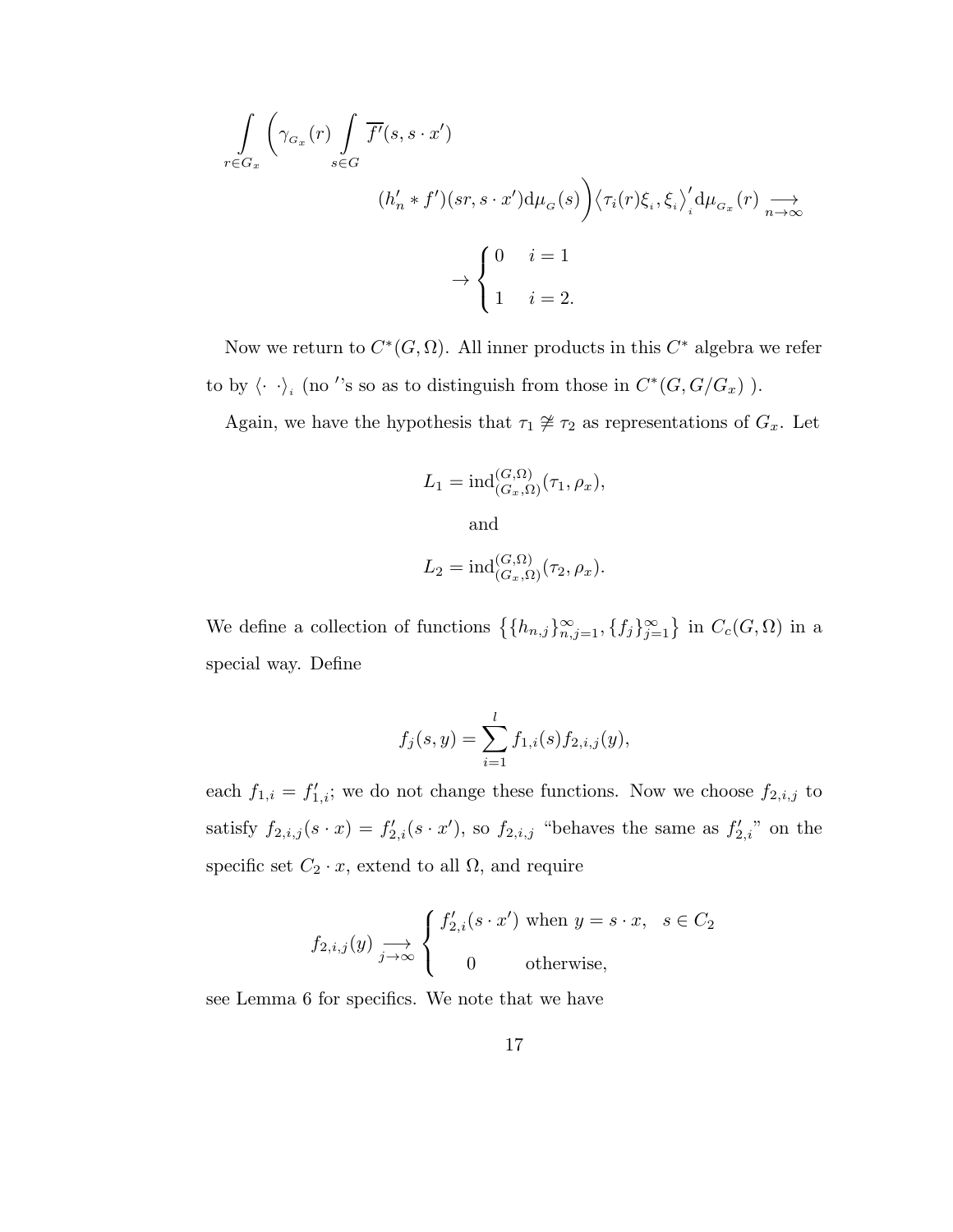$$
\lim_{j \to \infty} f_j(s, y) = \begin{cases} f'(s, s \cdot x') \text{ when } y = s \cdot x, & s \in C_2 \\ 0 & \text{otherwise,} \end{cases}
$$

Similarly use Lemma 6 to define a sequence  $\{h_{n,j}\}_{n,j=1}^{\infty}$  with (for each fixed  $n)$ 

$$
h_{n,j}(s,y) \xrightarrow{j \to \infty} \begin{cases} h'_n(s, s \cdot x') \text{ when } y = s \cdot x, & s \in C_2 \\ 0 & \text{otherwise.} \end{cases}
$$

For each n and all j (fixed n) we may assume that the functions  $f_j$  and  $h_{n,j}$  have support contained in the set  $S_1^n \times S_2^n$ ,  $S_1^n$  compact in G, and  $S_2^n$ compact in  $\Omega$ ; see again the proof of Lemma 6. We also (for each fixed n) choose them uniformly bounded for all j.

Now we re-write our old calculations with these new functions and follow the same steps now in the  $C^*$  algebra  $C^*(G, \Omega)$ :

$$
\langle h_{n,j}*f_j\otimes \xi_i,f_j\otimes \xi_i\rangle_i=
$$

(1)  
\n
$$
\int_{r \in G_x} \left( \gamma(r) \int_{s \in G} \overline{f_j}(s, s \cdot x) (h_{n,j} * f_j)(sr, s \cdot x) d\mu_G(s) \right) \langle \tau_i(r) \xi_i, \xi_i \rangle_i d\mu_{G_x}(r).
$$

Now we observe the integral in s is over a compact set as  $f_j$  is of compact support, and by the way that we choose the functions  $h_{n,j} * f_j$  for all j these have support contained in another compact set we denote  $K_1 \times K_2$ . So we must have  $sr \in K_1$ , and as  $s \in S_1^n$  is forced already, we have  $r \in$  $((S_1^n)^{-1} \cdot K_1) \cap G_x$  is forced, and this is compact in  $G_x$ .

Now we observe we may apply the Bounded Convergence Theorem to the above integral, these functions are converging in  $j$  and for each n have been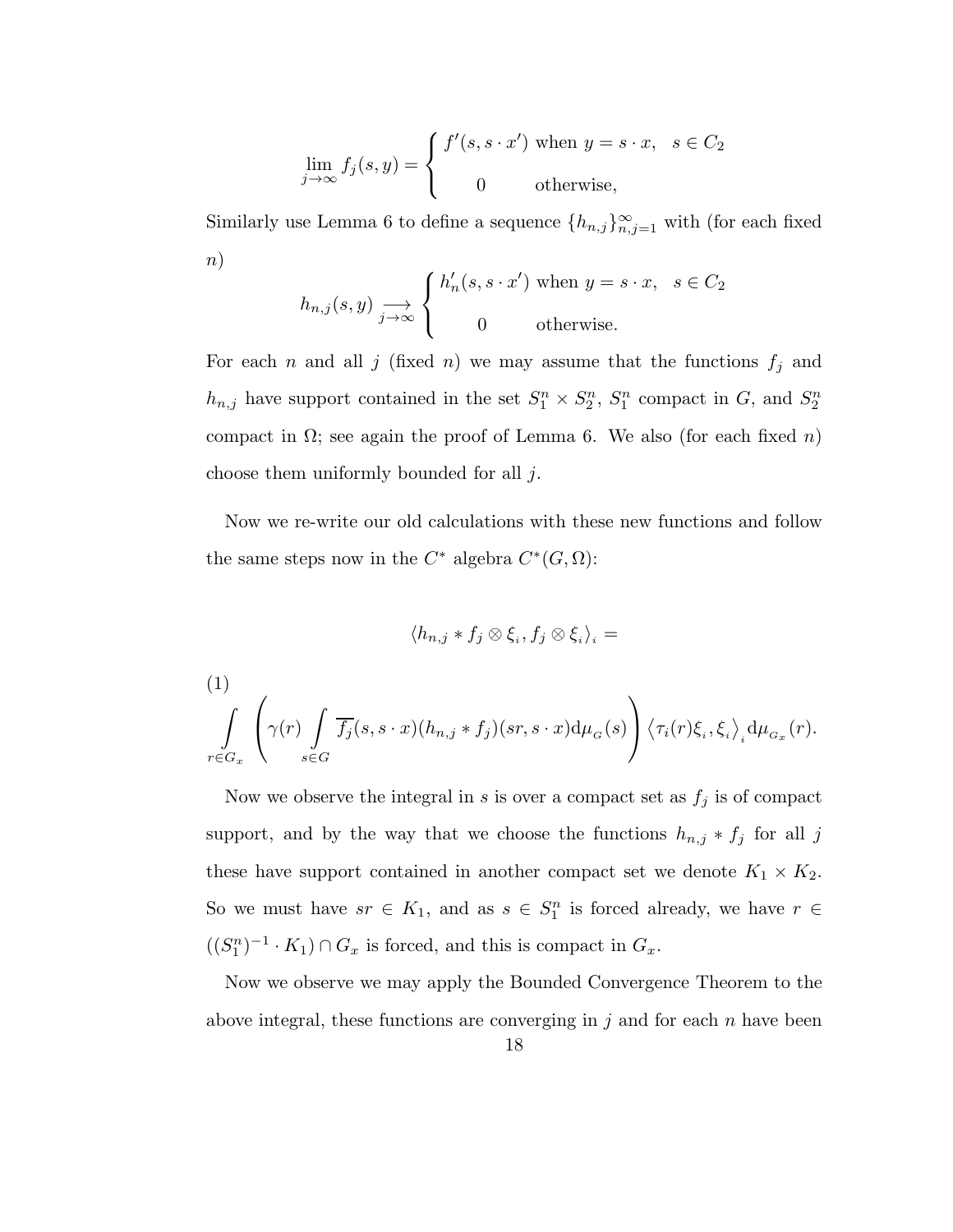chosen in a bounded fashion with compact support, hence are easily bounded above by an integrable function. So for each fixed n, as we limit  $j \to \infty$ , formula (1) above converges to

$$
\begin{cases} \langle h'_n * f' \otimes \xi_1, f' \otimes \xi_1 \rangle'_1 & (i = 1) \\ \langle h'_n * f' \otimes \xi_2, f' \otimes \xi_2 \rangle'_2 & (i = 2), \end{cases}
$$

where we remind the reader that these inner products are in our  $C^*$  algebra  $C^*(G, G/G_x)$ . Furthermore, we may assume (fixed *n*) that for all  $j \geq n$ 

$$
\left| \langle h_{n,j} * f_j \otimes \xi_1, f_j \otimes \xi_1 \rangle_1 - \langle h'_n * f' \otimes \xi_1, f' \otimes \xi_1 \rangle_1' \right| < \frac{1}{n}
$$
  

$$
\left| \langle h_{n,j} * f_j \otimes \xi_2, f_j \otimes \xi_2 \rangle_2 - \langle h'_n * f' \otimes \xi_2, f' \otimes \xi_2 \rangle_2' \right| < \frac{1}{n},
$$

where we have mixed inner products of  $C^*(G, \Omega)$  and  $C^*(G, G/G_x)$  in the above.

Now we may choose the diagonal sequence  ${h_{j,j}}_{j=1}^{\infty}$  and the sequence  ${f_j}_{j=1}^{\infty}$  in the above integrals, and for  $i=1$  the sequence converges to 0, for  $i = 2$  it converges to 1. As  $\xi_1$  was arbitrary, we now have  $L_1(h_{j,j}) \to 0$ and  $L_2(h_{j,j}) \nrightarrow 0$ , showing that  $L_1$  and  $L_2$  cannot have the same kernel, the desired result.  $\square$ 

**Corollary 1.** Assume the pairs  $(f_1, x)$  and  $(f_2, x)$  give rise to irreducible representations  $(\tau_1, \rho_x)$  and  $(\tau_2, \rho_x)$  of  $C^*(G_x, \Omega)$ . These induce to equivalent irreducible representations of  $C^*(G, \Omega)$  if and only if  $\tau_1$  and  $\tau_2$  are the equivalent irreducible representations of  $G_x$ . This says that  $(f_1, x)$  and  $(f_2, x)$  are in the same equivalence class mod  $\sim_1$ , and  $f_1|_{\mathfrak{g}_x}$  and  $f_2|_{\mathfrak{g}_x}$  are in the same  $G_x$  orbit in  $\mathfrak{g}_x^*$ ; see Definition 10.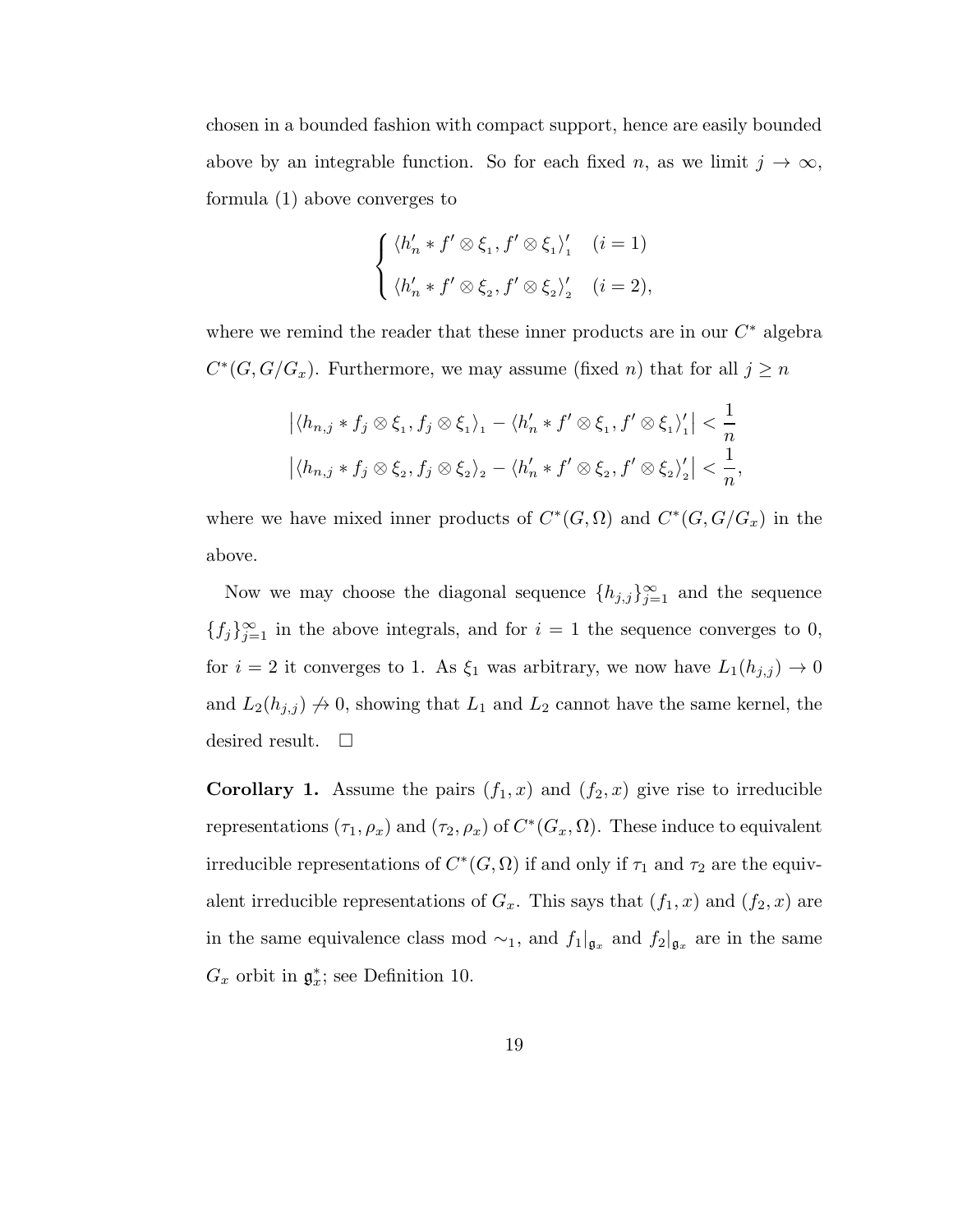For the remainder of this section, we use Siegfried Echterhoff [7] as our main reference.

Definition 11. Let G be our connected, simply-connected nilpotent Lie group, and let  $\mathcal{K}(G)$  be the space of closed subgroups of G. Let N be a locally compact space. Assume  $H : \mathcal{N} \to \mathcal{K}(G)$  and  $H(i) = H_i$  is a continuous map from  $\mathcal N$  to  $\mathcal K(G)$ . Define:

$$
\mathcal{N}^H = \{(i, x) \in \mathcal{N} \times G \mid x \in H_i\}
$$

In this paper, we use  $\mathcal{N} = \mathbb{N} \cup \infty$  the one-point compactification of the natural numbers.

The following results are from [7].

## Definition 12.

Now let G again be a nilpotent Lie group and  $(G, \Omega)$  denote a covariant system. We make the space  $C_c(\mathcal{N}^H, C_0(\Omega))$  into a normed <sup>\*</sup>- algebra. Define multiplication, involution, and norms by

$$
f * g(i, t, x) = \int_{s \in H_i} f(i, s, x) g(i, s^{-1}t, s^{-1} \cdot x) d\mu_{H_i}(s)
$$
  

$$
f^*(i, t, x) = \overline{f}(i, t^{-1}, t^{-1} \cdot x)
$$
  

$$
||f||_1 = \sup_{i \in \mathcal{N}} \int_{s \in H_i} \sup_{x \in \Omega} |f(i, s, x)| d\mu_{H_i}(s)
$$

for  $f, g \in C_c(\mathcal{N}^H, C_0(\Omega))$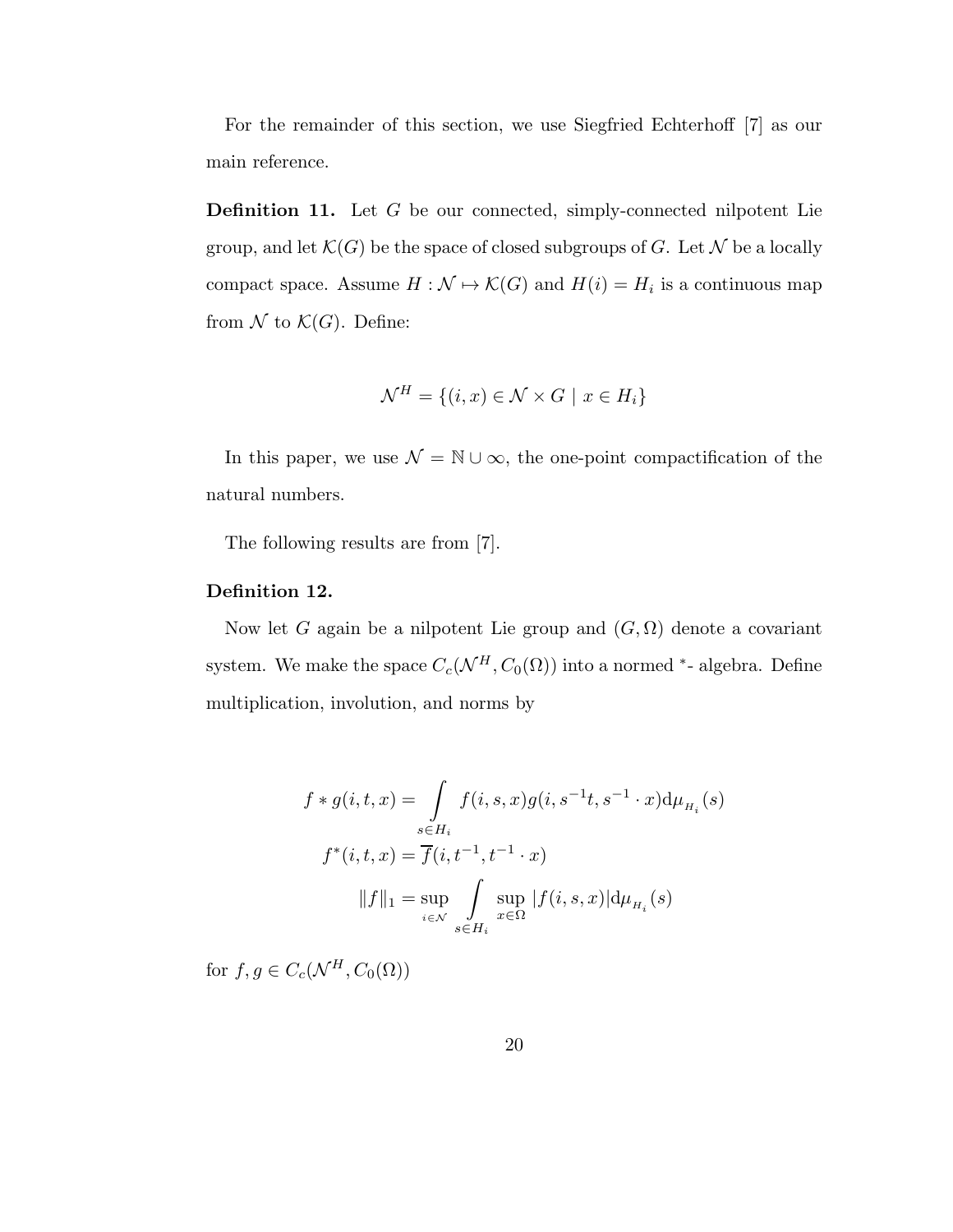**Definition 13.** Denote by  $L^1(\mathcal{N}^H, C_0(\Omega))$  the completion of  $C_c(\mathcal{N}^H, C_0(\Omega))$ with respect to the above norm. Any covariant representation  $\tau$  of the system  $(H_i, C_0(K_i, C_0(\Omega)))$  defines a  $*$  - representation of  $L^1(\mathcal{N}^H, C_0(\Omega))$  by

$$
(i,\tau)(F) = \tau(F_i)
$$

Definition 14. The representation space

$$
\mathcal{R}(C^*(\mathcal{N}^H, C_0(\Omega))) = \left\{ (i, \rho) \mid i \in \mathcal{N}, \rho \in \text{Rep}(H_i, C_0(\Omega)) \right\}
$$

with the relative topology of  $\text{Rep}(C^*(\mathcal{N}^K, C_0(\Omega)))$  is the subgroup representation space of  $C^*(\mathcal{N}^K, C_0(\Omega)).$ 

Let  $C^*(\mathcal{N}^H, C_0(\Omega))$  be the enveloping  $C^*$  algebra of  $L^1(\mathcal{N}^H, C_0(\Omega))$  We call  $C^*(\mathcal{N}^H, C_0(\Omega))$  the subgroup algebra of  $(\mathcal{N}^H, C_0(\Omega))$ .

A standard technique in nilpotent harmonic analysis is induction from codimension one subgroups. The next proposition extends this idea from the above-defined algebras to our transformation group  $C^*$  algebras.

**Proposition 3.** Let G be a nilpotent Lie group acting upon the locally compact Hausdorff space  $\Omega$ .

- (1) Assume we have two continuous maps,  $k(n)$  and  $h(n)$ , from  $\mathcal{N} = \mathbb{N} \cup \infty$ to  $\mathcal{K}(G)$ . Also assume that for all n,  $h(n) = H_n$  is codimension 1 in  $k(n) = K_n$ .
- (2) Assume we have a collection of representations  $\{\{(i, \pi_i)\}\mid i \in \mathcal{N}\}\$ in the space  $\mathcal{R}(C^*(\mathcal{N}^K,C_0(\Omega)))$ , and, for each  $i \in \mathbb{N}$ ,  $\pi_i$  is induced from  $(H_i,\Omega)$ .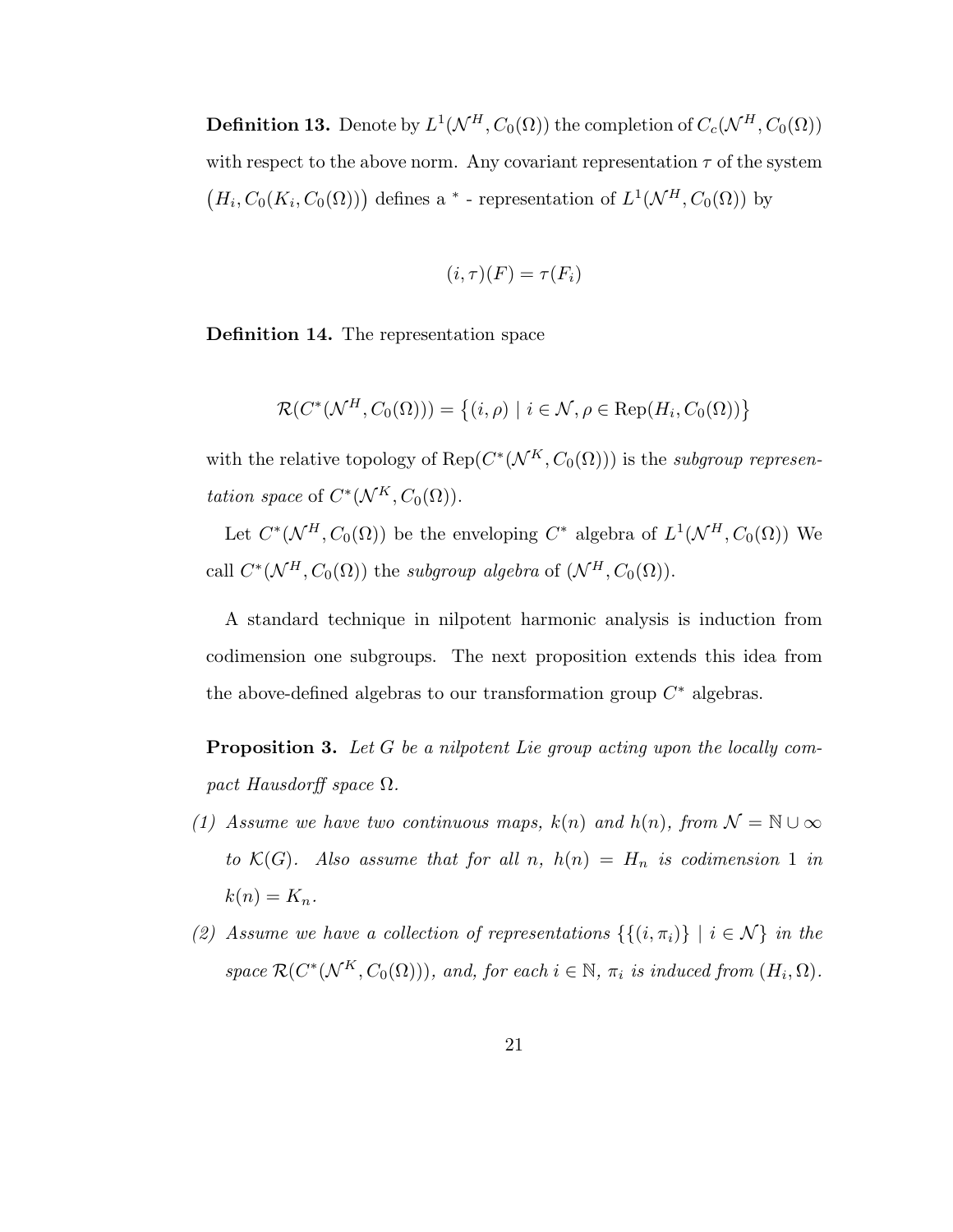Assume for each  $i \in \mathbb{N}$  that  $\pi_i$  is irreducible on  $C^*(K_i, \Omega)$ , and that each  $\pi_i$  corresponds to a functional-point pair  $(f_i, x_i)$ .

(3) Assume in the space  $\mathcal{R}(C^*(\mathcal{N}^K,C_0(\Omega)))$  that  $(i,\pi_i) \to (\infty,\pi_\infty)$ .

Then,

(1) By passing to a sub-sequence, we may choose a collection  $\{\sigma_i\}_{i=1}^{\infty}$ , with each  $\sigma_i$  an irreducible representation of  $C^*(H_i, \Omega)$ , and  $\sigma_{\infty}$ , an irreducible representation of  $(H_{\infty}, \Omega)$ , these representations satisfying:

$$
ker(\pi_i) = ker(ind_{(H_i,\Omega)}^{(K_i,\Omega)}(\sigma_i)),
$$

$$
\pi_{\infty}
$$
  $\prec$  Ind $(K_{\infty}, \Omega)$  $(\sigma_{\infty})$ , and  $(i, \sigma_i) \to (\infty, \sigma_{\infty})$  in  $\mathcal{R}(C^*(\mathcal{N}^H, C_0(\Omega))).$ 

(2) For each i, the functional-point pairs (Definition 10) corresponding to  $\sigma_i$ may be chosen in the same equivalence class mod  $\sim_1$  as  $(f_i, x_i)$ .

Proof.

By assumption, for each  $i \in \mathbb{N}$ ,  $\pi_i$  is induced from  $(H_i, \Omega)$ , so assume that  $\pi_i = \text{ind}_{(H_i, \Omega)}^{(K_i, \Omega)}(\sigma_i)$ . By Corollary 1, we may assume that the functional-point pairs (Definition 10) corresponding to  $\sigma_i$  are the same as those corresponding to  $\pi_i$ .

The restriction map  $\mathcal{R}(C^*(\mathcal{N}^K,C_0(\Omega))) \mapsto \mathcal{R}(C^*(\mathcal{N}^H,C_0(\Omega)))$  is continuous (Proposition 7 of [7]), so we have: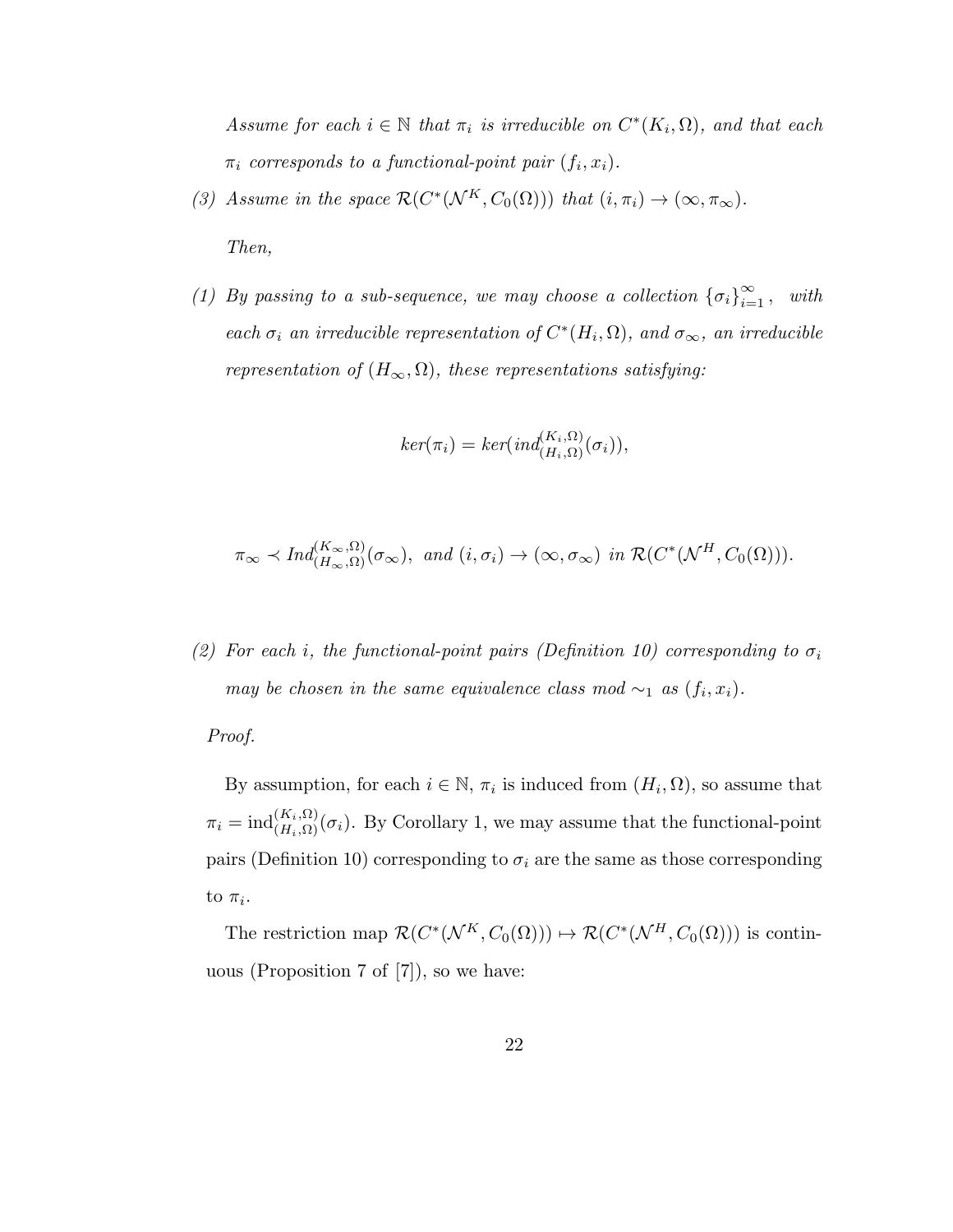$$
(i, \pi|_{(H_i,\Omega)}) \underset{i\to\infty}{\longrightarrow} (\infty, \pi|_{(H_{\infty},\Omega)}).
$$

Note by [3], Lemma 1.1.8 that  $H(i)$  is normal in  $K(i)$ . By [26], Proposition 7 on pg. 70, for each i, the restricted representation is equivalent to the following direct integral:

$$
(i, \pi_i|_{(H_i, \Omega)}) = (i, \int_{s \in K_i/H_i}^{\oplus} \sigma_i^s).
$$

Prior to finishing the proof, we present several facts particular to connected, simply connected nilpotent Lie groups. We observe our group representations are not generally irreducible, but are induced from irreducible representations of subgroups, hence are direct integrals of irreducibles, as are their restrictions to subgroups.

**Fact 1:** Let  $\pi = \pi_f$  be an infinite-dimensional irreducible representation of G. Let  $G_0$  be a codimension one subgroup of G, and let  $f_0 = f|_{\mathfrak{g}_0}$  the restriction of f to  $\mathfrak{g}_0$ . Let  $\pi_0 = \pi_{f_0}$  be the irreducible representation of  $G_0$ associated by Kirillov theory to  $f_0$  on  $\mathfrak{g}_0$ .

By [3], Theorem 2.5.3, the representation  $\pi|_{G_0}$  is either a representation that induces directly to  $\pi$ , or is the following direct integral:

$$
\pi|G_0 = \int_{s \in G/H}^{\oplus} (\pi_0)^s,
$$

and  $\pi = \text{ind}_{G_0}^G(\pi_0)$ .

Let  $\sigma = \text{ind}_{G_0}^G(\pi_0)$ . We have one of the following: a)  $\sigma \cong \pi$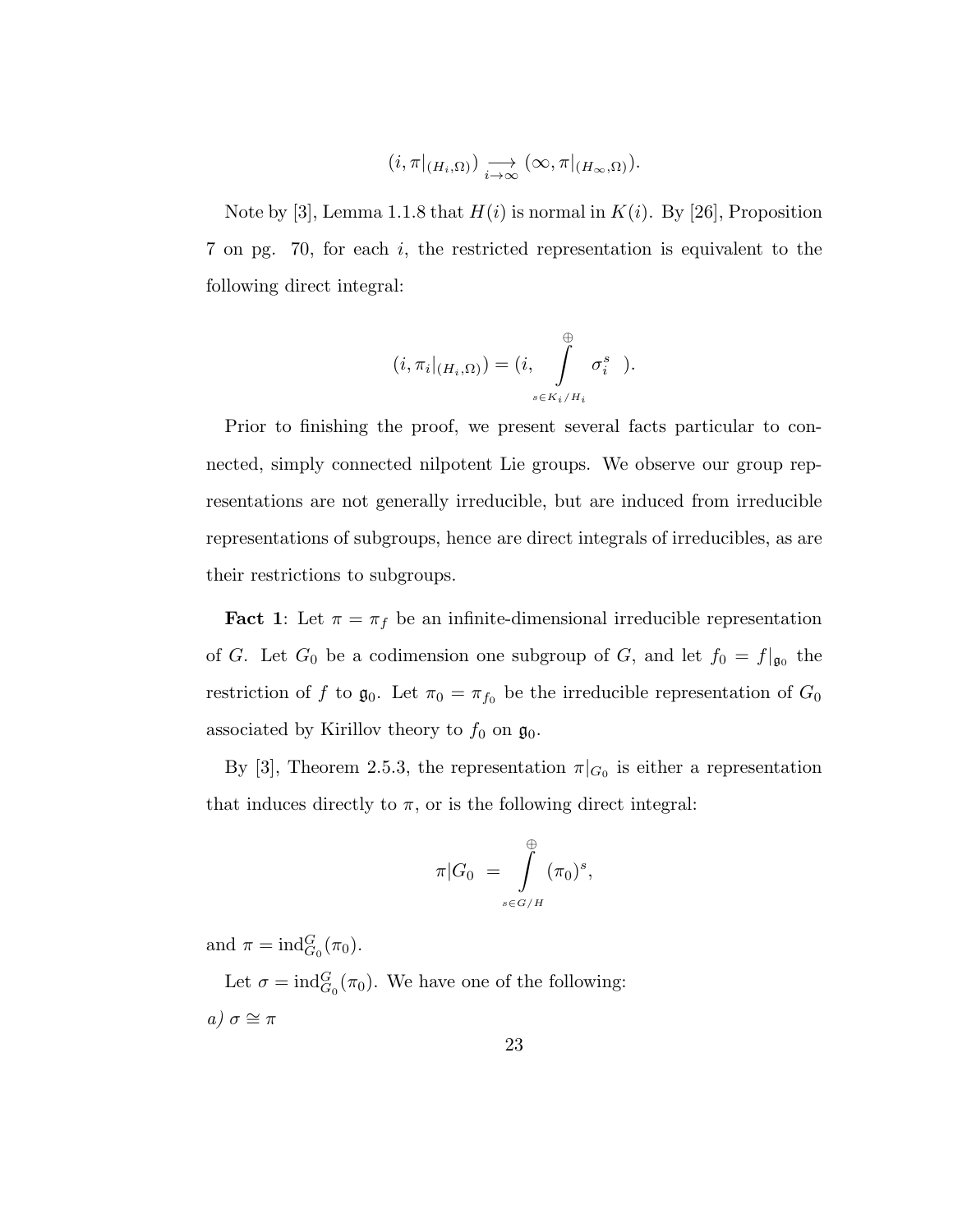b)  $\sigma \cong \infty \cdot \pi$ 

Fact 2: Recall Lemma 2.4 on pg. 338 of [26]:

**Lemma.** Let A be a  $C^*$  algebra. Let  $\{I_\alpha\}_{\alpha \in \Lambda}$  be a net of ideals of A, converging to I. Assume that each  $I_{\alpha}$  is the intersection of a set of primitive ideals  $F_{\alpha} \in \mathcal{K}(Prim(A)),$  and F corresponds to I. Then, given any  $F' \supseteq F$ , there is a subnet of primitive ideals of A,  $\{I_\beta\}_{\beta \in \Lambda'}$ , such that there are  $F'_{\beta} \in F_{\beta}$ , with  $\{F'_{\beta}\}_{\beta \in \Lambda'}$  converging to  $F'$  in  $Prim(A)$ .

Now we return to the proof of our proposition.

Note that  $\pi_{\infty}$  may be one-dimensional, hence not induced from  $H_{\infty}$ .

By the first of the above two facts, choose an irreducible representation  $\sigma'_{\infty}$  of  $C^*(H_{\infty}, \Omega)$  with  $\sigma'_{\infty} \prec \pi_{\infty}|_{(H_{\infty}, \Omega)}$  and  $\pi_{\infty} \prec \text{ind}_{(H_n, \Omega)}^{(K_n, \Omega)}(\sigma'_{\infty})$ .

We may assume that the functional-point pair for  $\sigma'_{\infty}$  is in the same  $\sim_1$ class as that of  $\pi_{\infty}$ .

By an application of the second fact above, we may pass to a sub-sequence, and choose  $\{(n, \sigma'_n)\}_{n=1}^{\infty}$  with  $(n, \sigma'_n) \to (n, \sigma'_{\infty})$ .

By an application of Theorem 2 and Corollary 1, for all  $n \in \mathbb{N}$ , we have  $\sigma'_n \cong \sigma_n^{s_n}$  for some  $s_n \in H_n$ . So the functional-point pairs associated to  $\sigma_n$ and  $\sigma'_n$  are in the same equivalence class mod  $\sim_1$ .  $\Box$ 

Lemma 7. Assume that G is a nilpotent Lie group acting on a locally compact Hausdorff space  $\Omega$ .

Assume we have a continuous map  $h(i) = H_i$  from  $\mathcal{N} = \mathbb{N} \cup \infty$  to  $\mathcal{K}(G)$ , and  $H_i \to H_\infty$ .

Assume we have a collection of one-dimensional representations  $\{\{\pi_i\mid i\in\mathbb{N}\}$  $\mathcal{N} \}, \ \pi_i \in Rep(C^*(H_i, \Omega)), \ each \ \pi_i = (\chi_{f_i}, \rho_{x_i}).$ 24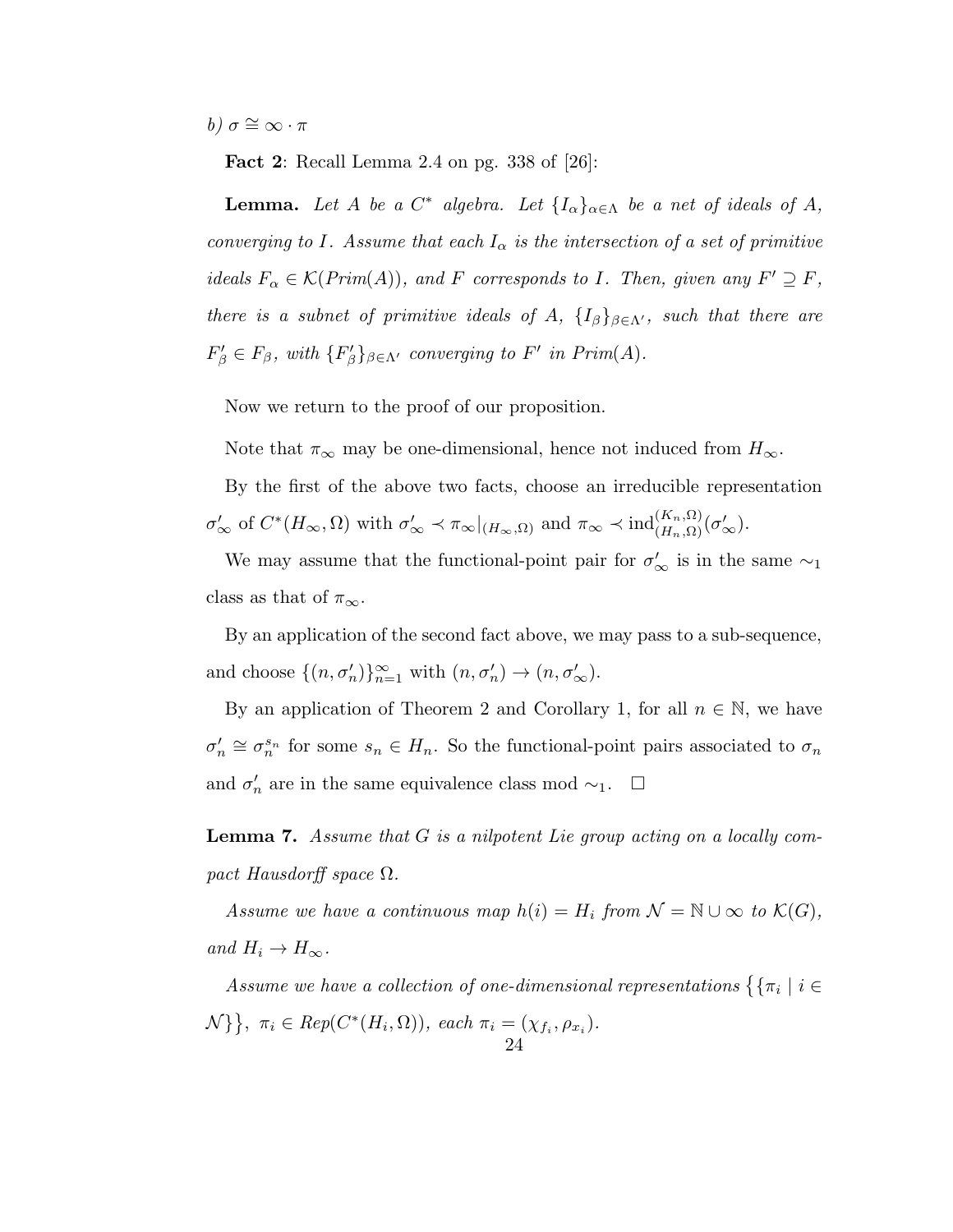Assume in the space  $\mathcal{R}(C^*(\mathcal{N}^H, C_0(\Omega)))$  that  $(i, \pi_i) \to (\infty, \pi_\infty)$ .

Then:

- (a)  $x_n \to x$ , and
- (b) by passing to a sub-sequence, we may choose another collection  $\{f_i'\}_{i=1}^{\infty}$ with  $\chi_{f_i'} = \chi_f$ .

Furthermore, for each  $i \in \mathcal{N}$ ,  $(f'_i, x_i)$  may be chosen in the same  $\sim_1$  class of  $\mathfrak{g}^* \times \Omega$  as  $(f_i, x_i)$ .

# Proof.

For any  $\phi \in C_c(G)$  and  $\psi \in C_c(\Omega)$ , we may consider  $\phi \cdot \psi \in C^*(\mathcal{N}^H, C_0(\Omega))$ by setting  $(\phi \cdot \psi)(i) = \phi|_{H_i} \cdot \psi$ . By hypothesis,

$$
\pi_i(\phi|_{H_i} \cdot \psi) = \psi(x_i) \int_{s \in H_i} \phi(s) \chi_{f_i}(s) d\mu_{H_i}(s)
$$

$$
\longrightarrow \psi(x) \int_{s \in H} \phi(s) \chi_f(s) d\mu_H(s) = \pi_\infty(\phi|_{H_\infty} \cdot \psi).
$$

Let e denote the identity element of the group. By the continuity of  $\text{Res}_{e}^{H_n}$ , the the restriction map from  $\mathcal{R}(C^*(\mathcal{N}, C_0(\Omega)))$  to  $\Omega$ , (Proposition 7 of [7]), we have for  $\phi \in C_0(\Omega)$ ,  $\text{Res}_{e}^{H_n}(\pi_i)(\phi) = \phi(x_i)$ , and  $\phi(x_i) \to \phi(x)$  for all  $\phi \in C_0(\Omega)$ ; consequently  $x_i \to x$ .

Choose  $\psi$  identical one in a neighborhood of  $x \in \Omega$ . In Fell's subgroup-pair topology [12] we have:

$$
\langle \chi_{f_i}, H_i \rangle \to \langle \chi_f, H_\infty \rangle.
$$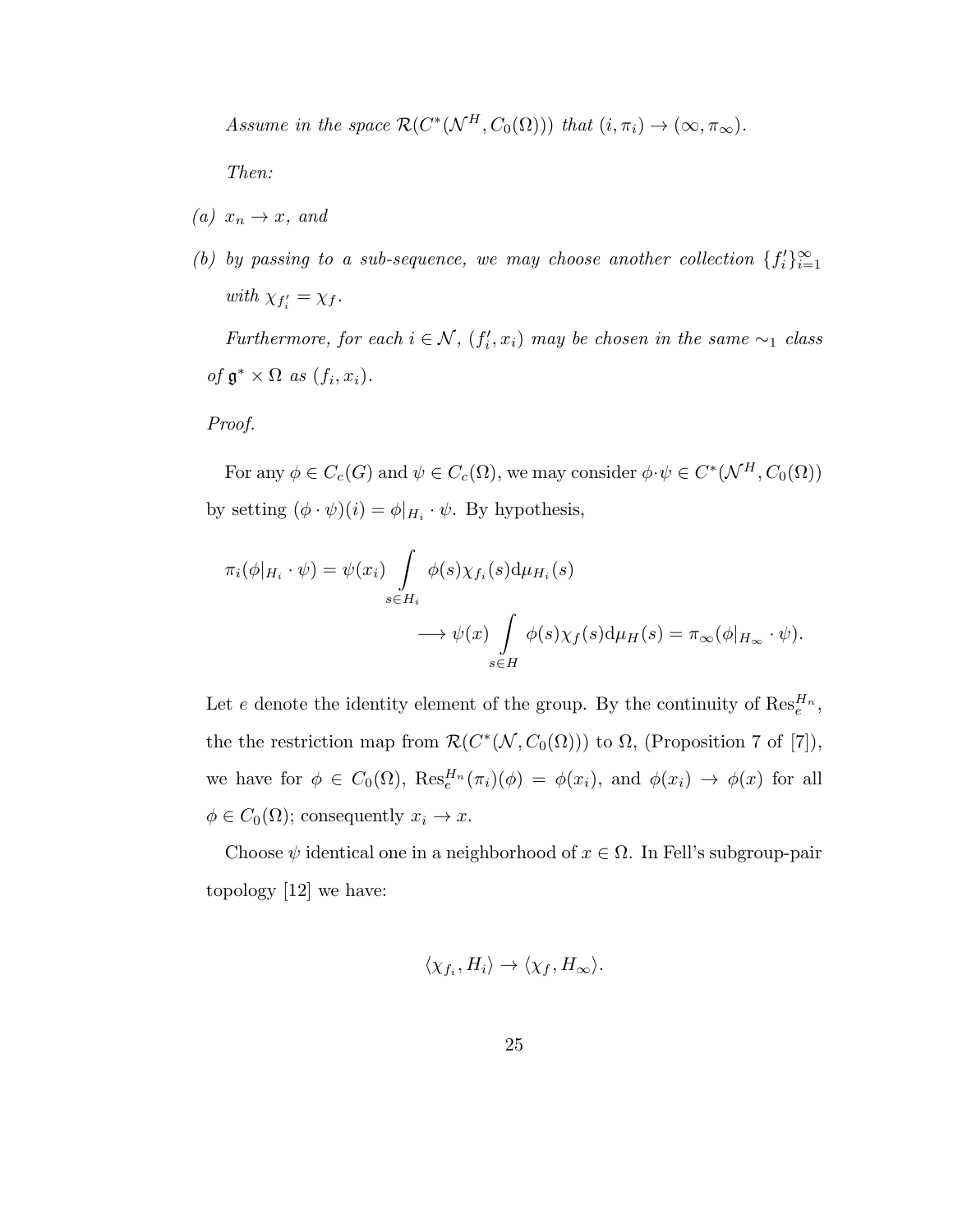Pass to a sub-sequence, and use Lemma 5 to find a sequence  $\{f_i'\}_{i=1}^{\infty} \subseteq \mathfrak{g}^*$ with  $\chi_{(f_i'|_{H_i})} = \chi_{(f_i|_{H_i})}$  and  $f_i' \to f_\infty$  in  $\mathfrak{g}^*$  and by Lemma 5, each  $f_i'$  is in the same  $H_i$ -orbit as  $f_i$  and  $(f'_i, x_i)$  is in the same  $\sim_1$  equivalence class of  $\mathfrak{g}^* \times \Omega$ .  $\square$ 

Now for our "big" lemma, important in the next section.

**Lemma 8.** Assume that we have a collection  $\{ \{F_i, \}_{i=1}^{\infty}, F \}$  of primitive ideals of  $C^*(G, \Omega)$ , with

$$
F_i = \ker(L_i) = \ker(\operatorname{ind}_{(G_{x_i}, \Omega)}^{(G, \Omega)}(\tau_{f_i, x_i}, \rho_{x_i}))
$$
  

$$
\longrightarrow F = \ker(L) = \ker(\operatorname{ind}_{(G_x, \Omega)}^{(G, \Omega)}(\tau_{f, x}, \rho_x)).
$$

By passing to a sub-sequence we may choose:

$$
\{y_i\}_{i=1}^{\infty} \subseteq \Omega \text{ and } \{f'_i\}_{i=1}^{\infty} \subseteq \mathfrak{g}^*, \text{ with } y_i \to y \in \Omega, f'_i \to f',
$$

with

$$
ker(L_i) = ker(ind_{(G_{y_i}, \Omega)}^{(G, \Omega)}(\tau_{f'_{i_i}, y_i}, \rho_{y_i}))
$$

and

$$
ker(L) = ker(ind_{(G_{x'}, \Omega)}^{(G, \Omega)}(\tau_{f'}, \rho_y)).
$$

Furthermore, the functional-point pairs  $(f'_i, y_i)$  corresponding to  $\tau'_i$  may be chosen in the same  $\sim$  equivalence class as  $(f_i, x_i)$ , and  $(f', y)$  in the same  $\sim$ equivalence class as  $(f, x)$ .

Proof.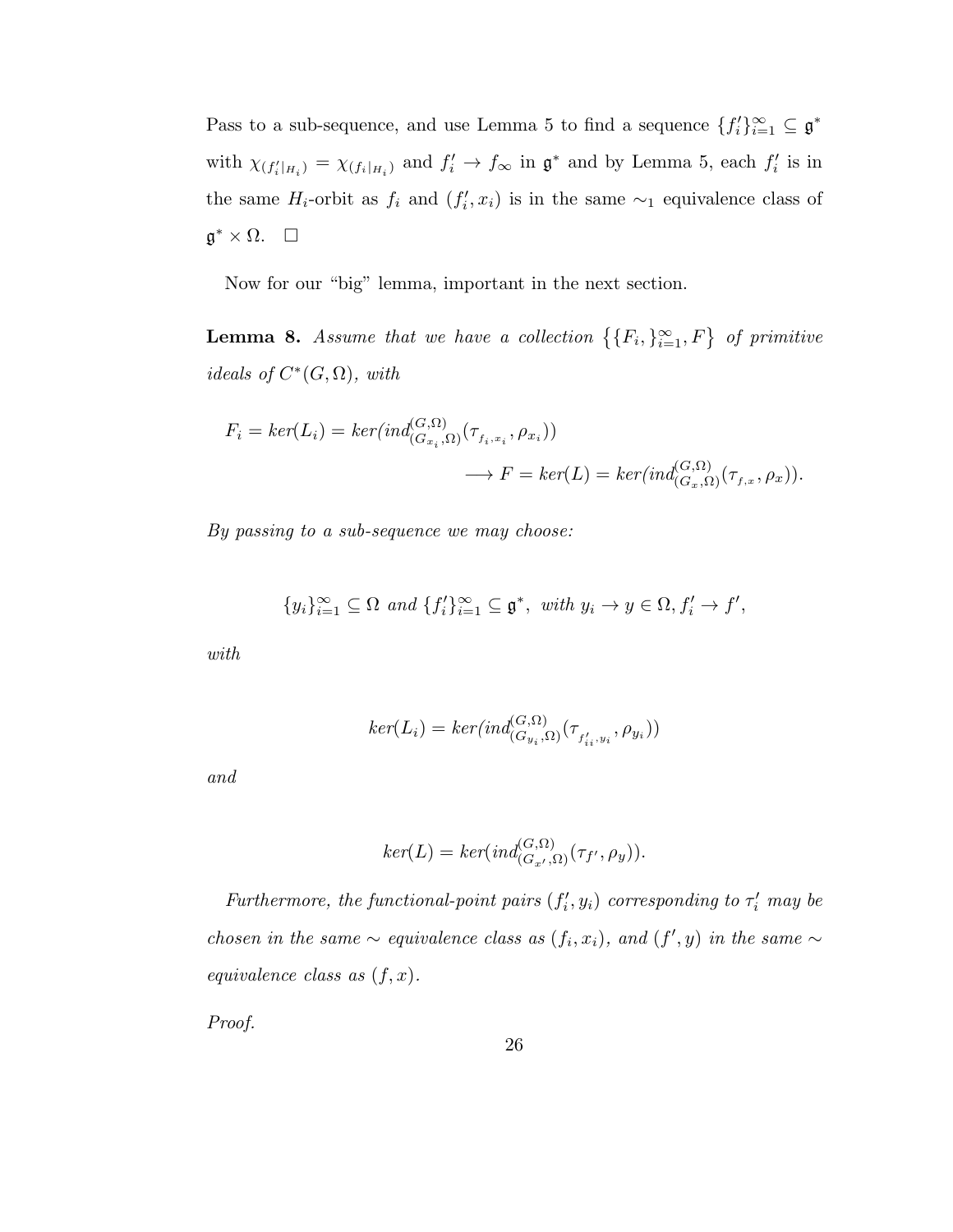By Lemma 4.5 of [26] we may assume that  $x_i \to x$  and that the  $\sim$  equivalence classed don't change.

If an infinite sub-sequence of  $\{L_i\}_{i=1}^{\infty}$  consists of one-dimensional representations of  $C^*(G, \Omega)$ , we may use the constant sequence  $G_{x_i} = G$  for all i and Lemma 7.

If no infinite sub-sequence of  ${L_i}_{i=1}^{\infty}$  consists of one-dimensional representations, we may assume that each is induced from a codimension one subgroup  $H_i$ . We pass to a sub-sequence and assume that for the sequence  $\{\mathfrak{p}_i\}_{i=1}^{\infty}$  of polarizing subalgebras, we have  $\dim(\mathfrak{p}_i)$  constant.

By compactness of  $\mathcal{K}(G)$ , we may pass to a sub-sequence and assume that  $G_{x_i} \to S \subseteq G_x$  and  $\mathfrak{p}_i \to \mathfrak{p}$ , where  $\mathfrak{p}$  may not be polarizing for the action of f on  $\mathfrak{g}_x$ . Assume that a representation at least weakly containing L is induced from  $(H, \Omega)$ .

We may use Proposition 3 to successively reduce our problem by one dimension, until we do have a sequence of one-dimensional representations and Lemma 7 may be applied to these.  $\Box$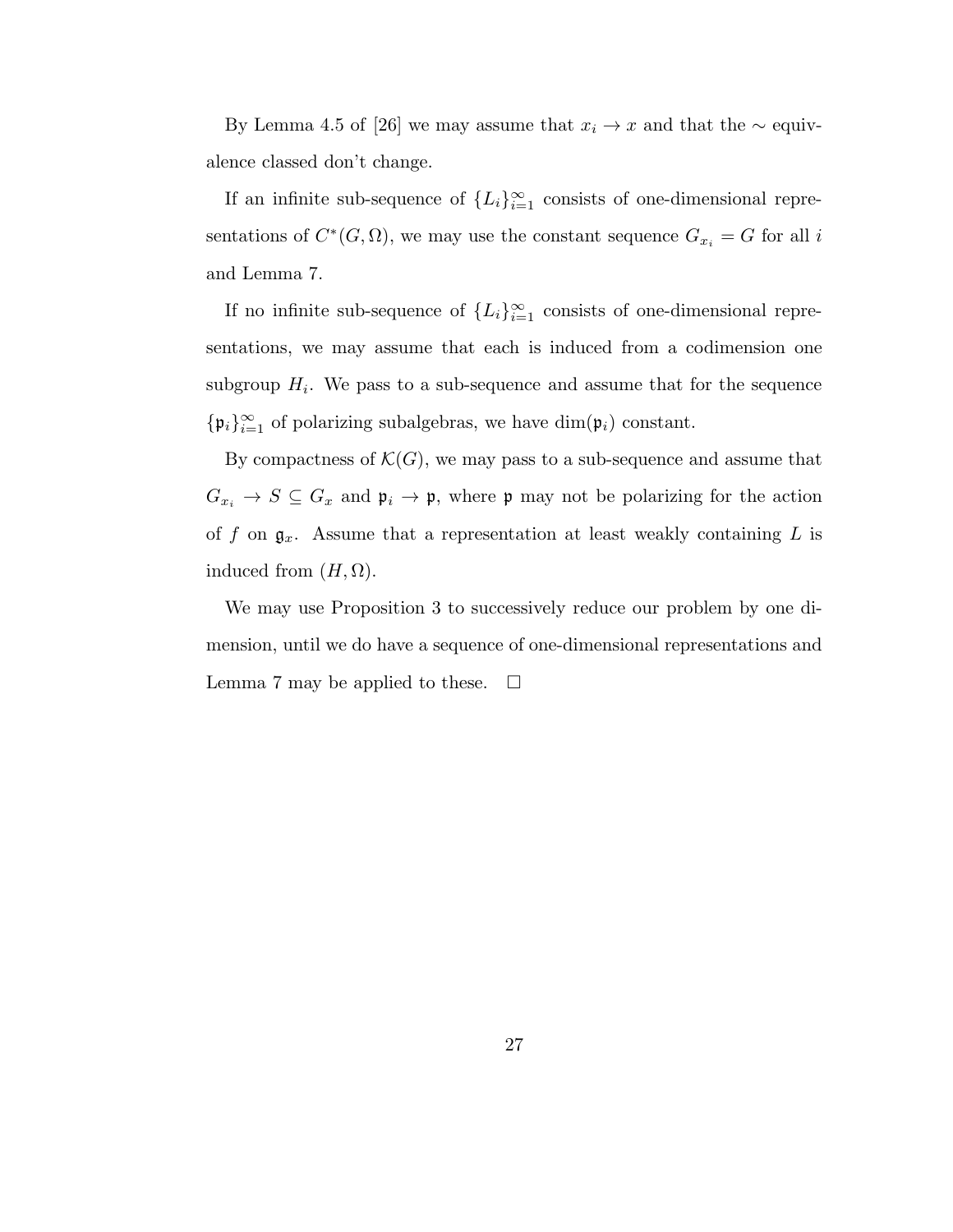#### CHAPTER II

# THE TOPOLOGY ON  $\textbf{PRIM}(C^*(G, \Omega))$

Lemma 9. Let  $x \in \Omega$ ,  $f \in \mathfrak{g}^*$  be given.

Let  $\mathfrak{p}_x$  be polarizing for the restriction of f to  $\mathfrak{g}_x$ , and let  $\mathfrak{p}$  be isotropic (not necessarily polarizing) for the restriction of f to  $\mathfrak{g}_x$ . Then  $L' = (V', \rho_x) =$  $ind_{(P,\Omega)}^{(G,\Omega)}(\chi_{f,P},\rho_x)$  weakly contains  $L=(V,M)=ind_{(P_x,\Omega)}^{(G,\Omega)}(\chi_{f,P_x},\rho_x)$ .

Proof.

Let  $\chi_{f,P}$  be the character of P determined by f, and let  $\chi_{f,P_x}$  be the corresponding character of  $P_x$ . By Lemma 4, on the level of stabilizer subgroups, we have  $\text{ind}_{(P_x,\Omega)}^{(G_x,\Omega)}(\chi_{f,P_x},\rho_x) \prec \text{ind}_{(P,\Omega)}^{(G_x,\Omega)}(\chi_{f,P},\rho_x)$ . As induction preserves weak containment (Proposition 9, [18]), the conclusion is clear from this and "induction in stages"; see Proposition 8, pg. 207 of [18].  $\Box$ 

**Definition 14.** Define  $\phi : \mathfrak{g}^* \times \Omega \mapsto \mathrm{Prim}(C^*(G,\Omega))$  by

$$
\phi(f, x) = \ker(\text{ind}_{(G_x, \Omega)}^{(G, \Omega)}(\tau_{f, x}, \rho_x)).
$$

**Lemma 10.**  $\phi$  is continuous in the product topology of  $\mathfrak{g}^* \times \Omega$ .

Proof.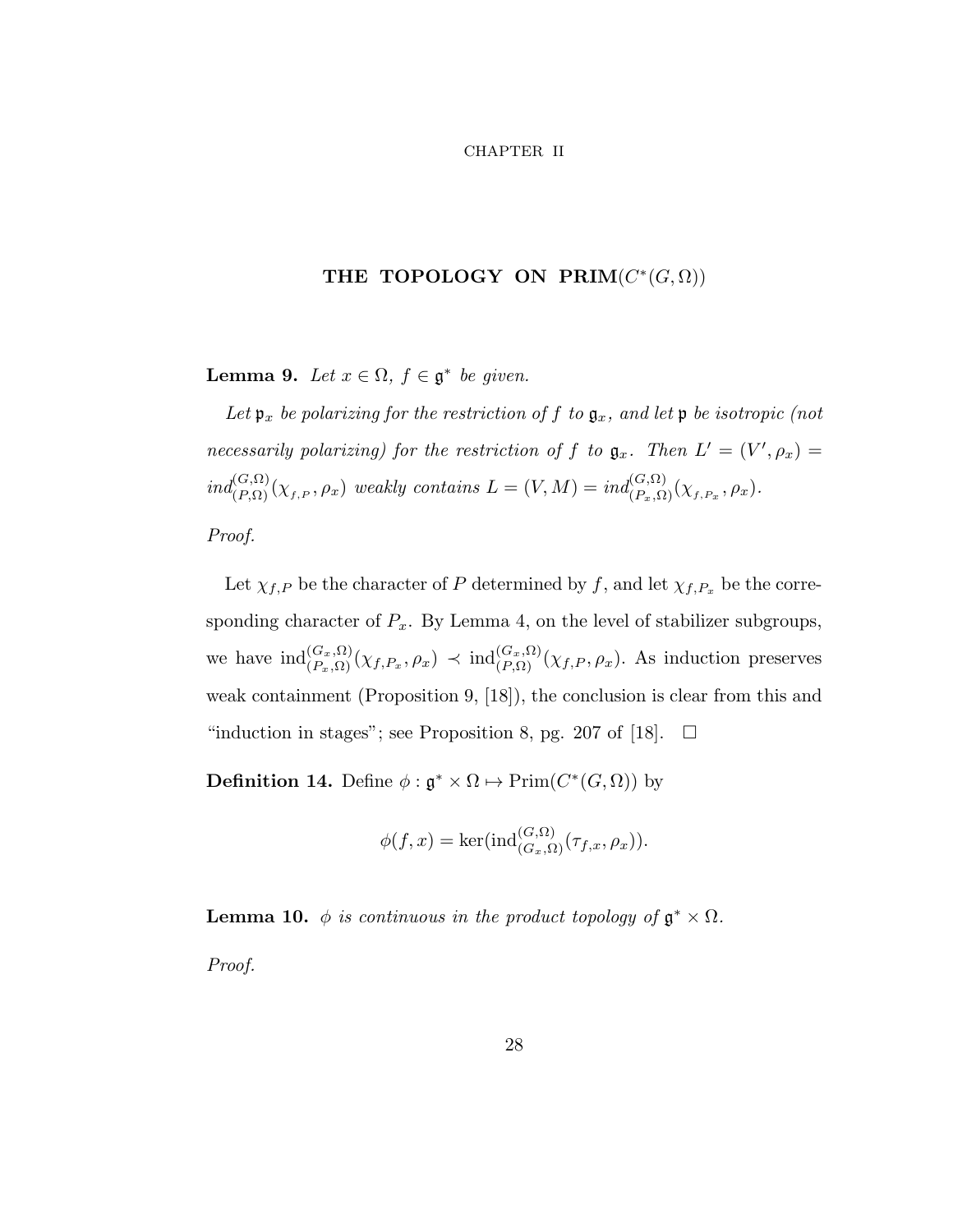Assume in the product topology of  $\mathfrak{g}^* \times \Omega$  that  $(f_n, x_n) \to (f, x)$ . Denote the sequence of stability subgroups as  ${G_{x_n}}_{n=1}^{\infty}$ ; we assume that  $G_{x_n} \to$  $S \subseteq G_x$ .

Let  ${\{\mathfrak{p}_n\}}_{n=1}^{\infty}$  denote the sequence of polarizing subalgebras of  $\mathfrak{g}_{x_n}$  for the sequence of functionals  ${f_n}_{n=1}^{\infty}$ . As  $f_n \to f$ , we may assume that  $\mathfrak{p}_n \to \mathfrak{p}$ , where **p** may be of lower dimension than a polarizing subalgebra  $\mathfrak{p}_x$  of  $\mathfrak{g}_x$  for  $f|_{g_x}.$ 

Denote by g the restricted functional  $f|_{p}$ . Denote by  $\sigma$  the representation of  $C^*(P, \Omega)$  given by the obvious character  $\chi_g$  of P and a point evaluation  $\rho_x$  of  $\Omega$ .

For each *n* denote by  $\pi_n$  the representation of  $C^*(P_{x_n}, \Omega)$  given by the pair  $(\chi_{f_n}, \rho_{x_n})$ , and by  $\pi$  the representation of  $C^*(P_x, \Omega)$  given by the pair  $(\chi_f, \rho_x).$ 

Define  $L_n = \text{ind}_{(G_{x_n}, \Omega)}^{(G, \Omega)}(\pi_n)$ , an irreducible representation of  $C^*(G, \Omega)$ , and  $L = \text{ind}_{(P_x, \Omega)}^{(G, \Omega)}(\rho_x)$ , also an irreducible representation of  $C^*(G, \Omega)$ .

Let  $L' = \text{ind}_{(P,\Omega)}^{(G,\Omega)}(\sigma)$  be induced from  $C^*(P,\Omega)$ ; this may not be irreducible.

Amending Echterhoff [7], Proposition 6 on pg. 69 slightly for our purposes, we have:

Let  $(G, \Omega)$  be a covariant system, N be the locally compact space  $\mathbb{N} \cup \infty$ , and  $P(n) = \mathfrak{p}_{x_n}$  be a continuous map with  $P(n) = \mathfrak{p}_n \to \mathfrak{p} = P(\infty)$  in  $\mathcal{K}(G)$ . Then the map

$$
Ind_P^G : \mathcal{R}(C^*(\mathcal{N}^p, \Omega)) \mapsto \widehat{C^*(G, \Omega)}; \quad (n, \pi_n) \mapsto (n, ind_{(P_n, \Omega)}^{(G, \Omega)}(\pi_n))
$$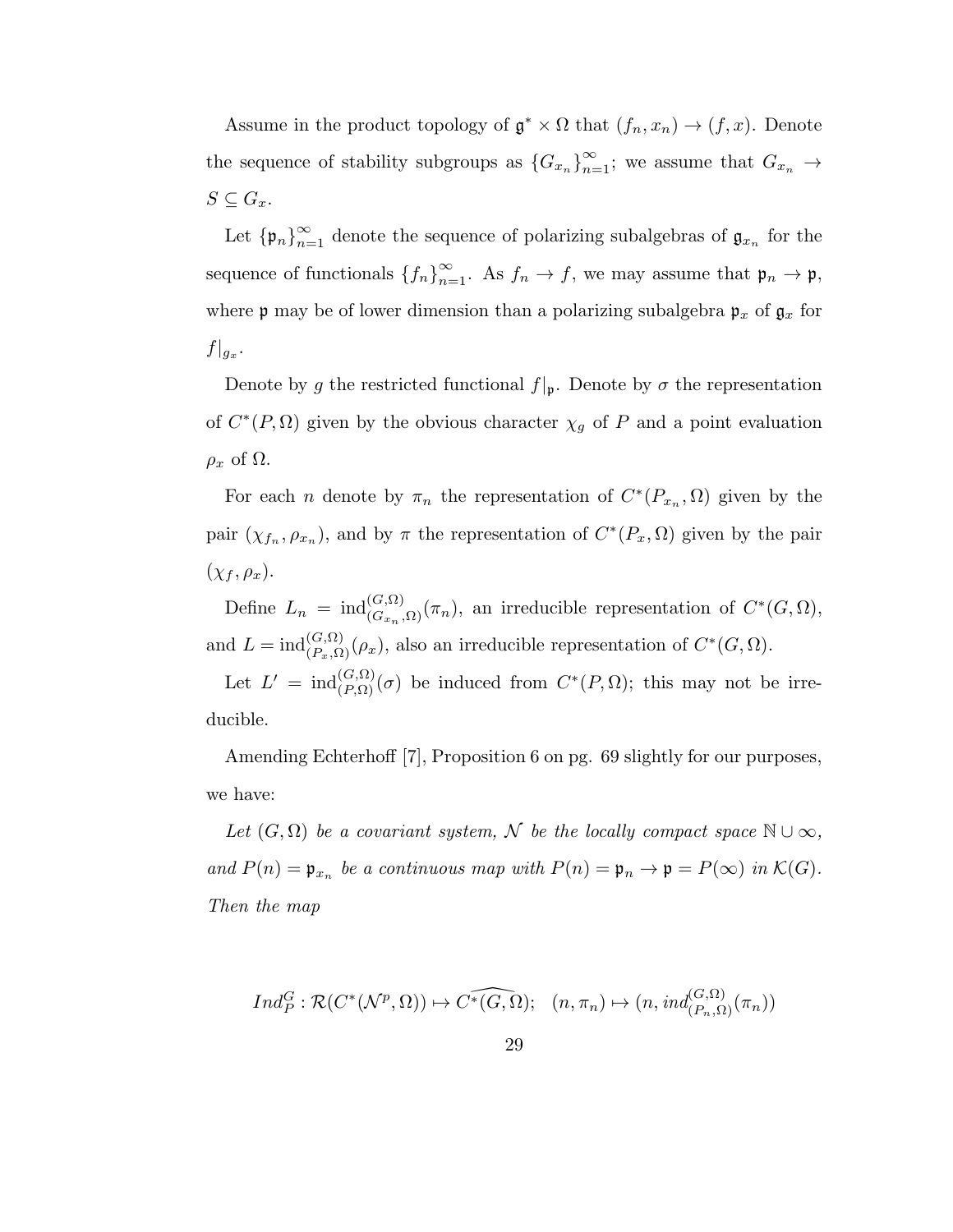is continuous.

Using this, we have  $L_n \to L'$ , but as  $L \prec L'$  (Lemma 9), we are done.  $\square$ 

**Definition 15.** We say that  $C^*(G, \Omega)$  is *EH regular* if:

- (1)  $C^*(G, \Omega)$  is quasi-regular,
- (2) for every  $P \in \text{Prim}(C^*(G, \Omega))$ , there is an  $x \in \Omega$  and an irreducible representation  $\tau$  of  $G_x$  such that  $P = \text{ker}(\text{ind}_{(G_x, \Omega)}^{(G, \Omega)}(\tau, \rho_x)).$

This has been established in our case by Jon Rosenberg and Elliot Gootman  $|17|$ .

Remember our equivalence relation  $\mathfrak{g}^* \times \Omega / \sim$ , as well as the equivalence class  $\mathcal{O}_{(f,x)}$  of  $(f,x)$  in  $\mathfrak{g}^* \times \Omega$ ; see Definition 10.

**Definition 16.** Using  $\sim$  from Definition 10, define  $\psi$  :  $\mathfrak{g}^* \times \Omega / \sim \mapsto$  $\text{Prim}(C^*(G,\Omega))$  by  $\psi(f,x) = \text{ker}(\text{ind}_{(G_x,\Omega)}^{(G,\Omega)}(\tau_{f,x},\rho_x)$ . We show that  $\psi$  factors through  $\sim$  in the next lemma.

**Lemma 11.** The map  $\psi$  is one-to-one onto on  $\mathfrak{g}^* \times \Omega / \sim$ .

Proof.

Onto is clear by EH regularity; we show that  $\psi$  is 1-1.

When  $\mathcal{O}_{(f,x)} = \mathcal{O}_{(h,y)}$ , that the primitive ideals defined by  $(f,x)$  and  $(h,y)$ are the same follows from the continuity of the map  $\phi$  (Lemma 10) and the fact that primitive ideal spaces are  $T_0$ .

Now assume that  $\psi(f, x) = \psi(h, y)$ .

As  $\overline{G \cdot x} = \overline{G \cdot y}$ , by Lemma 4.5 [26], we may find a sequence  $\{g_n\}_{n=1}^{\infty} \subseteq G$ such that  $g_n \cdot x \to y$ .

Define  $f_n = \text{Ad}^*(g_n)f$ , and  $x_n = g_x n$ .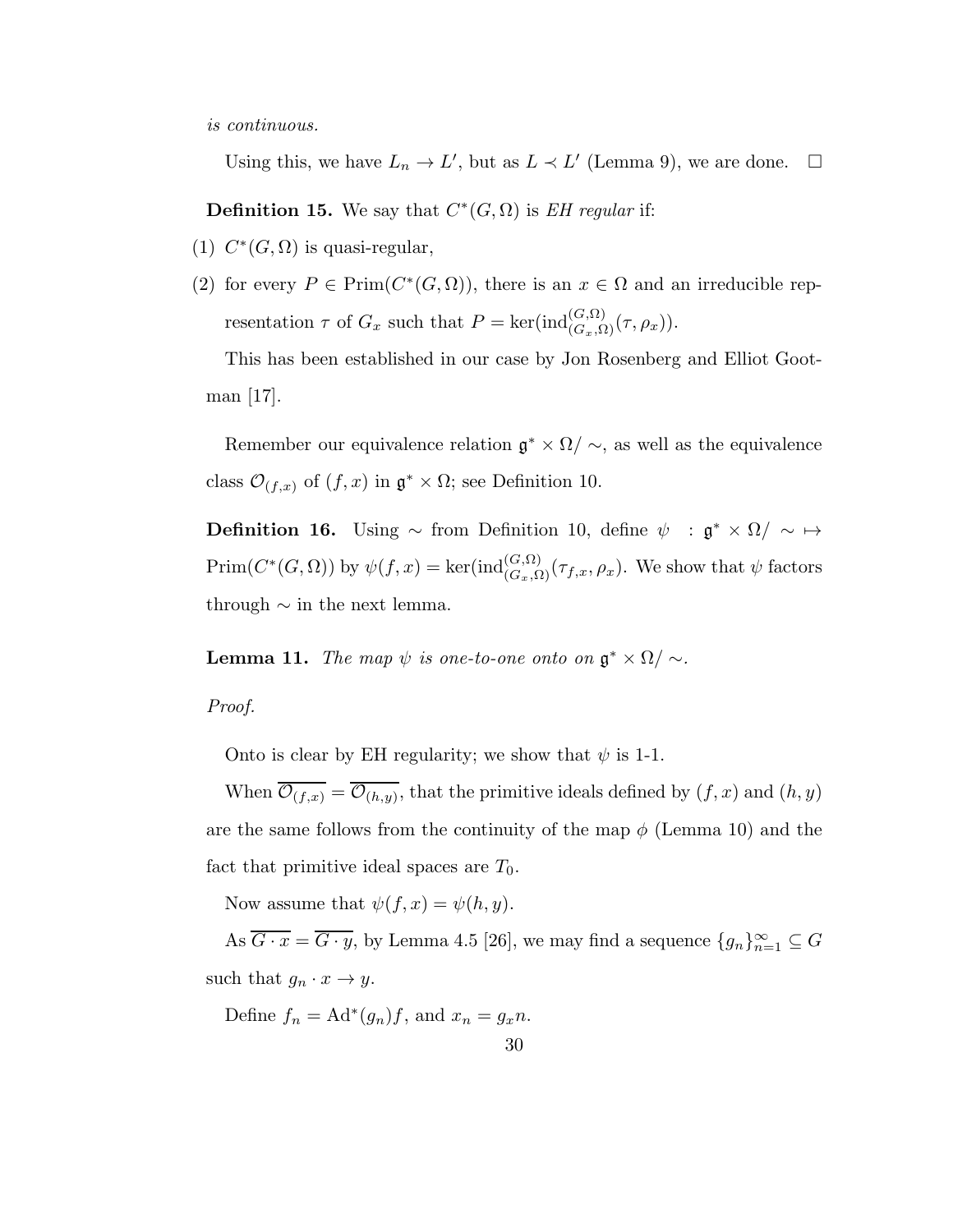We have:  $\psi(f_n, x_n) = \psi(f, x)$ , and the sequence  $\psi(f_n, x_n)$  always remains in the ∼<sub>1</sub> equivalence class of  $(f, x)$ , and  $\psi(f_n, x_n) = \psi(h, y)$ .

If a sub-sequence of the sequence  $\psi((f_n, x_n))$  consists of kernels of onedimensional representations of  $C^*(G, \Omega)$ , we may use Lemma 7 to get an equivalent sequence  $(f_n, x_n)$  converging to  $(h, y)$  with each  $(f_n, x_n)$  still in the equivalence class of  $(f, x)$ .

Thus we may assume there is no sub-sequence of one-dimensional representations.

Note that  $\{\psi(f_n, x_n)\}_{n=1}^{\infty}$  is a constant sequence of ideals equal to  $\psi(h, y)$ . In Lemma 8 we showed that if we had a collection of primitive ideals,  $\{F_n, \}_{n=1}^{\infty}, F\}$  of  $C^*(G, \Omega)$ , with

$$
F_n = \ker(\text{ind}_{(G_{x_n},\Omega)}^{(G,\Omega)}(\tau_{f_n,x_n},\rho_{x_n})) \longrightarrow F = \ker(\text{ind}_{(G_x,\Omega)}^{(G,\Omega)}(\tau_{f,x},\rho_x)),
$$

that, passing to a sub-sequence, we could choose:

$$
\{y_n\}_{n=1}^{\infty}\subseteq\Omega\text{ and }\{f'_n\}_{n=1}^{\infty}\subseteq\mathfrak{g}^*,\text{ with }y_n\to y\in\Omega, f'_n\to f',
$$

with  $F_n = \ker(\text{ind}_{(G_{yn}, \Omega)}^{(G, \Omega)}(\tau_{f'_n, y_n}, \rho_{y_n}))$  and  $F = \text{ker}(\text{ind}_{(G_y, \Omega)}^{(G, \Omega)}(\tau_{f'_{f,y}}, \rho_y)).$  We may also choose the functional-point pairs corresponding to  $\tau_{f'_n}$  and  $\tau_{f'}$  in the same  $\sim_1$  equivalence class as those corresponding to  $\pi_n$ .

Thus by choosing appropriate functional-point pairs in the equivalence class of  $(f, x)$  we may realize  $(h, y)$  as a subsequential limit, and the equivalence class closures are equal.  $\square$ 

Now to characterize the primitive ideal space of  $C^*(G, \Omega)$ .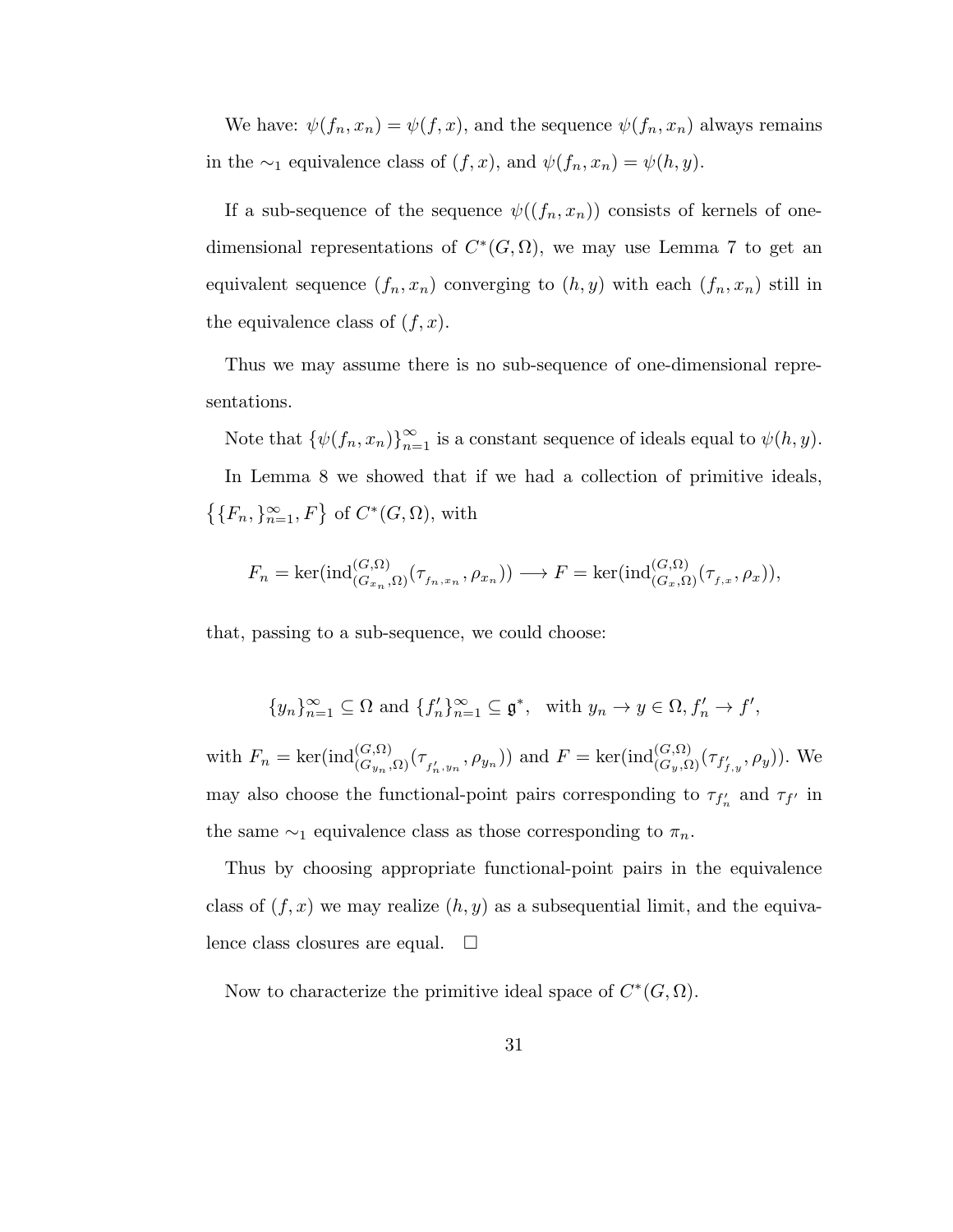**Theorem 3.** The map  $\psi$  is a homeomorphism from  $\mathfrak{g}^* \times \Omega / \sim to$  $Prim(C^*(G,\Omega)).$ 

Proof.

We follow the philosophy of Dana P. Williams' Theorem 5.3 of [26]. We have the diagram:

$$
\mathfrak{g}^* \times \Omega
$$
  
\n
$$
\downarrow q
$$
  
\n
$$
\mathfrak{g}^* \times \Omega/\sim \xrightarrow{\psi} \mathrm{Prim}(C^*(G, \Omega))
$$

As  $\phi$  (Lemma 10) and the natural map q of  $\mathfrak{g}^* \times \Omega$  to  $\mathfrak{g}^* \times \Omega / \sim \text{are}$ continuous,  $\psi$  is continuous. By the last lemma  $\psi$  is 1-1 onto.

Let F be closed in  $\mathfrak{g}^* \times \Omega$  and saturated with respect to  $\sim$ . We show that  $\psi(F)$  is closed in  $\text{Prim}(C^*(G,\Omega)).$ 

Assume  ${A_n}_{n=1}^{\infty} \subseteq \psi(A)$  and  $A_n \to A$ . By EH regularity, assume that  $A_n = \ker(L_n) = \ker(\text{ind}_{(G_{x_n}, \Omega)}^{(G, \Omega)}(\tau_{f_n, x_n}, \rho_{x_n})).$ 

Pass to a sub-sequence, apply Lemma 8 to choose

$$
\{f'_n\}_{n=1}^{\infty} \subseteq \mathfrak{g}^*, \{y_n\}_{n=1}^{\infty} \subseteq \Omega
$$

with  $f'_n \to f$ ,  $y_n \to x$ , and

$$
\ker(L_n) = \ker(\mathrm{ind}_{(G_{y_n}, \Omega)}^{(G, \Omega)}(\tau_{f'_n, y_n}, \rho_{y_n})).
$$

As  $(f'_n, y_n) \to (f, x)$  in  $\mathfrak{g}^* \times \Omega$ , and F is saturated and closed, we are done.  $\Box$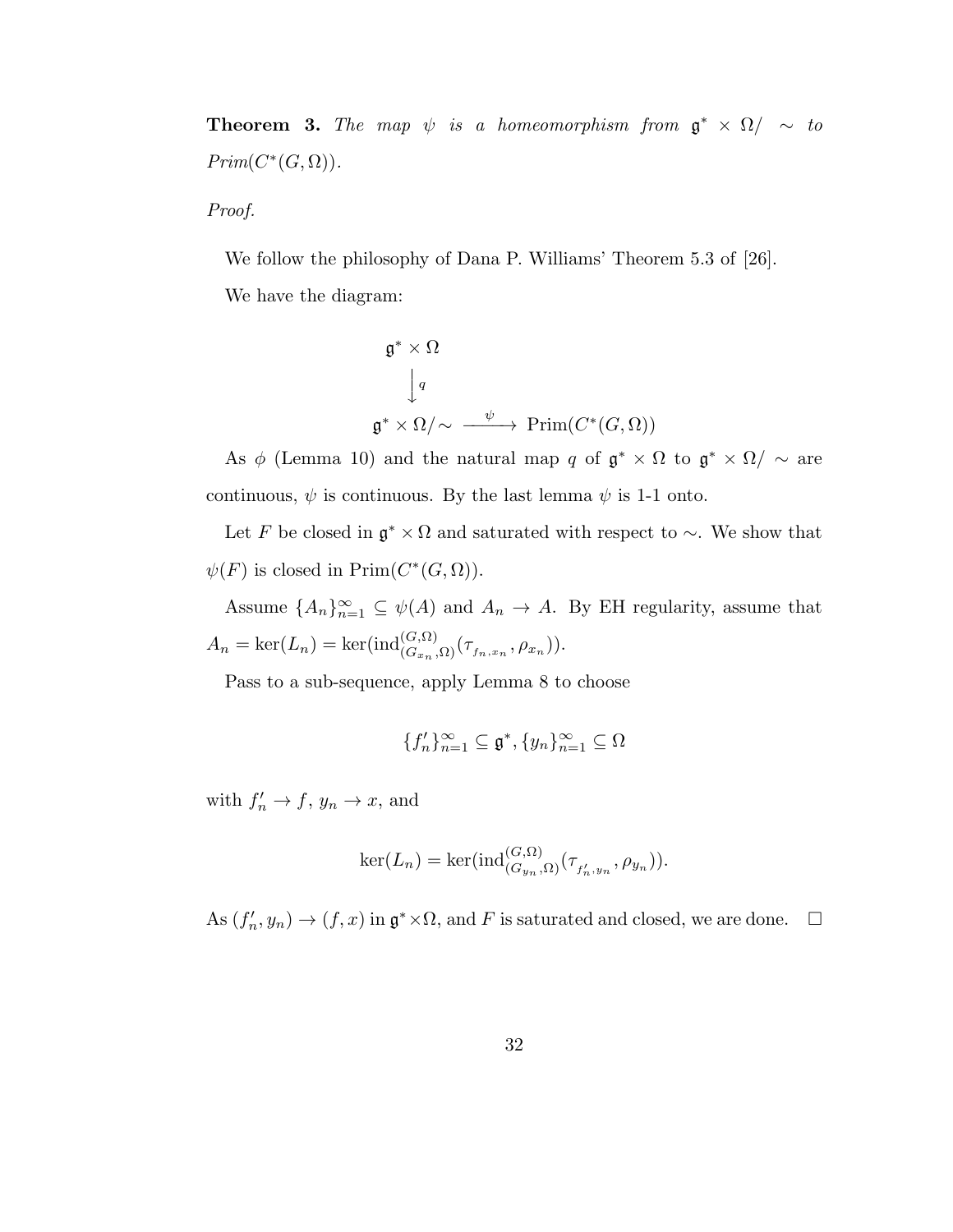## CHAPTER 3

# TRACES OF IRREDUCIBLE REPRESENTATIONS OF  $C^*(G,\Omega)$

We give a character theory for  $C^*(G, \Omega)$  with G nilpotent Lie, analogous to Kirillov's character theory. Our primary reference is Corwin and Greenleaf [3].

## Section 3.1

Schwartz functions on G

## Definition 17.

In  $\mathbb{R}^n$ , define multi-indices  $\alpha = (\alpha_1, \alpha_2, ... \alpha_n)$  and  $\beta = (\beta_1, \beta_2, ... \beta_n)$ . Assume  $\alpha_i \in \mathbb{N}_0^n$  and  $\beta_i \in \mathbb{N}_0^n, \forall i$ .

Let  $x^{\beta} = x_1^{\beta_1}$  $a_1^{\beta_1} \cdots x_n^{\beta_n}$ , and  $D^{\alpha} = \left(\frac{\partial}{\partial x}\right)$  $\partial x_1$  $\int^{\alpha_1} \cdots \left( \frac{\partial}{\partial x} \right)$  $\partial x_n$  $a^n$ , a "polynomial coefficient differential operator" by  $x^{\beta}D^{\alpha}$ .

On  $\mathbb{R}^n$ , the *Schwartz functions*  $\mathcal{S}(\mathbb{R}^n)$  are those  $C^{\infty}$  functions f such that

$$
||x^{\beta}D^{\alpha}f||_{\infty} < \infty,
$$

for all multi-indices  $\alpha, \beta$ . The natural topology of  $\mathcal{S}(\mathbb{R}^n)$  is determined by these seminorms. Denote the polynomial coefficient differential operators on  $\mathbb{R}^n$  by  $\mathcal{P}(\mathbb{R}^n)$ , and let  $L \in \mathcal{P}$  be arbitrary.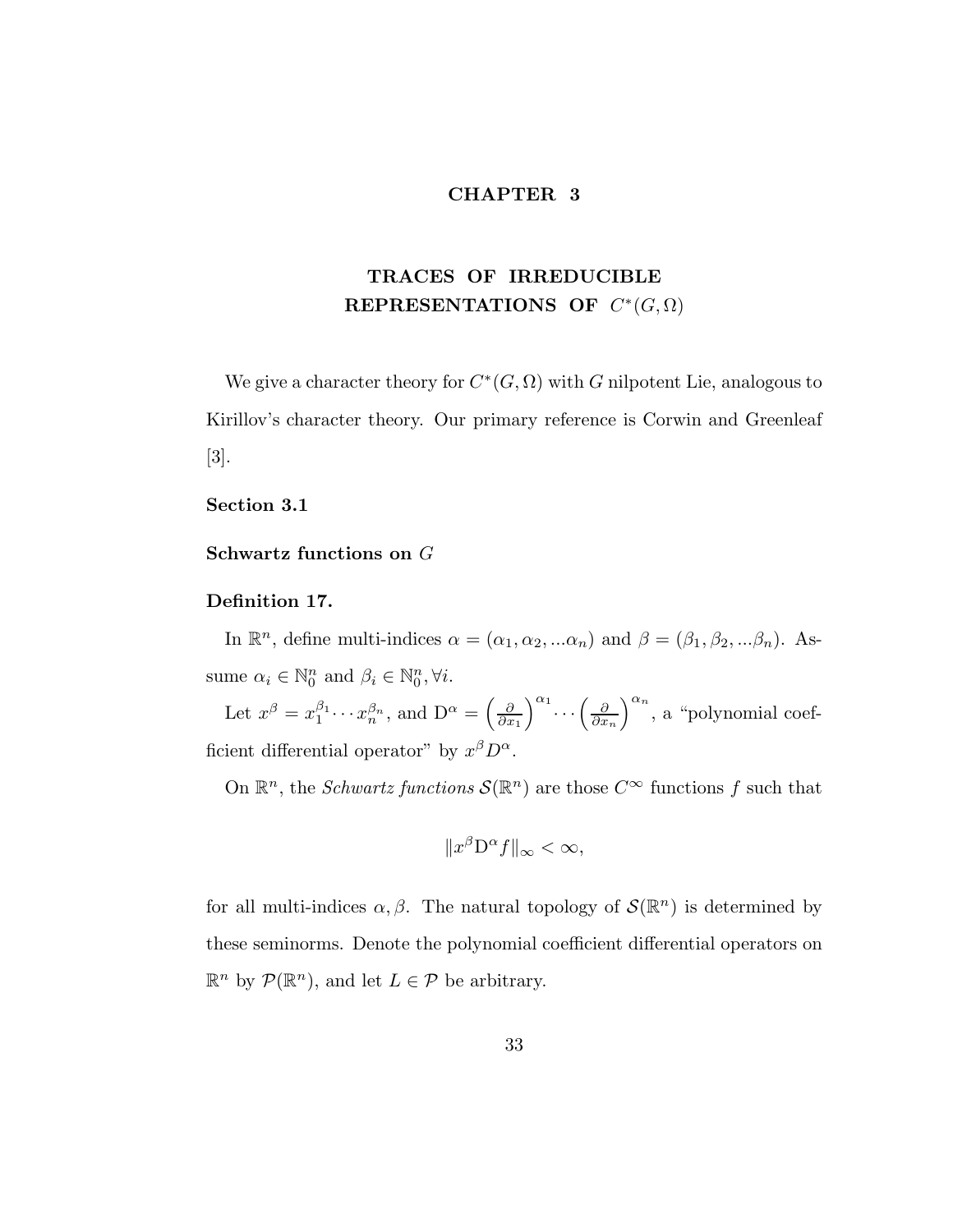On G, define  $S(G)$ , the Schwartz functions on G, to be the  $C^{\infty}$  functions on G such that  $||L(f)||_{\infty}$  is bounded for all  $L \in \mathcal{P}(\mathbb{R}^n)$ .

## Section 3.2

# Traces on  $C^*(G)$

For  $\pi$  a unitary infinite-dimensional irreducible representation of a nilpotent Lie group G, the operators  $\pi(x)$  have no trace. However, for any  $\pi \in \widehat{G}$ , there is a tempered distribution  $\theta_{\pi}$  on G that plays the role of the classical trace character  $\theta_{\pi}(g) = \text{Tr}(\pi(g))$  for finite and compact groups. For  $\pi \in \mathcal{S}(G)$ , the Schwartz functions on G, the operator

$$
\pi(\phi)(\xi) = \int\limits_{s \in G} \phi(s)\pi(s)\,\xi\,\mathrm{d}\mu_G(s) \quad (\xi \in H_\pi)
$$

turns to be trace class; To wit:

**Theorem 4.** Let  $\pi = \pi_l$  be an irreducible representation of a nilpotent Lie group, let  $\mathfrak m$  be a polarization for l, and model  $\pi$  in  $L^2(\mathbb R^k)$  using any weak Malcev basis through  $m$ . If  $\phi \in \mathcal{S}(G)$ , then  $\pi(\phi)$  is trace class and

$$
\pi_{\phi}f(s) = \int_{\mathbb{R}^k} K_{\phi}(s, t) f(t) dt, \text{ for all } f \in L^2(\mathbb{R}^k)
$$

where  $K_{\phi} \in \mathcal{S}(\mathbb{R}^k \times \mathbb{R}^k)$ . Furthermore,

$$
\theta_{\pi}(\phi) = \text{Tr}(\pi(\phi)) = \int_{\mathbb{R}^k} K_{\phi}(s, s) ds \text{ (absolutely convergent)}
$$

and the functional  $\theta_{\pi}$  is a tempered distribution on  $\mathcal{S}(G)$ .

*Proof.* See [3], Theorem 4.2.1, page 133.  $\Box$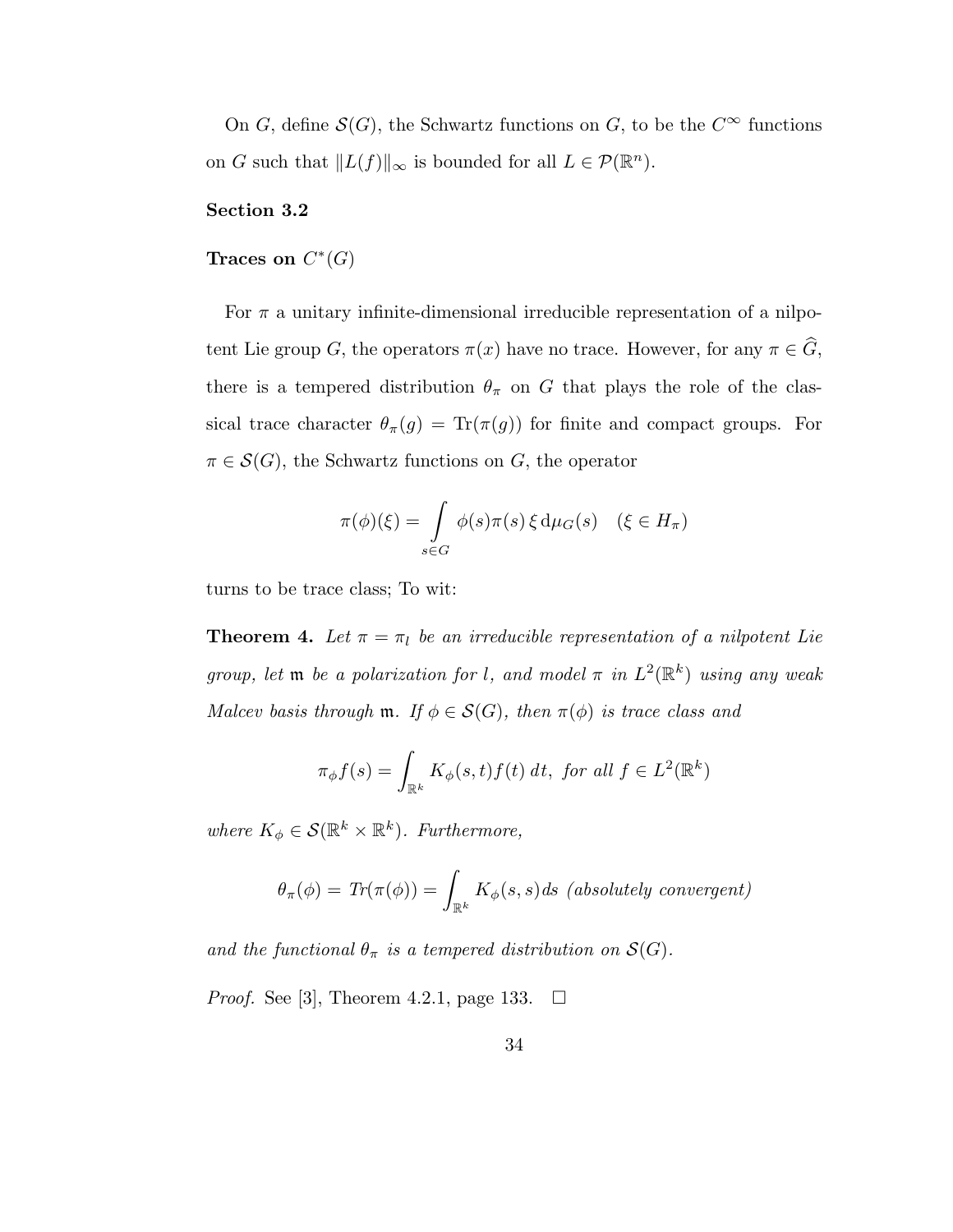**Definition 18.** We may obtain explicit formulas for the kernel integral  $K_{\phi}$ , once an  $f \in \mathfrak{g}^*$ , a polarization  $\mathfrak{p}$ , and a weak Malcev basis ([3], Theorem 1.1.13, pg. 10) through  $\mathfrak p$  are specified. Let  $n = \dim(\mathfrak g)$ . Let  $P = \exp(\mathfrak p)$ ; assume dim( $\mathfrak{g}/\mathfrak{p}$ ) = k. If  $\{X_1, ..., X_n\}$  is the weak Malcev basis, let  $p =$  $n - k = \dim(\mathfrak{p})$ . Define polynomial maps  $\gamma : \mathbb{R}^n \mapsto G$ ,  $\alpha : \mathbb{R}^p \mapsto P$ ,  $\beta$ :  $\mathbb{R}^k \mapsto G/P$  by

$$
\gamma(s,t) = \exp(s_1 X_1) \cdots \exp(s_p X_p) \cdot \exp(t_1 X_{p+1}) \cdots \exp(t_k X_n)
$$
  

$$
\alpha(s) = \gamma(s,0), \quad \beta(t) = \gamma(0,t).
$$

Let  $d\mu_{G}$ ,  $d\mu_{P}$ ,  $d\mu_{G/P}$  be the invariant measures on  $G, P$  and  $G/P$  determined by Lebesgue measures ds dt, ds, dt, as in Theorems 1.2.10, 1.2.12 and 1.2.13 of [3].

We describe  $\text{Tr}(\pi(\phi))$  in terms of integrals over coadjoint orbits in  $\mathfrak{g}^*$ . Given a Euclidean measure dX on  $\mathfrak{g}$ , normalize measures on  $\mathfrak{g}$  and  $\mathfrak{g}^*$  so that Fourier inversion holds, and define the *Euclidean Fourier transforms*  $\hat{h}$ (resp.  $\mathcal{F}h$ ) of functions h on G (resp.  $\mathfrak{g}$ ), as in [3], pg. 137.

Each coadjoint orbit  $\mathcal{O}_f = \mathrm{Ad}^*(G)f$  has an invariant measure  $\mu$  that is unique up to scalar multiple, as  $\mathcal{O}_f \cong G/R_f$ , where

$$
R_f = \operatorname{Stab}_G(f) = \{ x \in G \mid \operatorname{Ad}^*(x)f = f \}
$$

## Section 3.3

Traces of irreducible representations of  $C^*(G,\Omega)$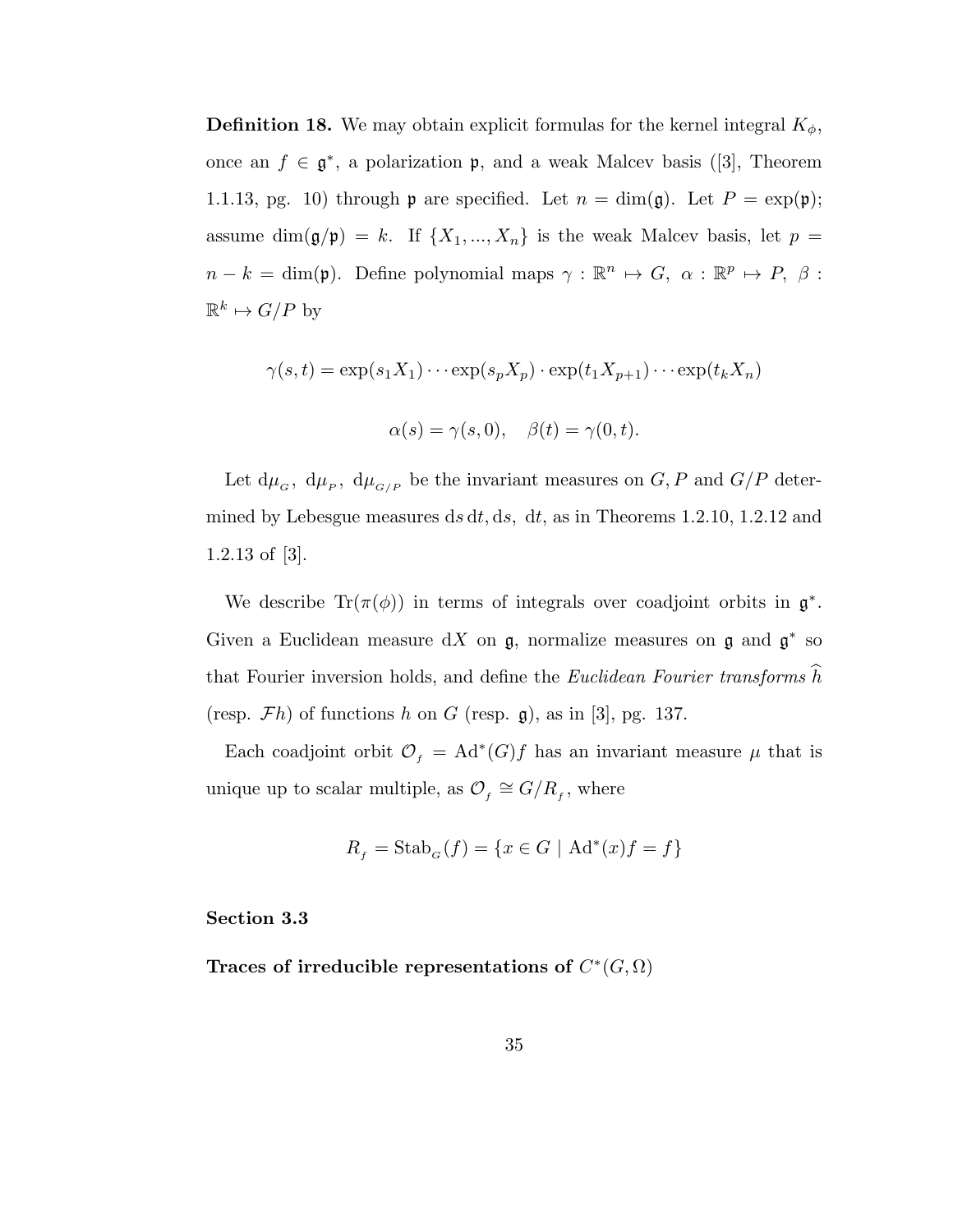Here we characterize some operators on  $C^*(G,\Omega)$  which are trace class. Assume G is a connected, simply connected nilpotent Lie group with Lie algebra g.

Recall that we use left actions.

**Proposition 4.** Let  $\phi \in \mathcal{S}(G)$ ,  $\psi \in C_0(\Omega)$ . Let  $L = (V, M)$  be an irreducible representation of  $C^*(G, \Omega)$  corresponding to  $(f, x) \in \mathfrak{g}^* \times \Omega$ . Let  $k = dim(\mathfrak{g}/\mathfrak{p}_x)$ , where  $\mathfrak{p}_x$  is polarizing for the action of f in  $\mathfrak{g}_x$ . Assume the Hilbert space of L is  $L^2(\mathbb{R}^k)$ . For  $\psi \in C_0(\Omega)$  with  $\psi(\cdot x)|_{G/G_x} \in \mathcal{S}(G/G_x)$ and  $\phi \in \mathcal{S}(G)$ , then  $L(\phi \cdot \psi)$  has kernel K,

$$
K(r,s) = \psi(\exp(r) \cdot x) \int\limits_{t \in P_x} \phi(\beta(r)t\beta(s)^{-1}) e^{i \cdot f(\log(t))} d\mu_{\mathfrak{p}}(t)
$$

Proof.

.

For  $\phi \in \mathcal{S}(G)$ ,  $\psi \in C_0(\Omega)$  such that  $\psi(\cdot|x)|_{G/G_x} \in \mathcal{S}(G/G_x)$ ,  $h \in L^2(\mathbb{R}^k)$ we have

$$
(L(\phi \cdot \psi)h)(\exp(r)) = \psi(\exp(r) \cdot x) \int\limits_{s \in \mathfrak{g}} \phi(\exp(s))h(\exp(s)^{-1}\exp(r))\mathrm{d}\mu_{\mathfrak{g}}(s) =
$$

(letting  $s \to s^{-1}$ , and our measure doesn't change)

$$
\psi(\exp(r) \cdot x) \int_{s \in \mathfrak{g}} \phi(\exp(s^{-1})) h(\exp(s) \exp(r)) d\mu_{\mathfrak{g}}(s) =
$$
\n
$$
(\text{letting } s \to sr^{-1})
$$
\n
$$
36
$$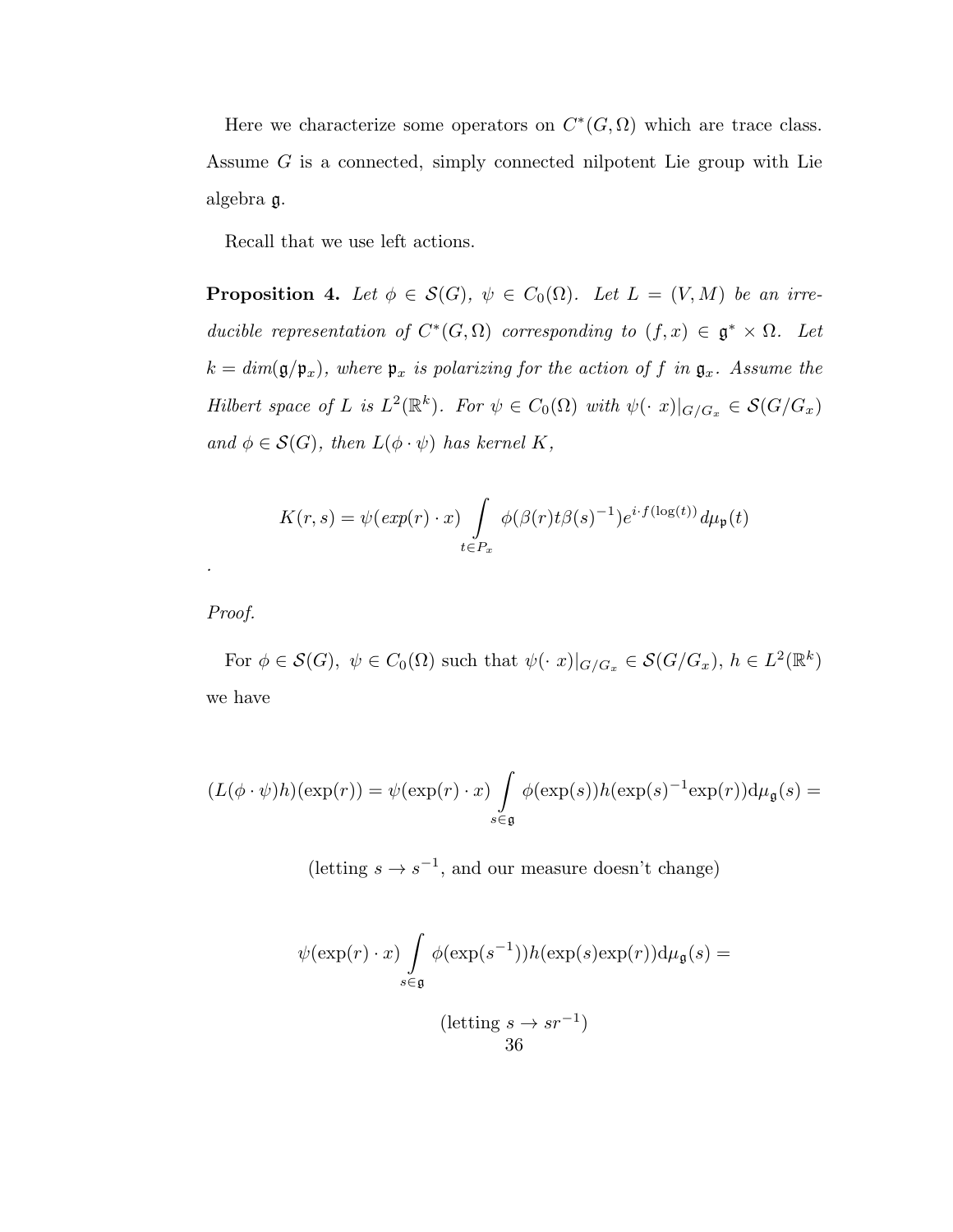$$
\psi(\exp(r)\cdot x)\int\limits_{s\in\mathfrak g}\phi(\exp(r)(\exp(s^{-1})))h(\exp(s))\mathrm{d}\mu_{\mathfrak g}=
$$

(splitting  $\mathfrak g$  into  $\mathfrak g/\mathfrak p$  and  $\mathfrak p$ :)

$$
\psi(\exp(r) \cdot x) \int\limits_{s \in \mathfrak{g}/\mathfrak{p}} \int\limits_{t \in \mathfrak{p}} \phi(\exp(r)(\exp(t^{-1})\exp(s^{-1})))h(\exp(s)\exp(t))\mathrm{d}\mu_{\mathfrak{g}} =
$$
  

$$
\psi(\exp(r) \cdot x) \int\limits_{s \in \mathfrak{g}/\mathfrak{p}} \int\limits_{t \in \mathfrak{p}} \phi(\exp(r)(\exp(t^{-1})\exp(s^{-1})))e^{i \cdot f(t)}h(\exp(s))\mathrm{d}\mu_{\mathfrak{g}}
$$

We now let

$$
K(r,s) = \psi(\exp(r) \cdot x) \int\limits_{t \in \mathfrak{p}} \phi(\beta(r) \exp(t) \beta(s)^{-1}) e^{i \cdot f(t)} d\mu_{\mathfrak{p}}(t),
$$

and the result is clear.  $\Box$ 

## Definition 19

Let H be a Hilbert space; for some  $k \in \mathbb{N}$ , we assume that  $H \cong L^2(\mathbb{R}^k)$ . For a function  $\psi \in C_0(\mathbb{R}^k)$ , we denote the multiplication operator by  $\psi$  as  $M_{\psi}$ .

**Lemma 12.** Let  $\rho$  be an irreducible representation of a subgroup H of G, corresponding to the restriction of a functional  $f \in \mathfrak{g}^*$  to  $\mathfrak{h}$ . Defining  $\pi =$  $ind_H^G(\rho)$ , we have that the the operator  $T_{\psi,\phi} = M_{\psi} \cdot \pi(\phi)$  is trace class with a Schwartz kernel when  $\psi \in \mathcal{S}(G/H)$  and  $\phi \in \mathcal{S}(G)$ . Also, for fixed  $\psi$ ,  $T_{\psi, \phi}$ is tempered in  $\phi$ .

Proof.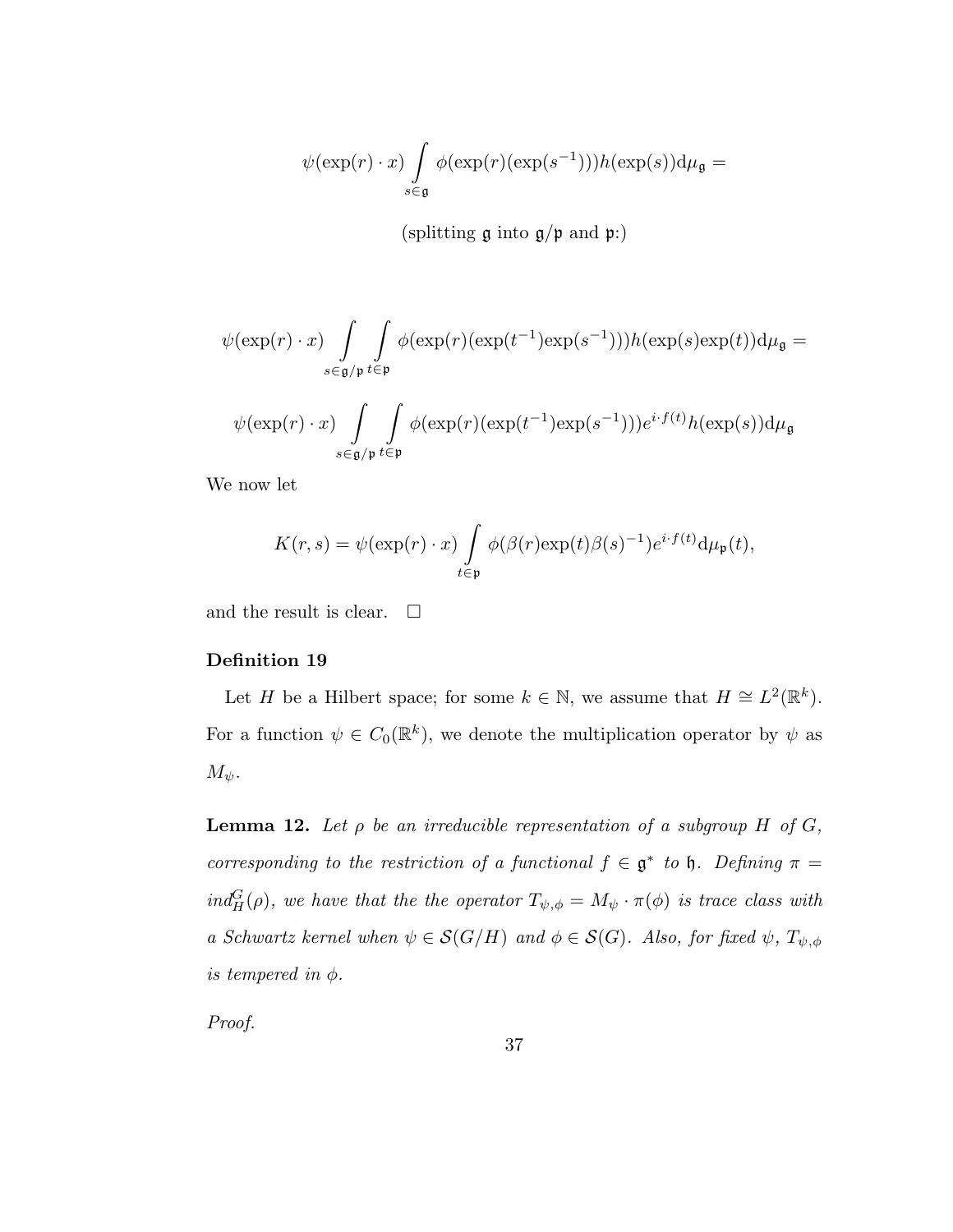We do this by induction on the codimension of H in G. If  $\mathrm{codim}(H) = 0$ , this is true by [3], Theorem 4.2.1.

Assume the lemma true for  $\mathrm{codim}(H) = n$ .

By [3], Theorem 1.1.3 we find a subgroup  $G_1 \subseteq G$  with  $\text{codim}(G_1) = 1$ and  $H \subseteq G_1$ . The subgroup H is codimension n in  $G_1$ , and  $G_1$  is normal in G by [3], Lemma 1.1.8.

Assume the Lie algebra of  $G_1$  is  $\mathfrak{g}_1$ . Let  $\mathfrak{g} = \mathfrak{g}_1 \oplus (\mathbb{R} - \text{span}\{X\})$ ; we have a smooth cross section for  $G/G_1$  by  $exp(\mathbb{R} \cdot X) \cong \mathbb{R}$ .

Define  $\tau = \text{ind}_{H}^{G_1}(\rho)$ , acting on the Hilbert space  $H_{\tau}$ .

Assume  $\pi = \text{ind}_{H}^{G}(\rho) \cong \text{ind}_{G_1}^{G}(\tau)$  acts on  $H_{\pi} = L^{2}(\mathbb{R}) \otimes H_{\tau}$ .

Let  $a \in G/G_1$ ,  $f \in C^{\infty}(H_{\pi})$ . By  $f(a)$  we denote the element of  $H_{\tau}$ corresponding to  $f(a)$ . For  $z \in G_1$ , by  $f(a)(z)$  we refer to the value of the  $H_{\tau}$ -valued function  $f(a)$  in  $H_{\tau}$  at the point z in  $G_1$ .

Let  $\phi_1 \in \mathcal{S}(G/G_1)$ ,  $\phi_2 \in \mathcal{S}(G_1)$ ,  $\psi_1 \in \mathcal{S}(G/G_1)$ , and  $\psi_2 \in \mathcal{S}(G_1/H)$ . Note that sums of elements of the form  $\phi_1 \cdot \phi_2$  are dense in  $\mathcal{S}(G)$ , and that sums of the form  $\psi_1 \cdot \psi_2$  are dense in  $\mathcal{S}(G/H)$ .

Let  $r \in G/G_1$ . Let  $f \in C^{\infty}(H_{\pi})$ . We have

$$
(\rho_{\psi_1 \cdot \psi_2} \pi(\phi_1 \cdot \phi_2) f)(r) = \rho_{\psi_1 \cdot \psi_2} \int_{s \in G/G_1} \int_{t \in G_1} \phi_1(s) \phi_2(t) \pi(s) \pi(t) f(r) ds dt =
$$
  

$$
\rho_{\psi_1 \cdot \psi_2} \int_{s \in G/G_1} \int_{t \in G_1} \phi_1(s) \phi_2(t) \pi(s) f(t^{-1}r) ds dt =
$$

(Note that  $r^{-1}tr \in G_1$  by normality)

$$
\rho_{\psi_1\cdot\psi_2} \int\limits_{s\in G/G_1}\int\limits_{t\in G_1}\phi_1(s)\phi_2(t)\pi(s)\tau(r^{-1}tr)f(r)\mathrm{d} s\,\mathrm{d} t=
$$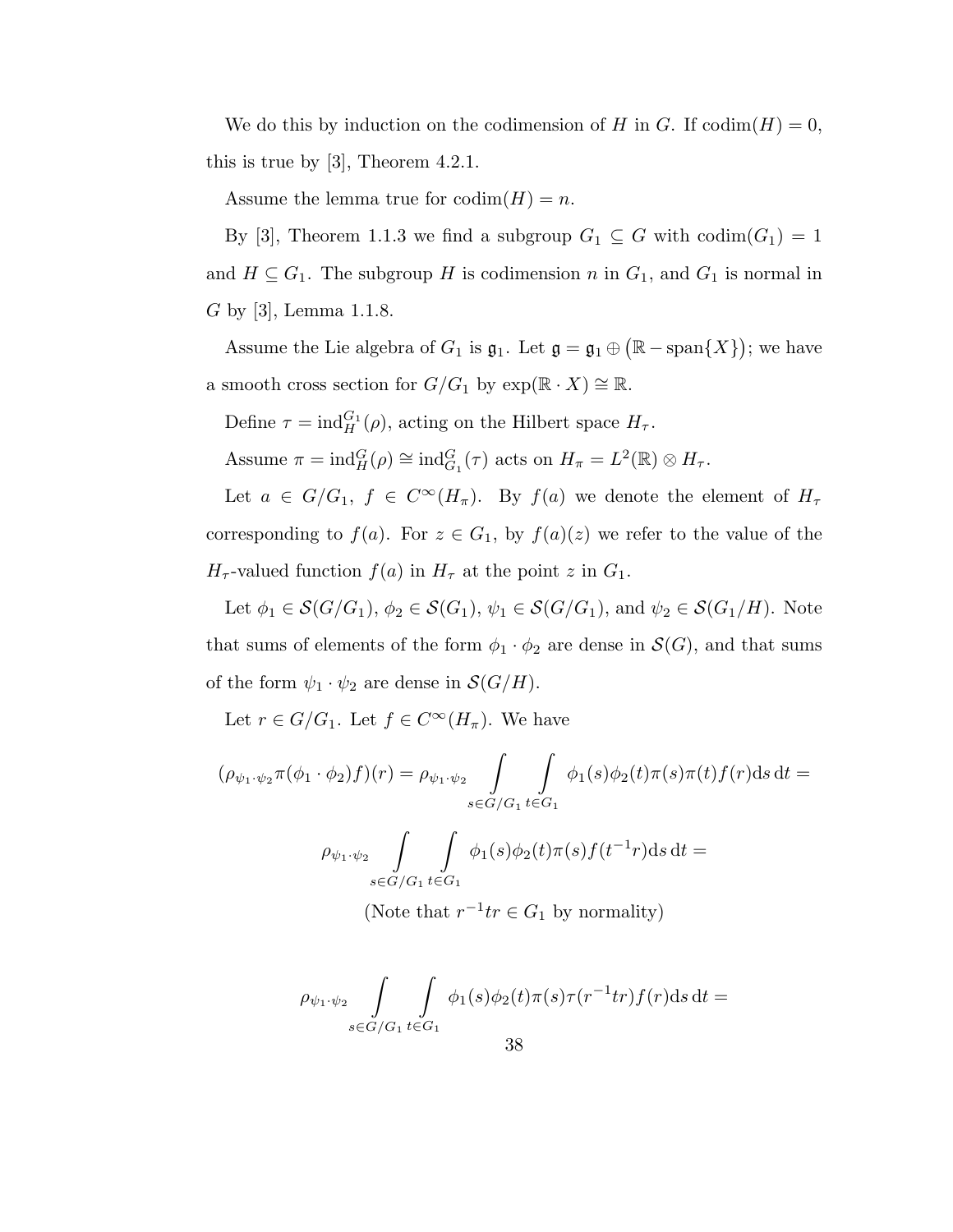$$
\rho_{\psi_1 \cdot \psi_2} \int\limits_{s \in G/G_1} \int\limits_{t \in G_1} \phi_1(s) \phi_2(t) \tau(r^{-1}sts^{-1}r) f(s^{-1}r) \mathrm{d}t \, \mathrm{d}s =
$$

(Let  $t \to s^{-1} r t r^{-1} s$  in the inner integral and set  $s^{-1} r = a$ )

(1) 
$$
\rho_{\psi_1} \int_{a \in G/G_1} \phi_1(r a^{-1}) \left[ \rho_{\psi_2} \int_{t \in G_1} \phi_2(ata^{-1}) \tau(t) dt \right] f(a) da.
$$

Note that for fixed  $a$ , by induction hypothesis the operator in the brackets of (1) above is a trace class operator on  $H_{\tau}$ , and for fixed  $\psi_2$ , is tempered in  $\phi$ . Employ [3], Proposition 1.2.8 and for some selection of polynomials  $\{P_i\}_{i=1}^n$ and at a fixed point  $y \in G_1$  the inner integral of formula (1) equals

$$
\left(\rho_{\psi_2} \int\limits_{t \in G_1} \phi_2 \left(P_1(a,t), \ldots P_n(a,t)\right) \tau(t) f(a) dt\right)(y) =
$$
\n
$$
\int\limits_{z \in G_1} k_{\phi_2}^a(z,y) f(a)(z) dz.
$$

By the inductive hypothesis, we may find the integral kernel  $k_{\phi_2}^a(z, y)$  and it may be chosen Schwartz in  $y$  and  $z$ .

Recall that for fixed a,  $\text{Tr}(k_{\phi_2}^a)$  is tempered in  $\phi_2$  by inductive hypothesis. By  $[27]$ , Corollary 1, pg. 43 we know that there exists a seminorm p on  $G_1$ such and a constant C such that  $|\text{Tr}(k_{\phi_2}^a)| \leq C \cdot p(\phi_2^a)$ , where  $\phi_2^a$  is defined as obvious.

Assume that we have multi-indices  $\alpha, \beta \in \mathbb{N}_0^n$ , with  $\alpha = (\alpha_1, \ldots, \alpha_n)$ ,  $\beta = \beta_1, \ldots, \beta_n$ ; define  $L = w_1^{\beta_1}$  $\frac{\beta_1}{1} \cdots w_n^{\beta_n} \cdot \frac{\partial^{|\alpha|}}{\partial w_1^{\alpha_1} \cdots \partial n_n}$  $\partial w_{1}^{\alpha_{1}}\!\cdots\!\partial w_{n}^{\alpha_{i-1}}$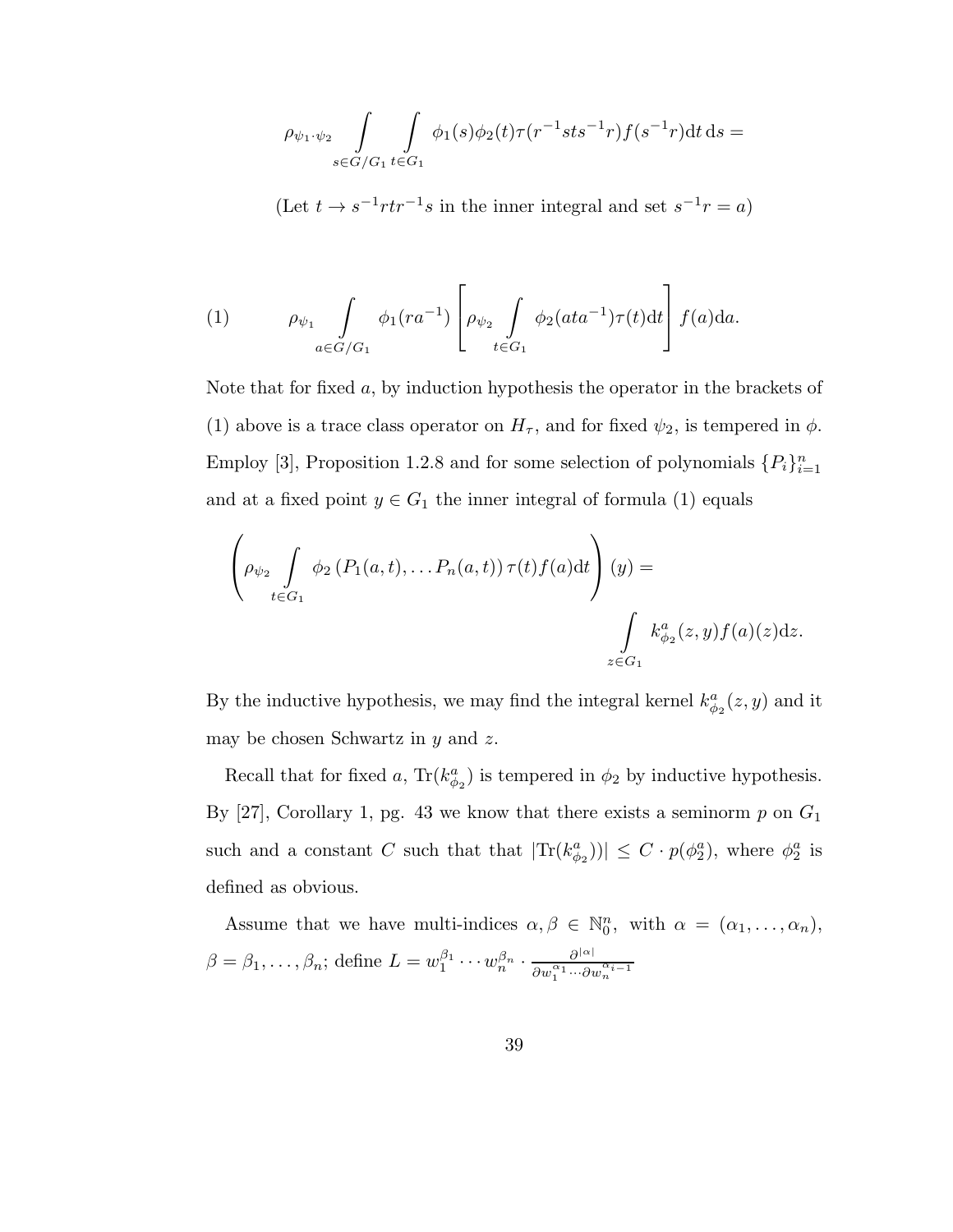And we have for the seminorm p:

$$
|p(\phi^a)| = \sup_{w \in \mathbb{R}^n} \{ | L(\phi_2(P_1(a, w), \dots, P_n(a, w))) | \} \leq |Q(a)|,
$$

by Proposition 1.2.9 of  $[3]$  and the *n* dimensional chain rule, where  $Q$  is some polynomial.

So  $\text{Tr}(k_{\phi_2}^a) = \int_{y \in G_1} k_{\phi_2}^a(y, y) dy$  grows no faster than polynomial in a, and  $k_{\phi_2}^a$  grows no faster that polynomial in a.

For a in a bounded set,  $\phi_2(ata^{-1})$  is bounded by a  $L^1$  function. Let  $\mathfrak{p}_x$  be a polarizing subalgebra of  $\mathfrak{g}_x$  with respect to the restriction of f to  $\mathfrak{g}_x$ . By Proposition 4 we have:

$$
k_{\phi_2}^a(r,s)=\psi_2(\exp(r)\cdot x)\int\limits_{t\in P_x}\phi_2(\beta(r)\cdot at a^{-1}\cdot \beta(s)^{-1})e^{i\cdot f(\log(t))}\mathrm{d}\mu_{\mathfrak{p}}(t),
$$

and we may differentiate in  $a$  under the integral sign; infinite differentiability of  $k_{\phi_2}^a$  in a follows.

Choose a smooth splitting of G into  $G/G_1$  and  $G_1$  by projections  $p : G \mapsto$  $G/G_1$  and  $q: G \mapsto G_1$ .

For our functions  $\phi_1, \phi_2, \psi_1$  and  $\psi_2$ , define the integral kernel K of  $\rho_{\psi_1\cdot\psi_2}\cdot \pi(\phi_1\cdot\phi_2)$  by

$$
K(x,y) = \rho_{\psi_1}(p(y)) \cdot \phi_1(p(y)p(x^{-1})) \cdot k_{\phi_2}^{p(y)}(q(x), q(y)).
$$

Integrated against  $f \in H_{\pi}$ , this gives us  $\rho_{\psi_1 \cdot \psi_2} \cdot \pi(\phi_1 \cdot \phi_2)(f)$ :

$$
(\rho_{\psi_1\cdot\psi_2}\cdot\pi(\phi_1\cdot\phi_2)f)(y)=(Kf)(y)=\int\limits_{x\in G}K(x,y)f(x)\mathrm{d}x=
$$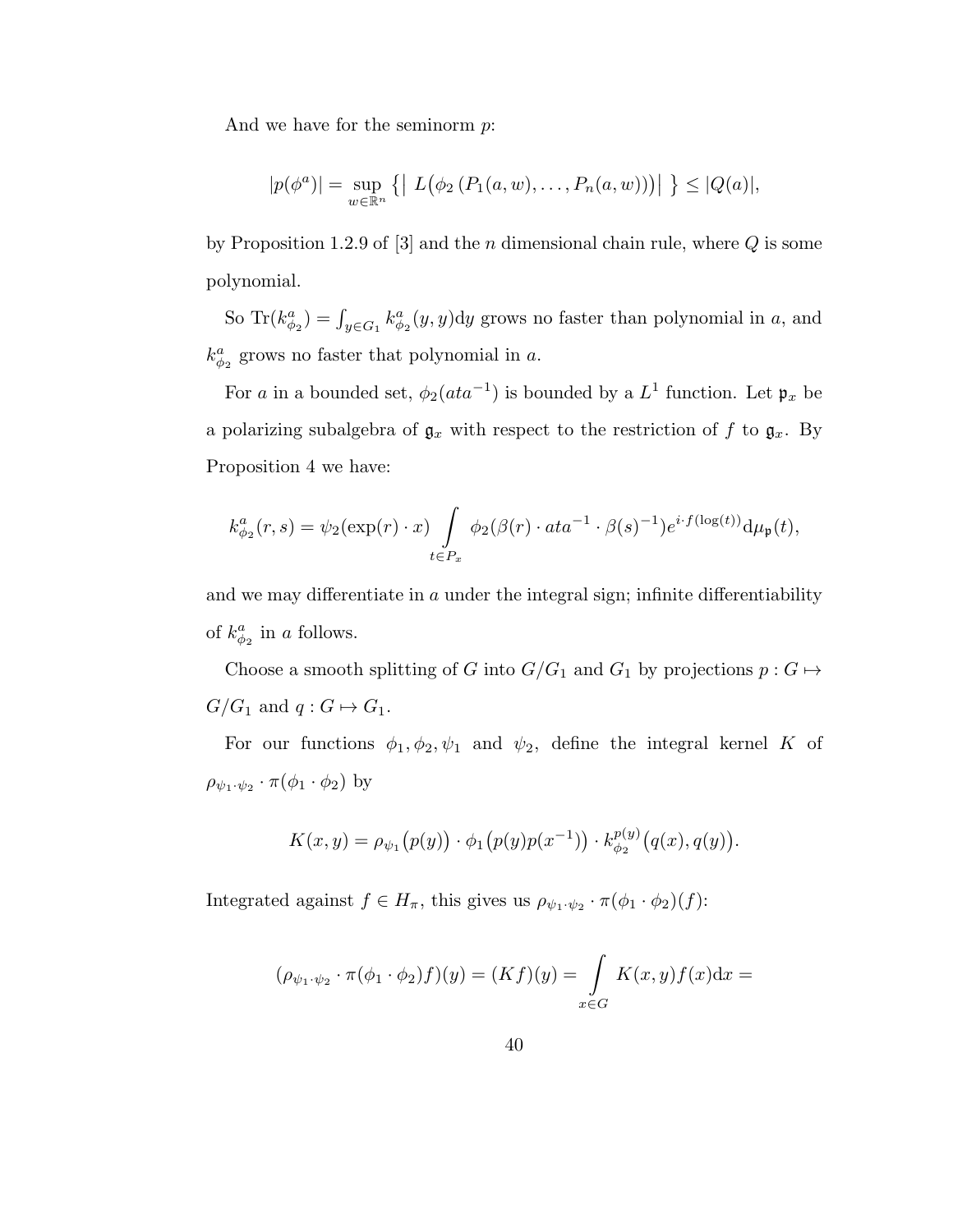$$
\rho_{\psi_1}(p(y)) \int_{x \in G} \phi_1(p(y)p(x^{-1})) k_{\phi_2}^{p(y)}(q(x), q(y)) f(x) dx =
$$
  

$$
\rho_{\psi_1}(p(y)) \int_{a \in G/G_1} \int_{z \in G_1} \phi_1(p(y)a^{-1}) k_{\phi_2}^a(z, q(y)) f(a)(z) dz da.
$$

Note  $k_{\phi_2}^a$  is Schwartz on  $G_1$ , and its integral and the integrals of its derivatives grow no faster than polynomial in a.

Note  $G/G_1 \cong \mathbb{R}$ ; treat composition on  $G/G_1$  as addition on  $\mathbb{R}$ . The functions  $\psi_1$  and  $\phi_1$  are both Schwartz on  $G/G_1$ , and part of the integral kernel is  $\rho_{\psi_1}(p(y)) \cdot \phi_1(p(y)p(x^{-1}))$ . The other part  $k_{\phi_2}^a$  is Schwartz already.

By Peetre's Inquality ([14], pg. 10), when  $\psi$  and  $\phi$  are both Schwartz on  $\mathbb{R}, \psi(y)\phi(y+a)$  is Schwartz on  $\mathbb{R} \times \mathbb{R}$ .

Similar properties follow for derivitives, and  $\psi(y)\phi(y+a)$  is Schwartz on  $\mathbb{R}^2$ .

Our entire integral kernel is Schwartz, and the operator  $\rho_{\psi_1 \cdot \psi_2} \cdot \pi(\phi_1 \cdot \phi_2)$ is trace class by [3] Theorem A.3.9.

The kernel K is clearly tempered in  $\phi_1 \in \mathcal{S}(G/G_1)$ ; the final result follows by induction and density arguments.  $\square$ 

Henceforth assume that  $\Omega/G$  is a  $T_0$  space. By Theorem 2.1 [8],  $(G,\Omega)$  is Polish, and for any  $x \in \Omega$ , we have  $G \cdot x \cong G/G_x$ .

**Definition 20.** For any orbit  $G \cdot x$ , define

$$
\mathcal{A}_{G\cdot x} = \mathbb{R} - \text{span}\{\phi \cdot \psi \mid \phi \in \mathcal{S}(G), \ \psi \in C_0(\Omega) \text{ and } \psi(\cdot|x)|_{G/G_x} \in \mathcal{S}(G/G_x)\}.
$$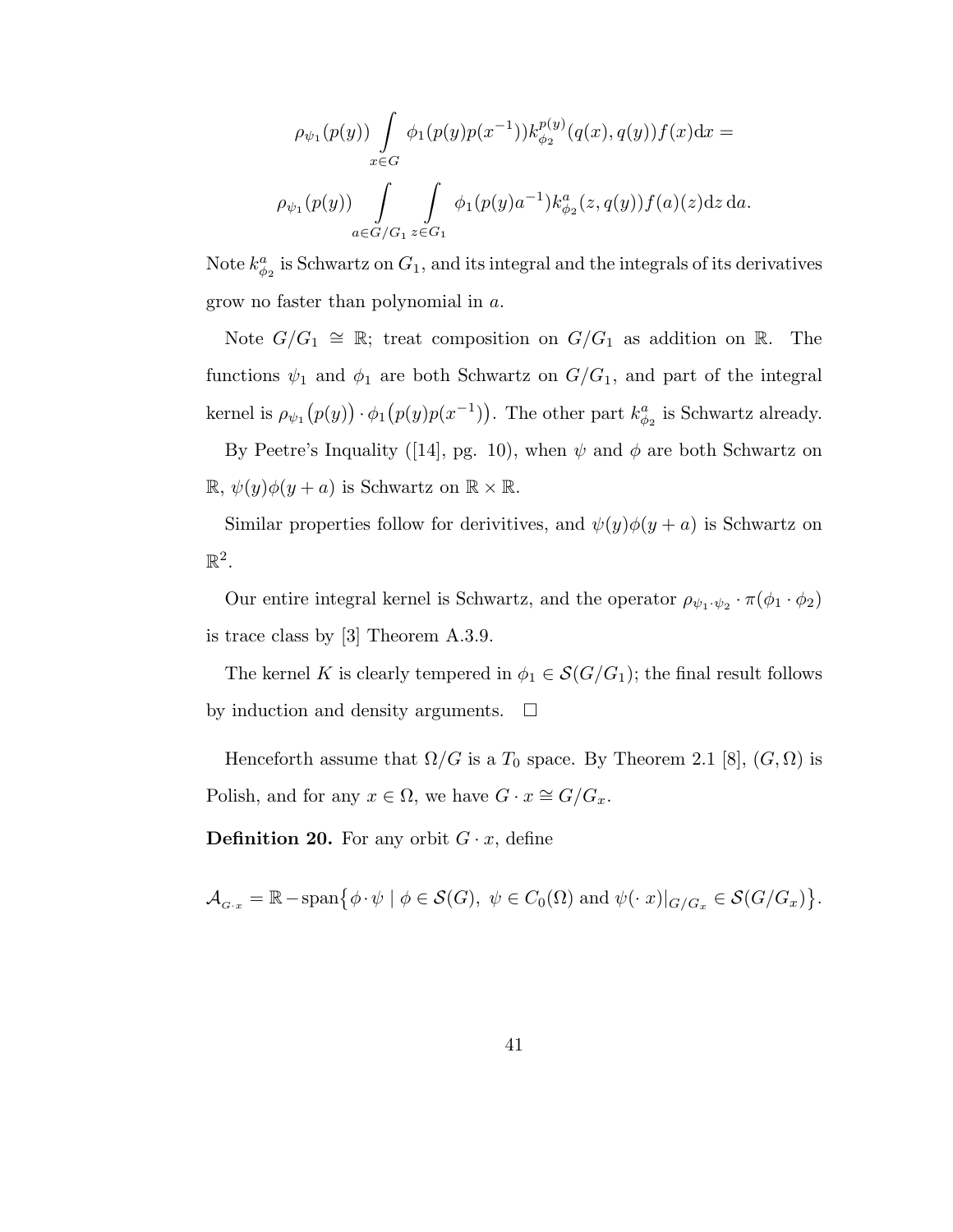**Theorem 5.** Let  $L = (V, M)$  be the irreducible representation of  $C^*(G, \Omega)$ associated to the pair  $(f, x) \in \mathfrak{g}^* \times \Omega$ . The representation L is trace class on  $\mathcal{A}_{_{G\text{-}x}},\text{ and for fixed }\psi,\text{ is tempered in }\phi.$ 

Proof.

Note  $L(\psi \cdot \phi) = M_{\psi}(\cdot x) \cdot V(\phi)$ , and apply Lemma 12 just proven.  $\Box$ 

**Definition 21.** Remember Definition 18, where we defined maps  $\alpha$ ,  $\beta$ ,  $\gamma$ of  $\mathfrak{p}, \mathfrak{g}/\mathfrak{p}$ , and  $\mathfrak{g}$  (resp.) to G. Assume  $f \in \mathfrak{g}^*$ , and for  $x \in \Omega$ ,  $\mathfrak{g}_x$  is the Lie algebra of  $G_x$ . Assume  $\dim(\mathfrak{g}_x) = l$ . Define a new map  $\delta : \mathbb{R}^l \mapsto G_x$  by  $\delta(s) = \gamma(s_1, \ldots, s_l, 0).$ 

**Theorem 6.** Let L be a representation of  $C^*(G, \Omega)$  corresponding to the functional-point pair  $(f, x) \in \mathfrak{g}^* \times \Omega$ .

Let  $\mathfrak{p}_x$  be a polarizing subalgebra of  $\mathfrak{g}_x$  with respect to  $f|_{\mathfrak{g}_x}$ ; assume  $k =$  $dim(\mathfrak{g}/\mathfrak{p}_x).$ 

Assume L acts on the Hilbert space  $L^2(\mathbb{R}^k)$ .

Let  $\mathcal{O}_L$  be the  $\sim_1$  equivalence class of  $(f, x)$  in  $\mathfrak{g}^* \times \Omega$ , specifically,

 $\mathcal{O}_{(f,x)} = \{(l, y) \in \mathfrak{g}^* \times \Omega \mid \text{for some } s \in G, \text{we have}\}$  $l = Ad^*(s)f + h, y = s \cdot x, h \in \mathfrak{g}_x^{\perp}$ .

Let p, q be the natural projections from  $\mathcal{O}_L$  to  $\mathfrak{g}^*$  and  $\Omega$ , respectively. Let  $\phi \in \mathcal{S}(G), \ \psi(\cdot \ x) \in \mathcal{S}(G/G_x).$  We have

$$
Tr(L(\phi \cdot \psi)) = \int_{z \in \mathcal{O}_L} \psi(q(z)) \widehat{\phi}(p(z)) dz
$$

for a particular choice of G-invariant measure dz on  $\mathcal{O}_L$ .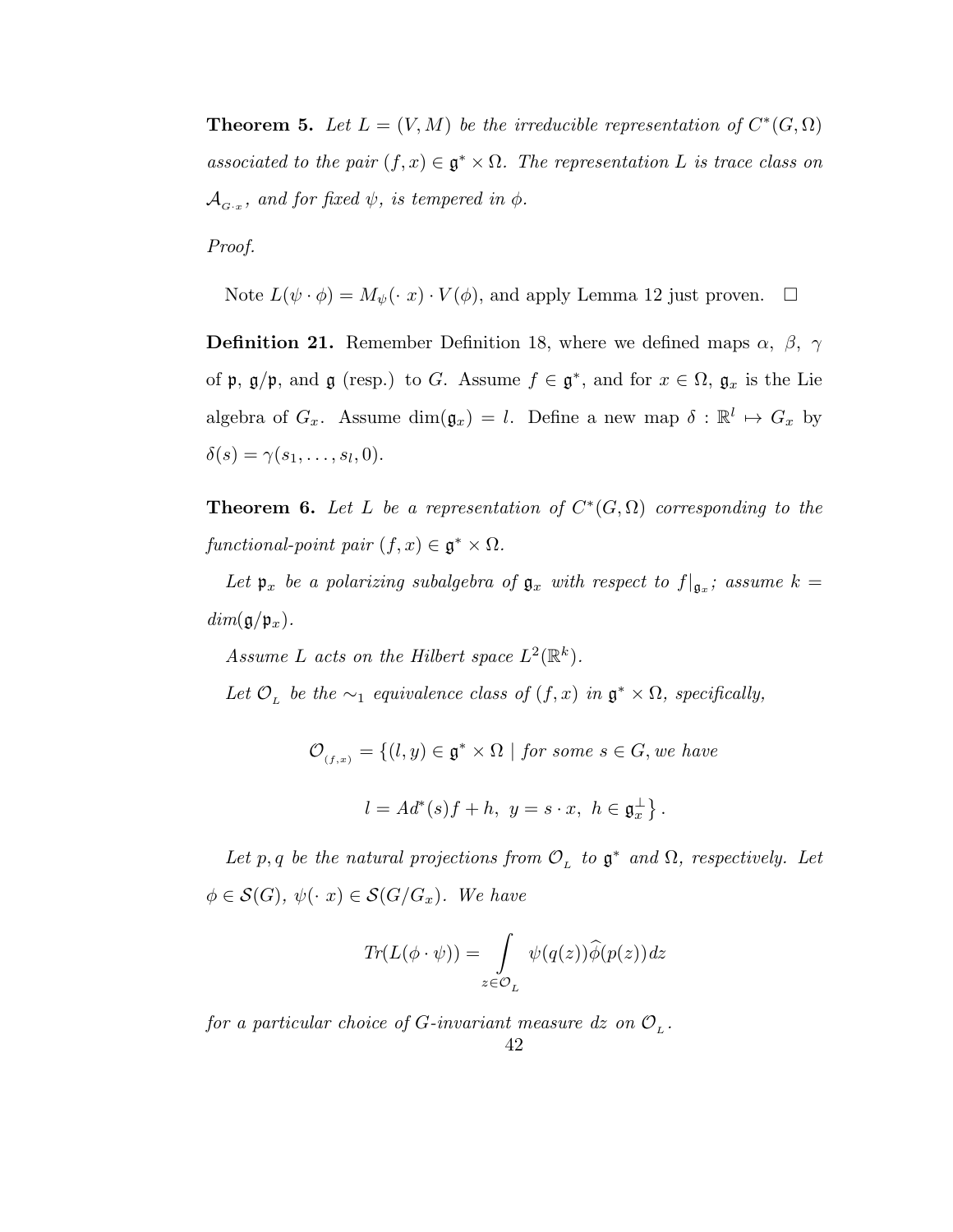## Proof.

We closely mimic the proof of Theorem 4.2.4 on pp. 138-41 of [3].

Assume that  $\mathfrak{p}_x$  has dimension p, so  $n = \dim(\mathfrak{g}) = p + k$ .

We give **g** a standard basis realization on  $L^2(\mathbb{R}^k)$ . By Proposition 4 above, and [3], Theorem A.3.9, we have

$$
\operatorname{Tr}(L) = \int\limits_{s \in \mathfrak{g/p}_x} K(s, s) \mathrm{d}s =
$$

(1) 
$$
\int_{s\in\mathfrak{g}/\mathfrak{p}_x} \psi(\beta(s)\cdot x) \int_{t\in\mathfrak{p}_x} \phi(\beta(s)\exp(t)\beta(s)^{-1})e^{i\cdot f(t)}d\mu_{\mathfrak{p}_x}(t) d\mu_{\mathfrak{g}/\mathfrak{p}_x}(s).
$$

Let  $\mathfrak z$  be a subspace complementary to  $\mathfrak p_x$  in  $\mathfrak g$ . It is easy to take  $\mathfrak z = \mathbb R$ span of the last k basis vectors of our Malcev basis through  $\mathfrak{p}_x$ . We have an additive splitting  $H + X \in \mathfrak{p}_x \oplus \mathfrak{z}$  for each element in  $\mathfrak{g}$ . Let dX, dH be arbitrarily assigned Euclidean measures on  $\mathfrak{z}, \mathfrak{p}_x$ ; then we have that  $dH dX$ is a Euclidean measure on g, which we use to define the above integrals.

For  $\phi \in \mathcal{S}(G)$ ,  $u \in \mathbb{R}^k \cong \mathfrak{z} \cong \mathfrak{g}_x/\mathfrak{p}_x$ , we define

$$
\phi_u(H, X) = \phi(\beta(u) \exp(H + X)\beta(u)^{-1}).
$$

For each fixed u, this is a Schwartz function on  $\mathbb{R}^p \times \mathbb{R}^k \cong \mathfrak{p}_x \times \mathfrak{z}$ . Viewing  $\mathfrak{z}^* \cong \mathfrak{p}_x^{\perp}$ , define the Fourier transform

$$
\mathcal{F}\phi(f^{\perp}) = \int\limits_{X \in \mathfrak{z}} \phi(X)e^{i \cdot f^{\perp}(X)} \mathrm{d} f^{\perp} \quad \text{ for } \phi \in \mathcal{S}(Z), \ f^{\perp} \in \mathfrak{p}_x^{\perp}.
$$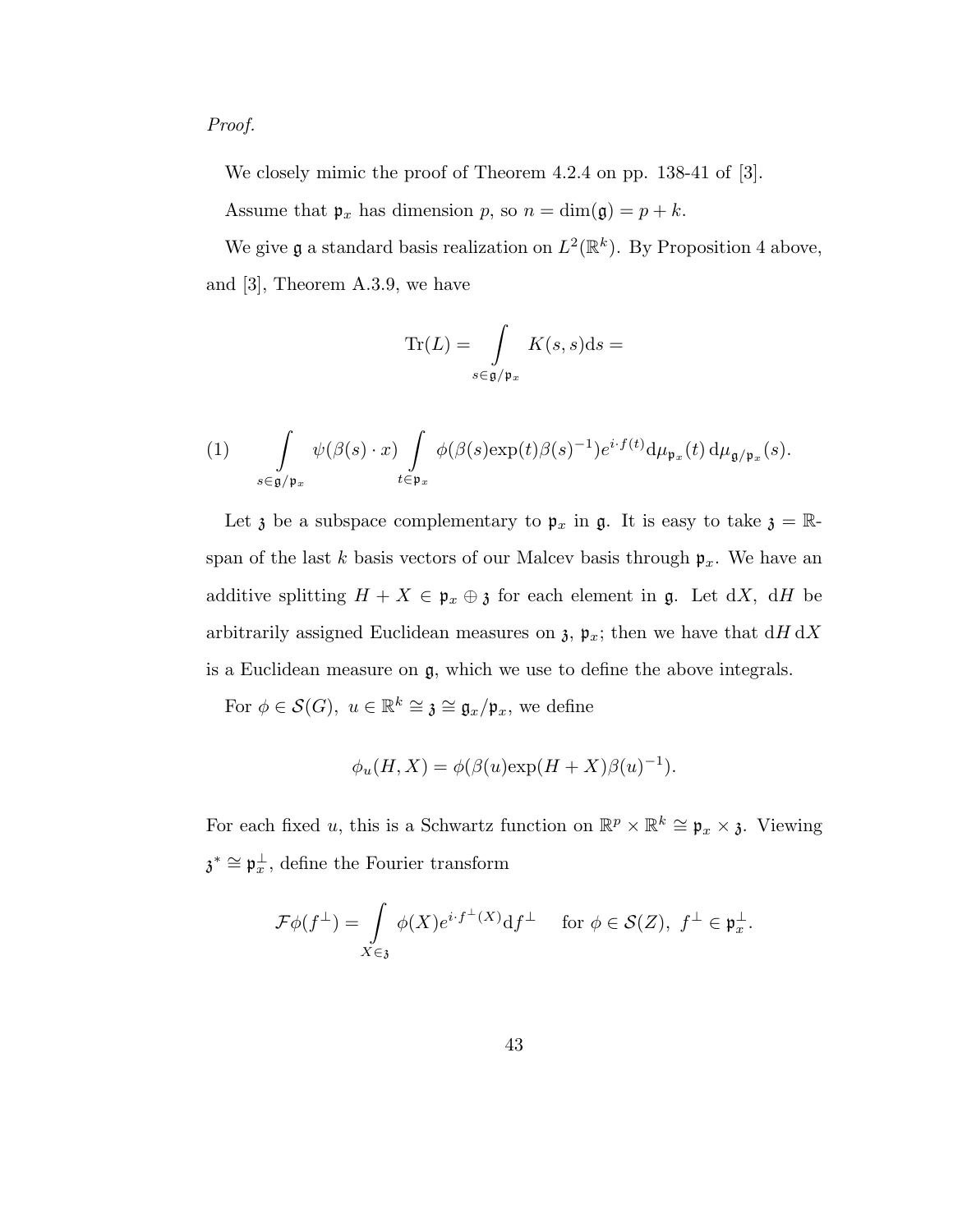When the measures are suitably normalized, this is an  $L^2$  isometry with inverse

$$
(\mathcal{F}^{-1}\phi)(X) = \int\limits_{f^{\perp} \in \mathfrak{p}_x^{\perp}} \phi(f^{\perp}) e^{-i \cdot f^{\perp}(X)} df^{\perp},
$$

taking the dual Euclidean measure  $dl^{\perp}$  on  $\mathfrak{p}_{x}^{\perp}$ . We have

$$
\phi_u(H,0) = (\mathcal{F}^{-1}\mathcal{F}\phi_u)(H,0) = \int\limits_{f^\perp \in \mathfrak{z}^*} e^{-i \cdot f^\perp(0)} \mathcal{F}\phi_u(H,f^\perp) \mathrm{d} f^\perp =
$$

(2) 
$$
\int\limits_{f^{\perp}\in\mathfrak{p}^{\perp}_x} \int\limits_{X\in\mathfrak{z}} \phi_u(H,X) e^{i\cdot f^{\perp}(X)} dX d f^{\perp}
$$

We want to insert equation 1 into equation 2 and interchange some integrals, this will be done introducing and removing an ad hoc function which enables us to use Fubini's Theorem. Let  $\{w_j\}_{j=1}^{\infty}$  be a collection of functions on  $\mathfrak{p}_x^{\perp}$ with  $0 \le w_j(f^{\perp}) \le 1$ , and  $w_j \uparrow 1$  uniformly on compacta in  $\mathfrak{p}_x^{\perp}$  and for all j,

$$
\int\limits_{f^\perp\in\frak p_x^\perp}w_j(f^\perp){\rm d} f^\perp<\infty
$$

As  $\mathcal{F} \phi_u(H, f^{\perp})$  is Schwartz in both variables (remember that the Fourier transform of a Schwartz function is also Schwartz; see Proposition 4 of [27]), by dominated convergence we have

$$
\text{Tr}(L) = \int_{u \in \mathfrak{g}/\mathfrak{p}_x} \psi(\beta(u) \cdot x) \int_{H \in \mathfrak{p}_x} e^{i \cdot f(H)} \phi_u(H, 0) dH du =
$$
  

$$
\int_{u \in \mathfrak{g}/\mathfrak{p}_x} \psi(\beta(u) \cdot x) \int_{H \in \mathfrak{p}_x} \left[ \lim_{j \to \infty} \int_{f^{\perp} \in \mathfrak{p}_x^{\perp}} \mathcal{F} \phi_u(H, f^{\perp}) w_j(f^{\perp}) df^{\perp} \right] e^{i \cdot f(H)} dH du =
$$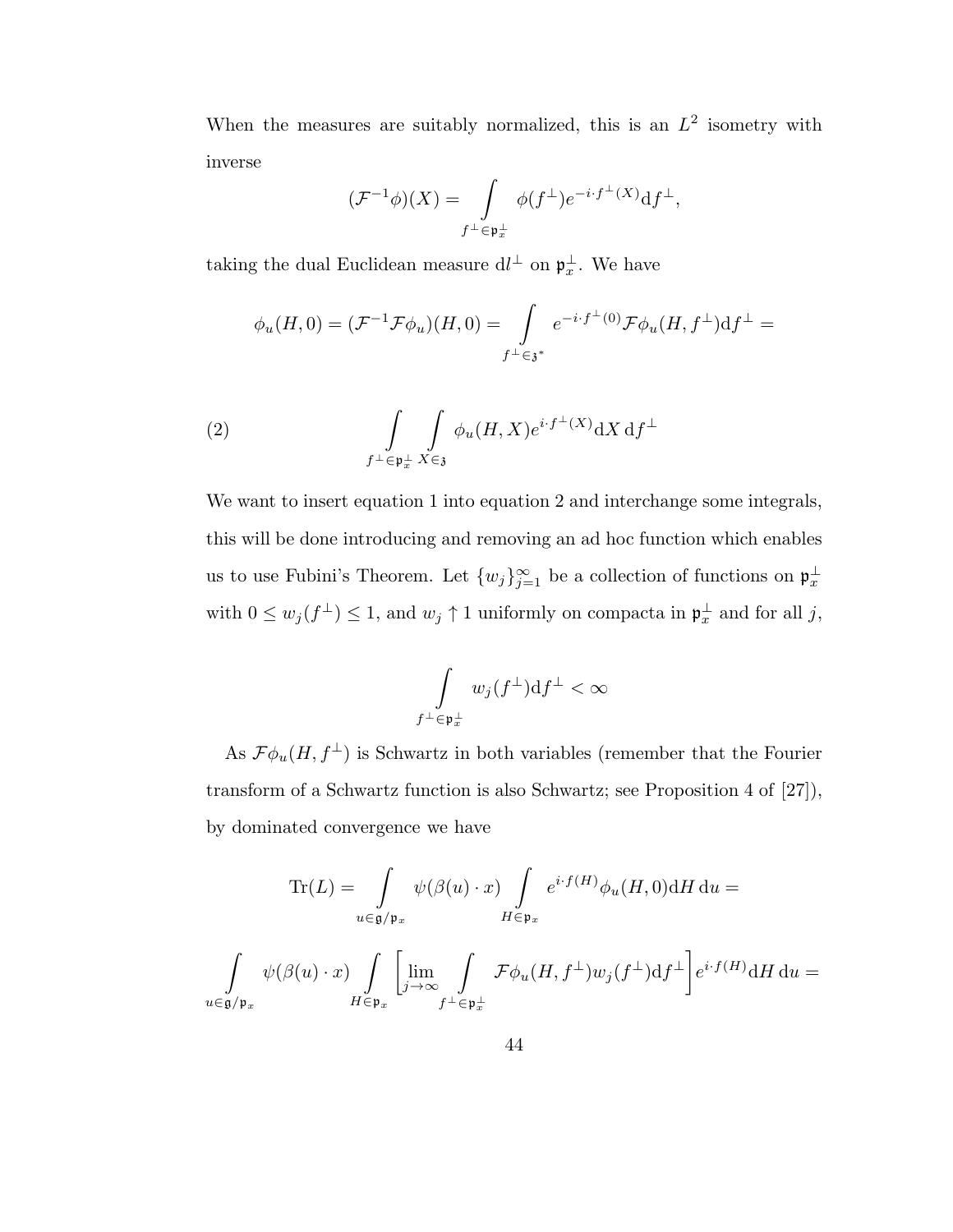$$
\int\limits_{u\in\mathfrak{g}/\mathfrak{p}_x}\psi(\beta(u)\cdot x)\bigg[\lim\limits_{j\rightarrow\infty}\int\limits_{H\in\mathfrak{p}_x}\int\limits_{f^\perp\in\mathfrak{p}_x^\perp}\int\limits_{X\in\mathfrak{z}}e^{i\cdot f(H)}e^{i\cdot f^\perp(X)}\phi_u(H,X)w_j(f^\perp)\cdot\bigg]
$$
  

$$
\mathrm{d}X\,\mathrm{d}f^\perp\,\mathrm{d}H\bigg]\mathrm{d}u.
$$

Fubini's Theorem may be applied to the innermost triple integral, when we re-arrange, we get

$$
\text{Tr}(L) =
$$
\n
$$
\int_{u \in \mathfrak{g}/\mathfrak{p}_x} \psi(\beta(u) \cdot x) \left[ \lim_{j \to \infty} \int_{f^{\perp} \in \mathfrak{p}_x^{\perp}} w_j(f^{\perp}) \int_{\{H, X\} \in \mathfrak{p}_x \oplus \mathfrak{z}} e^{i \cdot (f(H) + f^{\perp}(X))} \phi_u(H, X) \right]
$$
\n
$$
\text{d}X \, \text{d}H \, \text{d}f^{\perp} \right] \text{d}u =
$$
\n
$$
\int_{u \in \mathfrak{g}/\mathfrak{p}_x} \psi(\beta(u) \cdot x) \left[ \int_{f^{\perp} \in \mathfrak{p}_x^{\perp}} \int_{\{H, X\} \in \mathfrak{p}_x \oplus \mathfrak{z}} e^{i \cdot (f(H) + f^{\perp}(X))} \phi_u(H, X) \text{d}X \, \text{d}H \, \text{d}f^{\perp} \right] \text{d}u,
$$

by the Dominated Convergence Theorem, as the integral over  $\mathfrak{p}_x \oplus \mathfrak{z}$  is Schwartz in  $f^{\perp}$ . The integral over  $\mathfrak{p}_{x}^{\perp}$  amounts to integration over  $\mathfrak{z}^*$ ; by translation invariance in this integral, we may replace  $f^{\perp}(X)$  with  $(f +$  $f^{\perp})(X)$ . As  $f(H) = (f + f^{\perp})(H)$  for all  $f^{\perp} \in \mathfrak{p}_{x}^{\perp}$ , all  $H \in \mathfrak{p}_{x}$ , we may write

 $\text{Tr}(L) =$ 

$$
\int_{u \in \mathfrak{g}/\mathfrak{p}_x} \psi(\beta(u) \cdot x) \int_{f^{\perp} \in \mathfrak{p}_x^{\perp}} \int_{\{\mathcal{H}, X\} \in \mathfrak{p}_x \oplus \mathfrak{z}} e^{i \cdot (f + f^{\perp})(H)} e^{i \cdot (f + f^{\perp})(X)}
$$

$$
\phi(\beta(u) \exp(H + X)\beta(u)^{-1}) dX dH d f^{\perp} du =
$$

$$
\int\limits_{u\in {\mathfrak g}/{\mathfrak p}_x} \psi(\beta(u)\cdot x) \int\limits_{f^\perp\in {\mathfrak p}_x^\perp} \int\limits_{Y\in {\mathfrak g}} e^{i\cdot (f+f^\perp)(Y)} \phi\big(\beta(u)\text{exp}(Y))\beta(u)^{-1}\big) \mathrm{d} Y\,\mathrm{d} f^\perp \,\mathrm{d} u=
$$
45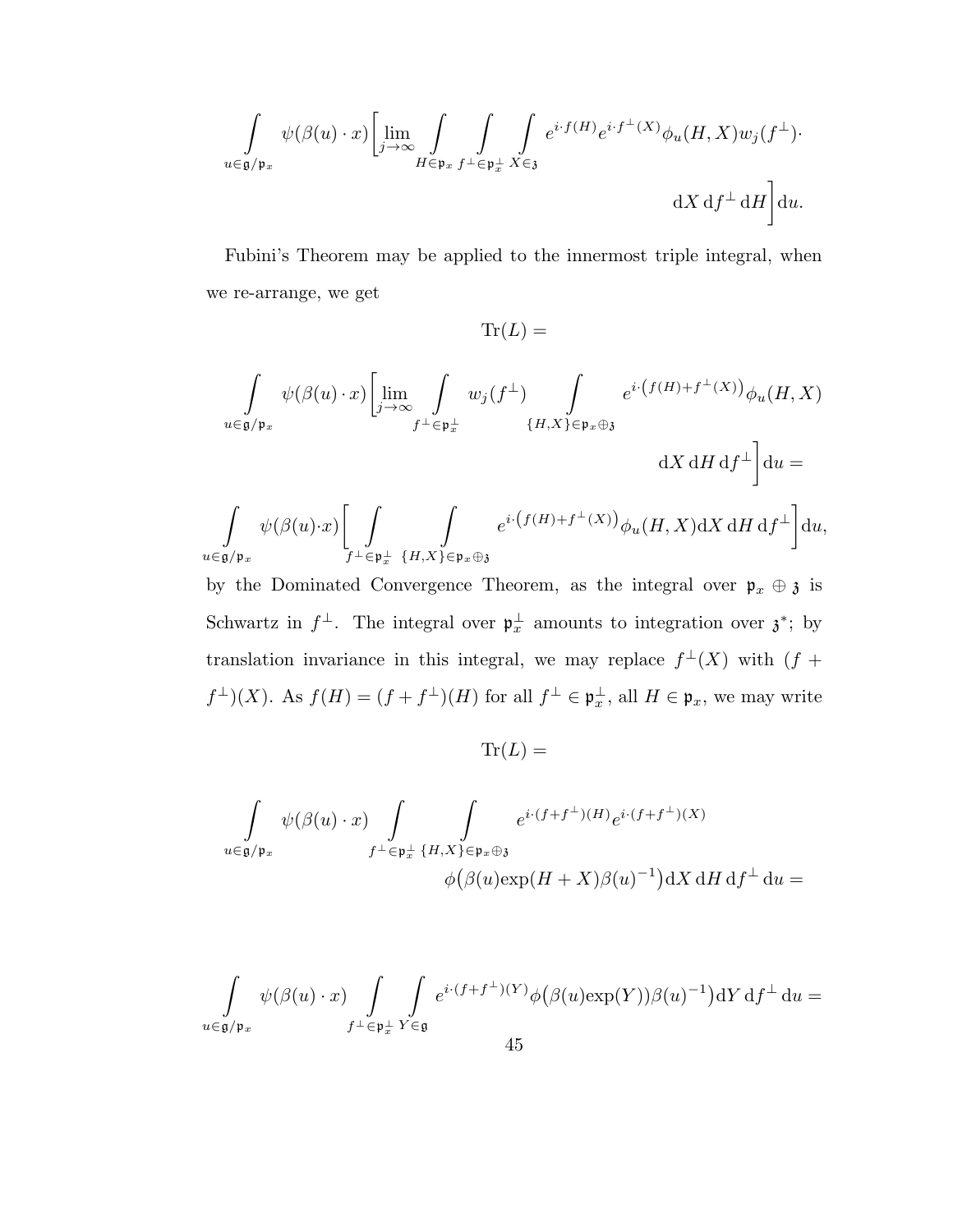$(\text{letting } Y \to \text{Ad}(\beta(u^{-1}))(Y)$  in the last integral above)

$$
\int_{u \in \mathfrak{g}/\mathfrak{p}_x} \psi(\beta(u) \cdot x) \int_{f^{\perp} \in \mathfrak{p}_x^{\perp}} \int_{Y \in \mathfrak{g}} e^{i \cdot (f + f^{\perp})(\text{Ad}(\beta(u^{-1}))(Y))} \phi(\exp(Y)) \text{d}Y \, \text{d}f^{\perp} \, \text{d}u =
$$
  

$$
\int_{u \in \mathfrak{g}/\mathfrak{p}_x} \psi(\beta(u) \cdot x) \int_{f^{\perp} \in \mathfrak{p}_x^{\perp}} \int_{Y \in \mathfrak{g}} e^{i \cdot (\text{Ad}^*(\beta(u))(Y)f + f^{\perp})} \phi(\exp(Y)) \text{d}Y \, \text{d}f^{\perp} \, \text{d}u =
$$

(3) 
$$
\int_{u \in \mathfrak{g}/\mathfrak{p}_x} \psi(\beta(u) \cdot x) \int_{f^{\perp} \in \mathfrak{p}_x^{\perp}} \widehat{\phi}(\mathrm{Ad}^*(\beta(u)^{-1})(f+f^{\perp})) \mathrm{d} f^{\perp} \mathrm{d} u.
$$

We now split  $\mathfrak{g}/\mathfrak{p}_x$  into  $\mathfrak{g}/\mathfrak{g}_x$  and  $\mathfrak{g}_x/\mathfrak{p}_x$ , and as  $\beta(t)\cdot x=x$  for all  $t\in \mathfrak{g}_x/\mathfrak{p}_x$ , and we get that formula (3) above equals

$$
\int_{u\in\mathfrak{g}/\mathfrak{g}_x}\psi(\beta(u)\cdot x)\int_{v\in\mathfrak{g}_x/\mathfrak{p}_x}\int_{f^{\perp}\in\mathfrak{p}_x^{\perp}}\widehat{\phi}(\mathrm{Ad}^*(\beta(u))\mathrm{Ad}^*(\beta(v))(f+f^{\perp}))\mathrm{d} f^{\perp}\,\mathrm{d} v\,\mathrm{d} u=
$$

(4)  
\n
$$
\int_{u \in \mathfrak{g}/\mathfrak{g}_x} \psi(\beta(u) \cdot x) \int_{v \in \mathfrak{g}_x/\mathfrak{p}_x} \int_{f_2^{\perp} \in \mathfrak{g}_x^{\perp}} \int_{f_1^{\perp} \in \mathfrak{p}_x^{\perp}/\mathfrak{g}_x^{\perp}} \widehat{\phi}(\mathrm{Ad}^*(\beta(u)) \mathrm{Ad}^*(\beta(v))(f+f_1^{\perp}+f_2^{\perp}))
$$
\n
$$
\mathrm{d} f_1^{\perp} \mathrm{d} f_2^{\perp} \mathrm{d} v \, \mathrm{d} u.
$$

We note that by using the integral in  $f_2^{\perp}$  that we may now assume that  $f$ is nonzero only on  $\mathfrak{g}_x$ .

We now work with the integral in  $f_1^{\perp}$ . If  $R_f$  is the stabilizer of the functional f restricted to  $\mathfrak{g}_x$ , there exists invariant measures dp and dx on  $P_x/P_f$ and  $G_x/P_x$  such that  $d\dot{p} d\dot{x}$  is invariant measure on  $G_x/P_f$ . We know from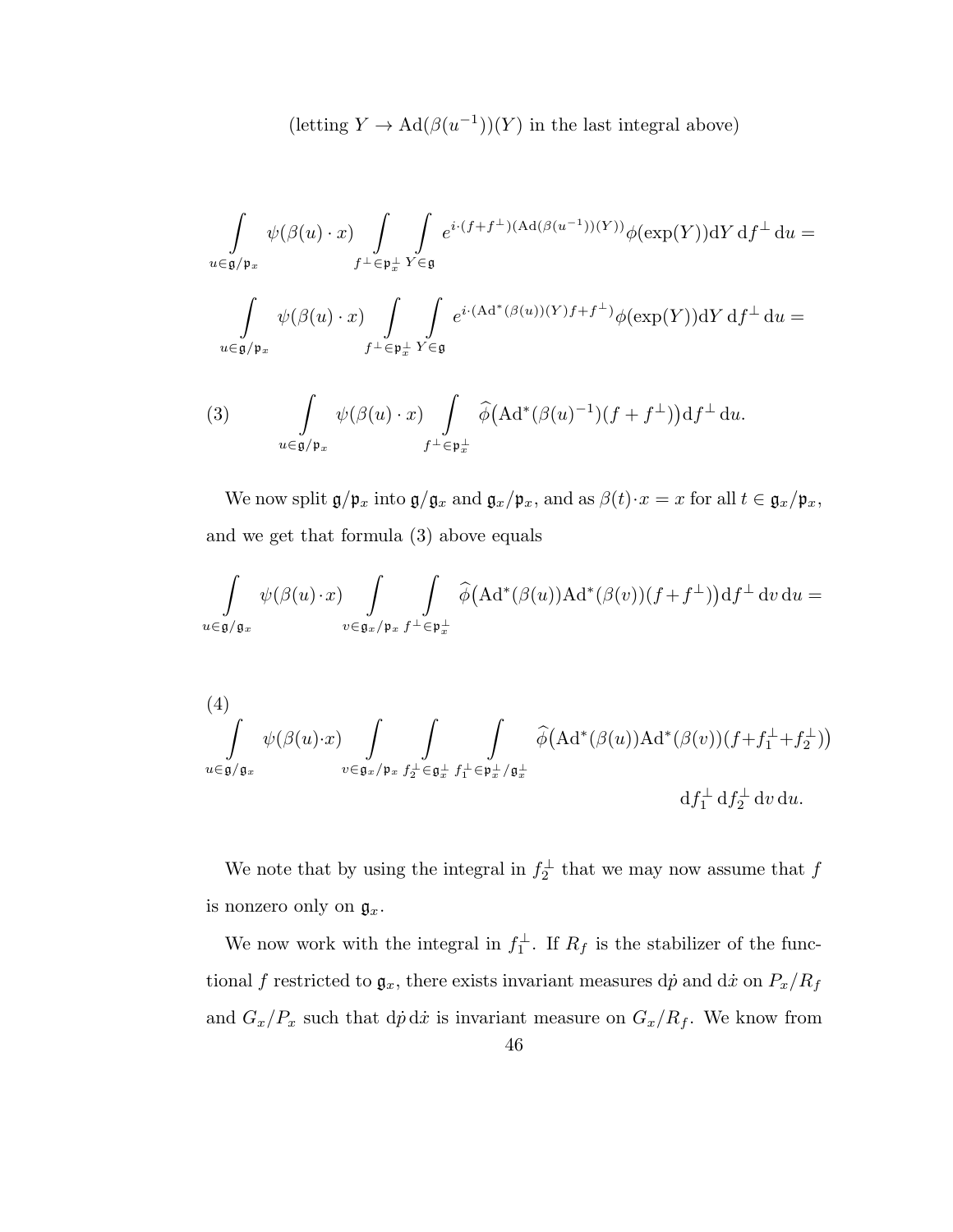Proposition 3.1.18 of [3] that  $\text{Ad}^*(P_x)(f) = f + \mathfrak{p}_x^{\perp}/\mathfrak{g}_x^{\perp} = (f + \mathfrak{p}_x^{\perp})|_{\mathfrak{g}_x}$ , and that the natural diffeomorphism  $\Delta: P_x/R_f \mapsto \mathrm{Ad}^*(P_x)(f) = (f + \mathfrak{p}_x^{\perp})|_{\mathfrak{g}_x}$  is equivariant and measure preserving on  $(f + \mathfrak{p}_x^{\perp})_{\mathfrak{g}_x}$ . Using different ideas, we may also transfer Euclidean measure  $df_1^{\perp}$  on  $\mathfrak{p}_x^{\perp}/\mathfrak{g}_x^{\perp}$  under the translation map q, where  $q(f_1^{\perp}) = f + f_1^{\perp}$ , to a Euclidean measure  $\nu = q^*(df_1^{\perp})$  on the affine space  $f + \mathfrak{p}_{x}^{\perp}/\mathfrak{g}_{x}^{\perp}$ . Now for each  $p \in P_{x}$ , we define an affine map  $A(p)$ from  $\mathfrak{p}_{x}^{\perp}/\mathfrak{g}_{x}^{\perp}$  to itself by  $A(p)(f_{1}^{\perp}) = \text{Ad}^{*}(p)f_{1}^{\perp} + (\text{Ad}^{*}(p)f - f)$ , we note that  $(\mathrm{Ad}^*(p)f - f) \in \mathfrak{p}_x^{\perp}/\mathfrak{g}_x^{\perp}$ ; see Proposition 3.1.18 of [3]. We now note that

(5) 
$$
q \circ A(p)(f_1^{\perp}) = q(\text{Ad}^*(p)(f_1^{\perp}) + (\text{Ad}^*(p)f - f)) = \text{Ad}^*(p)(f + f_1^{\perp}).
$$

As the linear part  $\text{Ad}^*(p)|_{\mathfrak{p}^{\perp}_x/\mathfrak{g}^{\perp}_x}$  of  $A(p)$  is unipotent, the operator  $A(p)$ preserves  $df_1^{\perp}$ , and by formula (1) above,  $Ad^*(p)$  preserves  $\nu$  on the affine space  $f + \mathfrak{p}_{x}^{\perp}/\mathfrak{g}_{x}^{\perp}$ . As  $\text{Ad}^{*}(p)$  is also measure preserving on  $P_{x}/R_{f}$ , we have that under  $\Delta$ ,  $\nu$  is identified with an invariant measure on  $P_x/P_f$ , which must be a scalar multiple of d $\dot{p}$ :  $(\Delta^{-1})^* \nu = c \cdot d\dot{p}$ . Hence if  $\phi \in L^1(f + \mathfrak{p}_x^{\perp}/\mathfrak{g}_x^{\perp})$  we must have

$$
\int_{f_1^{\perp} \in \mathfrak{p}_x^{\perp}/\mathfrak{g}_x^{\perp}} \phi(f+f_1^{\perp}) \mathrm{d} f_1^{\perp} = \int_{f' \in f + \mathfrak{p}_x^{\perp}/\mathfrak{g}_x^{\perp}} \phi(f') \mathrm{d} \nu(f') = c \cdot \int_{\dot{p} \in P_x / R_f} \phi(\mathrm{Ad}^*(\dot{p})f) \mathrm{d} \dot{p}.
$$

Consequently, formula (4) above equals

$$
\int_{u \in \mathfrak{g}/\mathfrak{g}_x} \psi(\beta(u) \cdot x) \int_{v \in \mathfrak{g}_x/\mathfrak{p}_x} \int_{f_2^{\perp} \in \mathfrak{g}_x^{\perp}} c \cdot \int_{w \in \mathfrak{p}_x/\mathfrak{r}_f} \exp(x) \hat{\phi}(\text{Ad}^*(\beta(u)) \text{Ad}^*(\delta(v)) (\text{Ad}^*(\alpha(m)) f + f_2^{\perp}))
$$

 $dm \, df_2^{\perp} dv du =$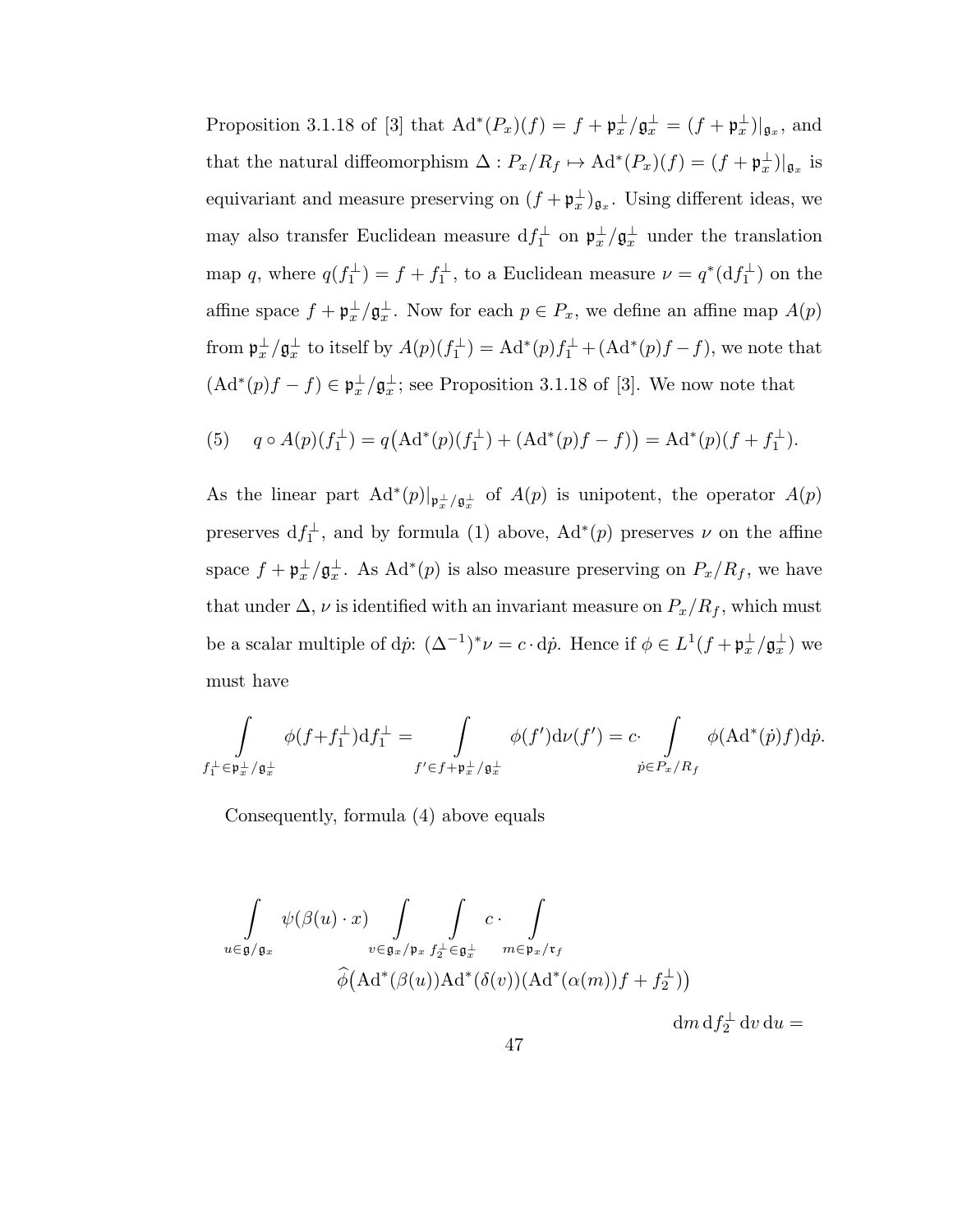(by Haar measure we move the  $\mathrm{Ad}^*(\alpha(m))$  to include  $f_2^{\perp}$ , we note that  $\text{Ad}^*(\alpha(m))f_2^{\perp}$  is still zero on  $\mathfrak{g}_x$ )

$$
c \cdot \int_{u \in \mathfrak{g}/\mathfrak{g}_x} \psi(\beta(u) \cdot x)
$$
  

$$
\int_{v \in \mathfrak{g}_x/\mathfrak{p}_x} \int_{f_2^{\perp} \in \mathfrak{g}_x^{\perp}} \int_{w \in \mathfrak{p}_x/\mathfrak{r}_f} \widehat{\phi}(\text{Ad}^*(\beta(u))\text{Ad}^*(\delta(v))(\text{Ad}^*(\alpha(m))(f + f_2^{\perp})))
$$

 $\mathrm{d}m\,\mathrm{d}f_{2}^{\perp}\,\mathrm{d}v\,\mathrm{d}u =$ 

(now combining  $v$  and  $m$  into a single variable  $y$ )

$$
c\cdot \int\limits_{u\in \mathfrak{g}/\mathfrak{g}_x} \psi(\beta(u)\cdot x) \int\limits_{f_2^\perp\in \mathfrak{g}_x^\perp} \int\limits_{y\in \mathfrak{g}_x/\mathfrak{r}_f} \widehat{\phi}\bigl(\text{Ad}^*(\beta(u))\text{Ad}^*(\delta(y))(f+f_2^\perp)\bigr) \text{d} y\, \text{d} f_2\, \text{d} u.
$$

This is our orbital integral.  $\quad \Box$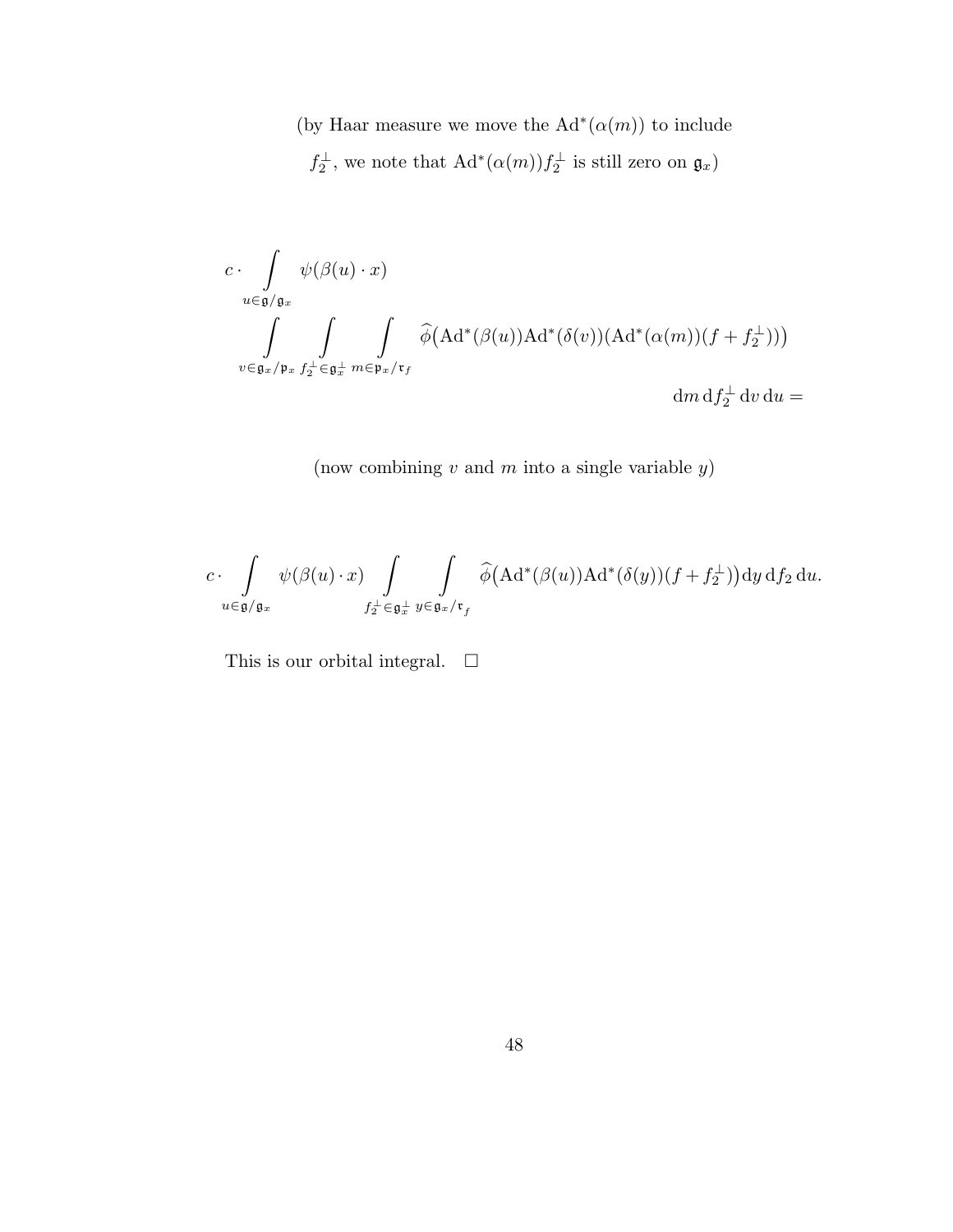#### **REFERENCES**

- 1. I. Brown, Dual topology of a nilpotent Lie group, Ann. scient. Ec. Norm. Sup.  $6$  (1973), 407-411.
- 2. R.C. Busby, Double centralizers and extensions of C<sup>∗</sup> algebras, Trans. Amer. Math. Soc. 132 (1968), 79-99.
- 3. L. Corwin and F.P. Greenleaf, Representations of nilpotent Lie groups and their applications part 1, Cambridge University Press, Cambridge, 1990.
- 4.  $\frac{1}{2}$ , Representations of nilpotent Lie groups and their applications, part 2, preprint.
- 5. J. Dixmier, C<sup>∗</sup> Algebras, North-Holland Publishing Co., Amsterdam, New York, Oxford, 1977.
- 6. S. Doplicher, D.Castler, and D.W.Robinson, Covariance algebras in field theory and statistical mechanics, Comm. Math. Phys. 3 (1966), 1-28.
- 7. S. Echterhoff, The primitive ideal space of twisted covariant systems with continuously varying stabilizers, Math Ann. 292 (1992).
- 8. E. Effros, Tranformation groups and  $C^*$  algebras, Ann. Math. 81 (1965), 38-55.
- 9. E. Effros and F. Hahn, Locally compact transformation groups and C<sup>∗</sup> algebras, Mem. Amer. Math. Soc. 75 (1967).
- 10. J.M.G. Fell, A Hausdorff topology for the closed subsets of a locally compact non-Hausdorff space, Proceedings of the American Mathematical Society 13 (1962).
- 11.  $\_\_\_\_\$ , The dual spaces of  $C^*$  algebras, Trans. Amer. Math. Soc. **94** (1960), 365-403.
- 12. Weak containment and induced representations of groups, Canadian J. Math 14 (1962), 237-268.
- 13.  $\_\_\_\_\_\$ n, Weak containment and induced representations of groups II, Trans. of the AMS 110 (1964), 424-447.
- 14. P. Gilkey, Invariance Theory, the Heat Equation, and the Atiyah-Singer Index Theorem, Publish or Perish Press, Wilminton, DE, USA, 1984.
- 15. J. Glimm, Families of induced representations, Pac. J. Math 12 (1962), 885-911.
- 16. E. Gootman, The type of some  $C^*$  and  $W^*$  algebras associated with transformation groups, Pac. J. Math. 48, no 1 (1973), 98-106.
- 17. E. Gootman and J. Rosenberg, The structure of crossed product  $C^*$  algebras: a proof of the generalized Effros-Hahn conjecture, Invent. Math. 52 (1979), 283-298.
- 18. P. Green, The local structure of twisted covariance algebras, Acta Math. 140 (1978), 191-250.
- 19. K. Joy, A description of the topology on the dual space of a nilpotent Lie group, Pac. J. Math 12, no 1 (1984), 135-139.